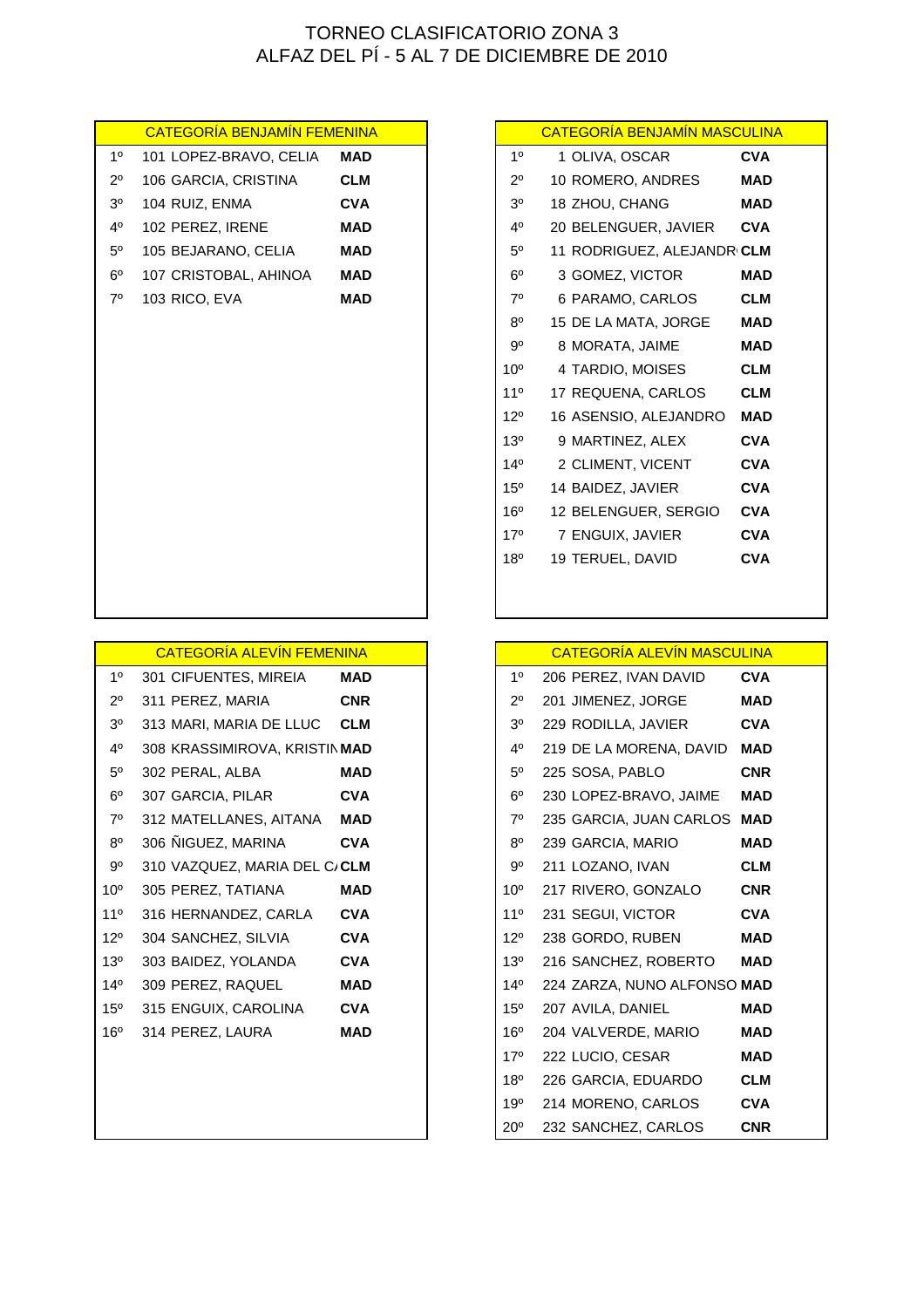| 10              | 512 HURTADO, ANDREA                 | MAD        |
|-----------------|-------------------------------------|------------|
| $2^{\circ}$     | 501 LOPEZ, ELENA                    | MAD        |
| 30              | 506 HORTAL, MONICA                  | CVA        |
| 40              | 513 PULIDO, MARTA                   | <b>CLM</b> |
| $5^{\circ}$     | 502 REDONDO, AUREA                  | MAD        |
| $6^{\circ}$     | 509 GIL, LETICIA                    | CNR        |
| $7^\circ$       | 503 RODRIGUEZ, NAYRA RA( <b>CNR</b> |            |
| $8^{\circ}$     | 507 RODRIGUEZ, CAROLINA <b>CLM</b>  |            |
| 90              | 508 IZQUIERDO, MARIA JOSE MAD       |            |
| 10 <sup>o</sup> | 514 MATUTE, EVA                     | MAD        |
| $11^{\circ}$    | 511 GISBERT, MAR                    | CVA        |
| $12^{\circ}$    | 510 SANTANA. ELIZABETH              | <b>CNR</b> |
| $13^{0}$        | 515 DUQUE, NAYRA                    | CNR        |
| $14^{o}$        | 504 GISBERT, ANDREA                 | <b>CVA</b> |
|                 |                                     |            |
|                 |                                     |            |

|                 | <u>CATEGORIA JUVENIL FEMENINA</u> |            |                 | <u>CATEGORIA JUVENIL MASCULINA</u> |            |
|-----------------|-----------------------------------|------------|-----------------|------------------------------------|------------|
| $1^{\circ}$     | 706 BARBA, SOFIA                  | <b>CLM</b> | 1 <sup>0</sup>  | 606 BENITO, JAVIER                 | <b>CLM</b> |
| $2^{\circ}$     | 712 ENGUIDANOS, LAURA             | <b>CVA</b> | $2^{\circ}$     | 627 BERNABEU, PABLO                | <b>CVA</b> |
| 3 <sup>o</sup>  | 707 DE ESPAÑA, NOELIA             | <b>CVA</b> | 3 <sup>o</sup>  | 621 LOZANO, PABLO                  | <b>MAD</b> |
| 4°              | 711 ABENOJAR, CRISTINA            | <b>CLM</b> | $4^{\circ}$     | 632 RICO, CARLOS                   | <b>CVA</b> |
| $5^{\circ}$     | 701 CAMPILLO, CELIA               | <b>MAD</b> | $5^{\circ}$     | 601 MORATO, ADRIAN                 | <b>MAD</b> |
| $6^{\circ}$     | 716 IRANZO, Mª CARMEN             | <b>CVA</b> | $6^{\circ}$     | 636 POZUELO, JOSE MANUE CVA        |            |
| $7^\circ$       | 717 ZARCERO, CUSTODIA             | <b>CLM</b> | $7^\circ$       | 611 SANCHEZ, BORJA                 | <b>MAD</b> |
| $8^{\circ}$     | 703 DE LA MORENA, LAURA MAD       |            | $8^{\circ}$     | 616 CANO, IMANOL                   | <b>MAD</b> |
| 90              | 713 REGAÑO, LORENA                | <b>MAD</b> | $9^{\circ}$     | 656 GARCIA, JAIME                  | <b>CLM</b> |
| $10^{\circ}$    | 719 PEREZ, MARIA                  | <b>CNR</b> | 10 <sup>o</sup> | 641 SERRANO, PASCUAL               | <b>CVA</b> |
| $11^{\circ}$    | 708 DAVILA, SARA                  | <b>MAD</b> | 11 <sup>°</sup> | 646 GARCIA, ADRIAN                 | <b>CVA</b> |
| $12^{\circ}$    | 704 IBAÑEZ, LAURA                 | <b>CVA</b> | $12^{\circ}$    | 626 GOMEZ, ALEJANDRO               | <b>MAD</b> |
| 13 <sup>o</sup> | 714 HERNANDEZ, PATRICIA CNR       |            | 13 <sup>°</sup> | 602 BOLUDA, JUAN CARLOS CVA        |            |
| $14^{\circ}$    | 718 ALVAREZ, MARIA                | MAD        | $14^{\circ}$    | 631 ALVAREZ, DANIEL                | <b>MAD</b> |
| $15^{\circ}$    | 720 AVILA, SARA                   | <b>MAD</b> | 15 <sup>o</sup> | 653 CABRELLES, CARLOS              | <b>CVA</b> |
| 16 <sup>o</sup> | 709 GARCIA, MELANIA               | <b>CNR</b> | 16 <sup>o</sup> | 645 RODRIGUEZ, OSCAR NAICNR        |            |
| $17^{\circ}$    | 702 BENITO, MONICA                | <b>CLM</b> | 17°             | 647 LOPEZ, CESAR                   | <b>MAD</b> |
|                 |                                   |            | 18 <sup>o</sup> | 657 GONZALEZ, BENEDICTO MAD        |            |
|                 |                                   |            |                 |                                    |            |

# 1º 512 HURTADO, ANDREA **MAD** 1º 401 CHAMORRO, MIGUEL **MAD** 2º 501 LOPEZ, ELENA **MAD** 2º 446 RICHART, ANDREU **CVA** 3º 506 HORTAL, MONICA **CVA** 3º 416 GONZALEZ, EDUARDO **MAD** 4º 513 PULIDO, MARTA **CLM** 4º 411 PELLICER, VICTOR **CVA** 5º 502 REDONDO, AUREA **MAD** 5º 441 MARTINEZ, VICTOR **CVA** 6º 509 GIL, LETICIA **CNR** 6º 437 LEON, SANTOS **CLM** 7º 503 RODRIGUEZ, NAYRA RAQUEL **CNR**7º 453 GARCIA, ADRIAN **MAD** 8º 447 GARCIA, JAVIER **MAD** 9º 421 AMOROS, ADRIAN **CLM** 10º 426 BALAGUER, ANGEL **CVA** 11º 511 GISBERT, MAR **CVA** 11º 431 SANCHEZ, DIEGO **MAD** 12º 510 SANTANA, ELIZABETH **CNR** 12º 407 TORRALBO, JOSE MIGUEL**CLM** 13º 406 LOZANO, MANUEL **MAD** 14º 504 GISBERT, ANDREA **CVA** 14º 451 EXPOSITO, BORJA DANIEL**CNR** 15º 435 SANCHEZ, ALEXANDER **MAD** 16º 455 MALDONADO, PABLO **CVA** 17º 436 SAN JUAN, ADRIAN **MAD** 18º 422 MONCHO, PABLO **MAD** 19º 450 MARTIN, VICTOR JOSE **MAD** 20º 402 MUÑOZ, ALBERTO CVA CATEGORÍA INFANTIL FEMENINA **CATEGORÍA INFANTIL MASCULINA**

### **CATEGORÍA JUVENIL MASCULINA**

| 10              | 606 BENITO, JAVIER          | CLM        |
|-----------------|-----------------------------|------------|
| 2º              | 627 BERNABEU, PABLO         | <b>CVA</b> |
| 3 <sup>0</sup>  | 621 LOZANO, PABLO           | MAD        |
| 4 <sup>0</sup>  | 632 RICO, CARLOS            | <b>CVA</b> |
| 50              | 601 MORATO, ADRIAN          | MAD        |
| $6^{\circ}$     | 636 POZUELO, JOSE MANUE CVA |            |
| $7^\circ$       | 611 SANCHEZ, BORJA          | MAD        |
| 8 <sup>0</sup>  | 616 CANO, IMANOL            | MAD        |
| 90              | 656 GARCIA, JAIME           | CLM        |
| 10 <sup>o</sup> | 641 SERRANO, PASCUAL        | <b>CVA</b> |
| 110             | 646 GARCIA, ADRIAN          | <b>CVA</b> |
| $12^{\circ}$    | 626 GOMEZ, ALEJANDRO        | MAD        |
| $13^{0}$        | 602 BOLUDA, JUAN CARLOS CVA |            |
| $14^{o}$        | 631 ALVAREZ, DANIEL         | MAD        |
| 15 <sup>o</sup> | 653 CABRELLES, CARLOS       | <b>CVA</b> |
| 16°             | 645 RODRIGUEZ, OSCAR NAICNR |            |
| 17°             | 647 LOPEZ, CESAR            | MAD        |
| 18 <sup>o</sup> | 657 GONZALEZ, BENEDICTO MAD |            |
| 19 <sup>o</sup> | 658 VIDAL, VICENT           | <b>CVA</b> |
| $20^{\circ}$    | 651 BRIS, ALEJANDRO         | MAD        |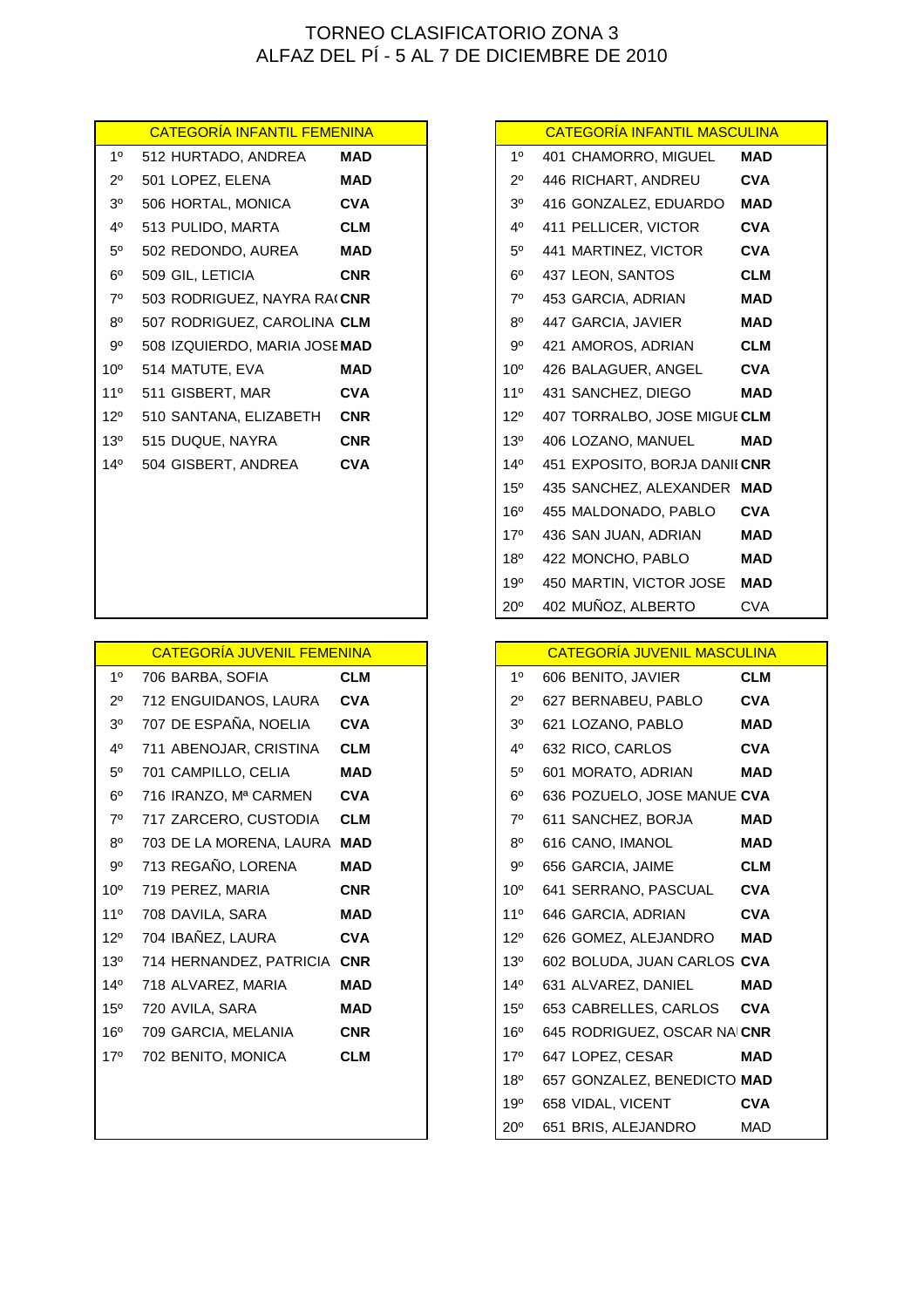| <b>CATEGORÍA SUB 23 FEMENINA</b> |            |                 | <b>CATEGORÍA SUB 23 MASCULINA</b> |            |
|----------------------------------|------------|-----------------|-----------------------------------|------------|
| 902 HUERTA, ROCIO                | MAD        | $1^{\circ}$     | 806 LOPEZ, PEDRO                  | <b>MAD</b> |
| 903 MAINAR, VIRGINIA             | <b>CVA</b> | 2°،             | 801 MARTINEZ, GUILLERMO MAD       |            |
| 906 CARDONA, PAULA               | <b>CVA</b> | 3 <sup>o</sup>  | 826 ARIAS, DAVID                  | <b>MAD</b> |
| 904 ESCALANTE, SILVIA            | <b>MAD</b> | 40              | 816 ESCOBAR, RODRIGO              | <b>MAD</b> |
| 901 TOJAL, VEGA                  | <b>MAD</b> | $5^{\circ}$     | 836 ELENA, RUBEN                  | <b>MAD</b> |
| 905 RODRIGUEZ, GLORIA            | <b>MAD</b> | $6^{\circ}$     | 827 EDO, ANGEL                    | <b>CVA</b> |
| 907 PIZARRO, SARA                | <b>MAD</b> | $7^\circ$       | 812 LLOBREGAT, GUILLERM(CVA       |            |
|                                  |            | $8^{\circ}$     | 822 GISBERT, ALFREDO              | <b>CVA</b> |
|                                  |            | 9º              | 811 MALDONADO, VICTOR             | <b>MAD</b> |
|                                  |            | 10 <sup>o</sup> | 819 VEDRIEL, JORGE                | <b>MAD</b> |
|                                  |            | 11 <sup>°</sup> | 821 ROPERO, RUBEN                 | <b>MAD</b> |
|                                  |            | $12^{\circ}$    | 818 NAVARRETE, ANGEL              | <b>CVA</b> |
|                                  |            | $13^{\circ}$    | 823 VILLAVERDE, ALBERTO MAD       |            |
|                                  |            | $14^{\circ}$    | 834 AVILA, DANIEL                 | <b>CVA</b> |
|                                  |            | $15^{\circ}$    | 835 APELLANIZ, DIEGO              | <b>MAD</b> |
|                                  |            | 16 <sup>o</sup> | 831 REDONDO, JULIO ALBERCLM       |            |
|                                  |            | $17^\circ$      | 837 DE MANUEL, ALEJANDR(CVA       |            |
|                                  |            | $18^{\circ}$    | 807 MOYA, CARLOS                  | <b>MAD</b> |
|                                  |            | 19°             | 838 NAVARRO, ALVARO               | <b>CVA</b> |
|                                  |            | $20^{\circ}$    | 809 BONAL, DANIEL                 | <b>CVA</b> |
|                                  |            |                 |                                   |            |
| <b>CATEGORÍA SENIOR FEMENINA</b> |            |                 | <b>CATEGORÍA SENIOR MASCULINA</b> |            |
|                                  |            |                 | 1º 1001 ROMAN, JAVIER             | <b>MAD</b> |
|                                  |            | $2^{\circ}$     | 1012 SALES, JOSE FRANCISC CVA     |            |
|                                  |            | 3º              | 1018 BROTONS, JOSE ANGEL CVA      |            |
|                                  |            | 4º              | 1006 GONZALEZ, MARIO              | <b>CLM</b> |
|                                  |            | 5°              | 1002 ALCARAZ, DAVID               | <b>CVA</b> |
|                                  |            |                 | 6º 1008 PARRAS, RAFAEL            | <b>MAD</b> |
|                                  |            |                 | 7º 1017 RUANO, JOSE ALEJANDI CNR  |            |
|                                  |            |                 | 8º 1011 REQUENA, JUAN PEDRO MAD   |            |
|                                  |            | 9°              | 1007 MARTINEZ, ALVARO             | <b>CVA</b> |
|                                  |            | $10^{\circ}$    | 1004 VIDAL, VICENT                | <b>CVA</b> |
|                                  |            | 11°             | 1009 GONZALEZ, PEDRO JOSICVA      |            |
|                                  |            | $12^{\circ}$    | 1005 ESTEBAN, SERGIO              | <b>MAD</b> |
|                                  |            | 13 <sup>o</sup> | 1016 NAVARRO, JOSE LUIS           | <b>MAD</b> |
|                                  |            | $14^{\circ}$    | 1019 QUINTANAR, MIGUEL AN CLM     |            |
|                                  |            | 15 <sup>o</sup> | 1021 COLL, SERGIO                 | <b>CVA</b> |
|                                  |            | 16°             | 1015 VAÑO, RAUL                   | <b>CVA</b> |
|                                  |            |                 |                                   |            |
|                                  |            |                 |                                   |            |
|                                  |            |                 |                                   |            |
|                                  |            |                 |                                   |            |

|                 | <b>CATEGORÍA SUB 23 MASCULINA</b> |            |
|-----------------|-----------------------------------|------------|
| 10              | 806 LOPEZ, PEDRO                  | <b>MAD</b> |
| $2^{\circ}$     | 801 MARTINEZ, GUILLERMO MAD       |            |
| 3 <sup>o</sup>  | 826 ARIAS, DAVID                  | <b>MAD</b> |
| 4 <sup>0</sup>  | 816 ESCOBAR, RODRIGO              | <b>MAD</b> |
| $5^{\circ}$     | 836 ELENA, RUBEN                  | <b>MAD</b> |
| $6^{\circ}$     | 827 EDO, ANGEL                    | <b>CVA</b> |
| $7^\circ$       | 812 LLOBREGAT, GUILLERM(CVA       |            |
| $8^{\circ}$     | 822 GISBERT, ALFREDO              | <b>CVA</b> |
| $9^{\circ}$     | 811 MALDONADO, VICTOR             | <b>MAD</b> |
| 10 <sup>o</sup> | 819 VEDRIEL, JORGE                | MAD        |
| $11^{\circ}$    | 821 ROPERO, RUBEN                 | <b>MAD</b> |
| $12^{\circ}$    | 818 NAVARRETE, ANGEL CVA          |            |
| $13^{\circ}$    | 823 VILLAVERDE, ALBERTO MAD       |            |
| $14^{\circ}$    | 834 AVILA, DANIEL                 | <b>CVA</b> |
| 15°             | 835 APELLANIZ, DIEGO              | <b>MAD</b> |
| $16^{\circ}$    | 831 REDONDO, JULIO ALBERCLM       |            |
| 17°             | 837 DE MANUEL, ALEJANDR(CVA       |            |
| $18^{\circ}$    | 807 MOYA, CARLOS                  | <b>MAD</b> |
| 19°             | 838 NAVARRO, ALVARO               | <b>CVA</b> |
| 20°             | 809 BONAL, DANIEL                 | <b>CVA</b> |

### CATEGORÍA SENIOR MASCULINA

| 10              | 1001 ROMAN, JAVIER            | MAD        |
|-----------------|-------------------------------|------------|
| 20              | 1012 SALES, JOSE FRANCISC CVA |            |
| 30              | 1018 BROTONS, JOSE ANGEL CVA  |            |
| 4°              | 1006 GONZALEZ, MARIO          | <b>CLM</b> |
| 50              | 1002 ALCARAZ, DAVID           | CVA        |
| 60              | 1008 PARRAS, RAFAEL           | MAD        |
| $7^\circ$       | 1017 RUANO, JOSE ALEJANDI CNR |            |
| 80              | 1011 REQUENA, JUAN PEDRO MAD  |            |
| 90              | 1007 MARTINEZ, ALVARO         | CVA        |
| 10 <sup>o</sup> | 1004 VIDAL, VICENT            | <b>CVA</b> |
| $11^{\circ}$    | 1009 GONZALEZ, PEDRO JOSICVA  |            |
| 120             | 1005 ESTEBAN, SERGIO          | MAD        |
| $13^{0}$        | 1016 NAVARRO, JOSE LUIS       | MAD        |
| $14^{o}$        | 1019 QUINTANAR, MIGUEL AN CLM |            |
| $15^{\circ}$    | 1021 COLL, SERGIO             | CVA        |
| $16^{\circ}$    | 1015 VAÑO, RAUL               | <b>CVA</b> |
|                 |                               |            |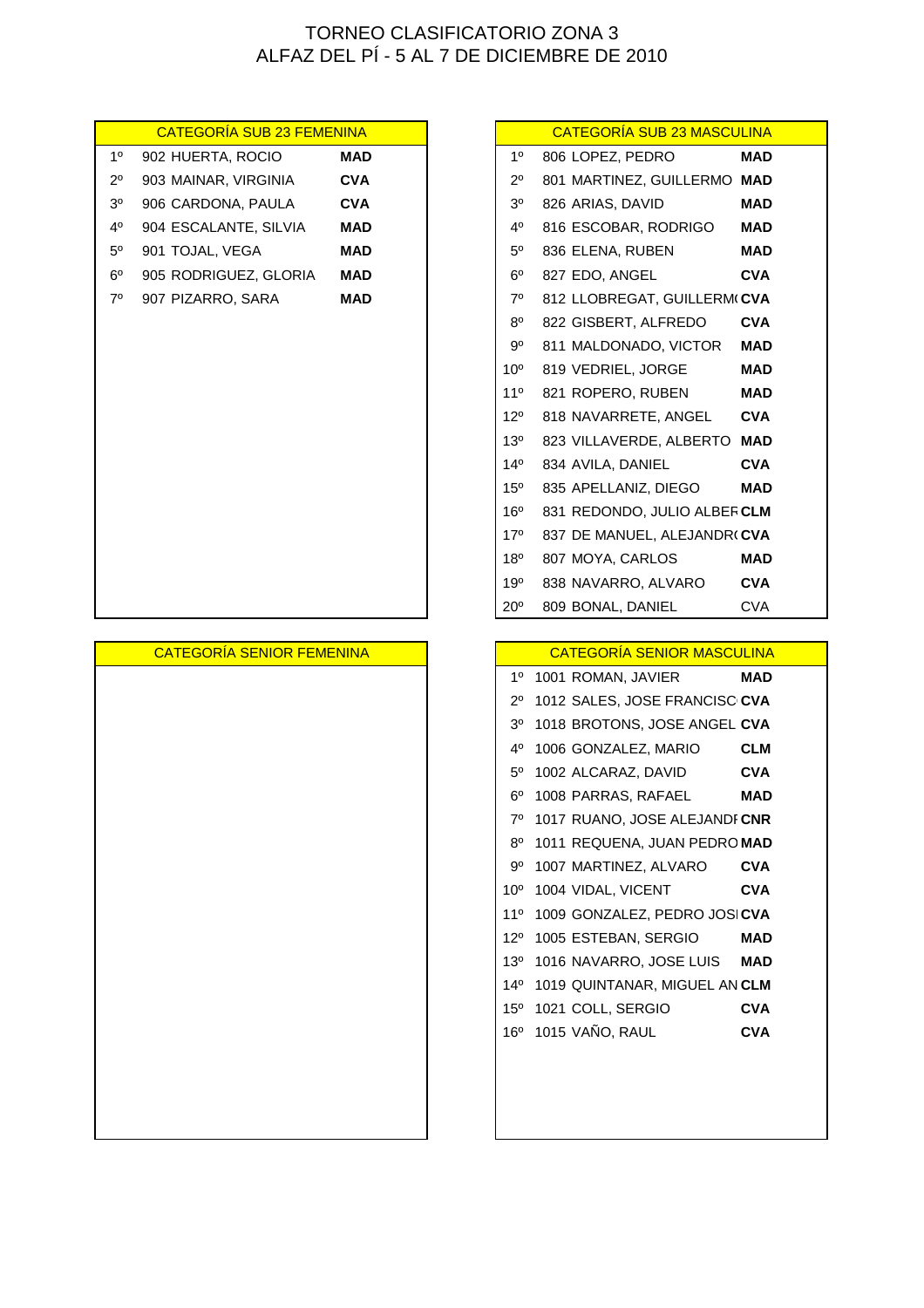| CATEGORÍA VETERANO 40 MASCULINA   |            |                | <b>CATEGORÍA VETERANO 50 MASCUL</b> |            |
|-----------------------------------|------------|----------------|-------------------------------------|------------|
| 1º 1101 ROLDAN, ALBERTO           | <b>MAD</b> |                | 1º 1206 GISBERT, ALFREDO            | <b>CVA</b> |
| 2º 1103 GARCIA, FEDERICO          | <b>CVA</b> |                | 2º 1216 MALDONADO, MIGUEL           | <b>MAD</b> |
| 3º 1115 MARTINEZ, IGNACIO         | <b>MAD</b> | 3 <sup>0</sup> | 1211 DIAZ, ANGEL                    | <b>MAD</b> |
| 4º 1111 LOZANO, JOSE              | <b>CLM</b> | 4°             | 1201 MORENO, JOSE IGNACIC MAD       |            |
| 5º 1110 BOSCA, JORGE              | <b>CVA</b> | $5^{\circ}$    | 1222 BLANCO, CARLOS                 | <b>MAD</b> |
| $6^{\circ}$ 1118 RAMIS, JOSE      | <b>CVA</b> | 60             | 1202 ESCALANTE, MANUEL              | <b>MAD</b> |
| 7º 1108 MARTIN, CRISTOBAL         | <b>CLM</b> | 70             | 1208 GONZALEZ, JOSE JAVIEI MAD      |            |
| 8º 1120 TARDIO, CARLOS M.         | <b>CLM</b> | $8^{\circ}$    | 1221 MORENO, FRANCISCO              | <b>CLM</b> |
| 9º 1117 ROMERO, JOSE MANUEL MAD   |            | 9°             | 1213 GUITART, PEDRO                 | <b>CVA</b> |
| 10° 1107 FERNANDEZ, MIGUEL AN MAD |            |                | 10° 1207 CANDELA, JOSE MIGUEL MAD   |            |
| 11º 1102 SANCHEZ, JOAQUIN         | <b>CLM</b> | $11^{\circ}$   | 1223 COLL, ANTONIO                  | <b>CVA</b> |
| 12º 1119 MIER, ENRIQUE PELAYO CVA |            |                | 12º 1225 DE ESPAÑA, JOSE MARÍ/CVA   |            |
| 13º 1114 FONS, MIGUEL ANGEL CVA   |            |                | 13º 1218 MARTIN, LUIS               | <b>MAD</b> |
| 14º 1109 LOPEZ, MIGUEL            | <b>MAD</b> |                | 14º 1215 DIEZ, JOSE LUIS            | <b>MAD</b> |
| 15º 1116 FIGUERAS, FERNANDO MAD   |            |                | 15º 1209 MONCHO, JAIME              | <b>MAD</b> |
| 16º 1106 MIRALLES, OSCAR          | <b>CVA</b> | $16^{\circ}$   | 1220 GARCIA, SANTIAGO               | <b>CVA</b> |
| 17º 1113 SASTRE, JOSE LUIS        | <b>MAD</b> |                | 17º 1204 CALZA, ANTONIO             | <b>CVA</b> |
| 18º 1104 MACIA, CARMELO           | <b>CVA</b> |                | 18º 1205 PEREZ, ANTONIO             | <b>MAD</b> |
|                                   |            |                | 19º 1217 GIL, JOSE LUIS             | <b>CVA</b> |
|                                   |            |                | 20° 1212 GIL, MAURICIO              | <b>CVA</b> |

| <u>CATEGORÍA VETERANO 40 MASCULINA</u> |            |                 | CATEGORÍA VETERANO 50 MASCULINA |            |
|----------------------------------------|------------|-----------------|---------------------------------|------------|
| 1101 ROLDAN, ALBERTO                   | <b>MAD</b> | $1^{\circ}$     | 1206 GISBERT, ALFREDO           | <b>CVA</b> |
| 1103 GARCIA, FEDERICO                  | <b>CVA</b> | $2^{\circ}$     | 1216 MALDONADO, MIGUEL          | <b>MAD</b> |
| 1115 MARTINEZ, IGNACIO                 | <b>MAD</b> | 3 <sup>o</sup>  | 1211 DIAZ, ANGEL                | <b>MAD</b> |
| 1111 LOZANO, JOSE                      | <b>CLM</b> | 40              | 1201 MORENO, JOSE IGNACIC MAD   |            |
| 1110 BOSCA, JORGE                      | <b>CVA</b> | $5^{\circ}$     | 1222 BLANCO,CARLOS              | <b>MAD</b> |
| 1118 RAMIS, JOSE                       | <b>CVA</b> | $6^{\circ}$     | 1202 ESCALANTE, MANUEL          | <b>MAD</b> |
| 1108 MARTIN, CRISTOBAL                 | <b>CLM</b> | 70              | 1208 GONZALEZ, JOSE JAVIEI MAD  |            |
| 1120 TARDIO, CARLOS M.                 | <b>CLM</b> | $8^{\circ}$     | 1221 MORENO, FRANCISCO CLM      |            |
| 1117 ROMERO, JOSE MANUEL MAD           |            | 9°              | 1213 GUITART, PEDRO             | <b>CVA</b> |
| 1107 FERNANDEZ, MIGUEL AN MAD          |            | 10 <sup>o</sup> | 1207 CANDELA, JOSE MIGUEL MAD   |            |
| 1102 SANCHEZ, JOAQUIN                  | <b>CLM</b> | 110             | 1223 COLL, ANTONIO              | <b>CVA</b> |
| 1119 MIER, ENRIQUE PELAYO CVA          |            | 120             | 1225 DE ESPAÑA, JOSE MARÍ/CVA   |            |
| 1114 FONS, MIGUEL ANGEL                | <b>CVA</b> | $13^{o}$        | 1218 MARTIN, LUIS               | <b>MAD</b> |
| 1109 LOPEZ, MIGUEL                     | <b>MAD</b> | 14 <sup>0</sup> | 1215 DIEZ, JOSE LUIS            | <b>MAD</b> |
| 1116 FIGUERAS, FERNANDO                | <b>MAD</b> | $15^{o}$        | 1209 MONCHO, JAIME              | <b>MAD</b> |
| 1106 MIRALLES, OSCAR                   | <b>CVA</b> | 16 <sup>o</sup> | 1220 GARCIA, SANTIAGO           | <b>CVA</b> |
| 1113 SASTRE, JOSE LUIS                 | <b>MAD</b> | 17°             | 1204 CALZA, ANTONIO             | <b>CVA</b> |
| 1104 MACIA, CARMELO                    | <b>CVA</b> | 18 <sup>o</sup> | 1205 PEREZ, ANTONIO             | <b>MAD</b> |
|                                        |            | 19 <sup>o</sup> | 1217 GIL, JOSE LUIS             | <b>CVA</b> |
|                                        |            |                 | 20° 1212 GIL, MAURICIO          | <b>CVA</b> |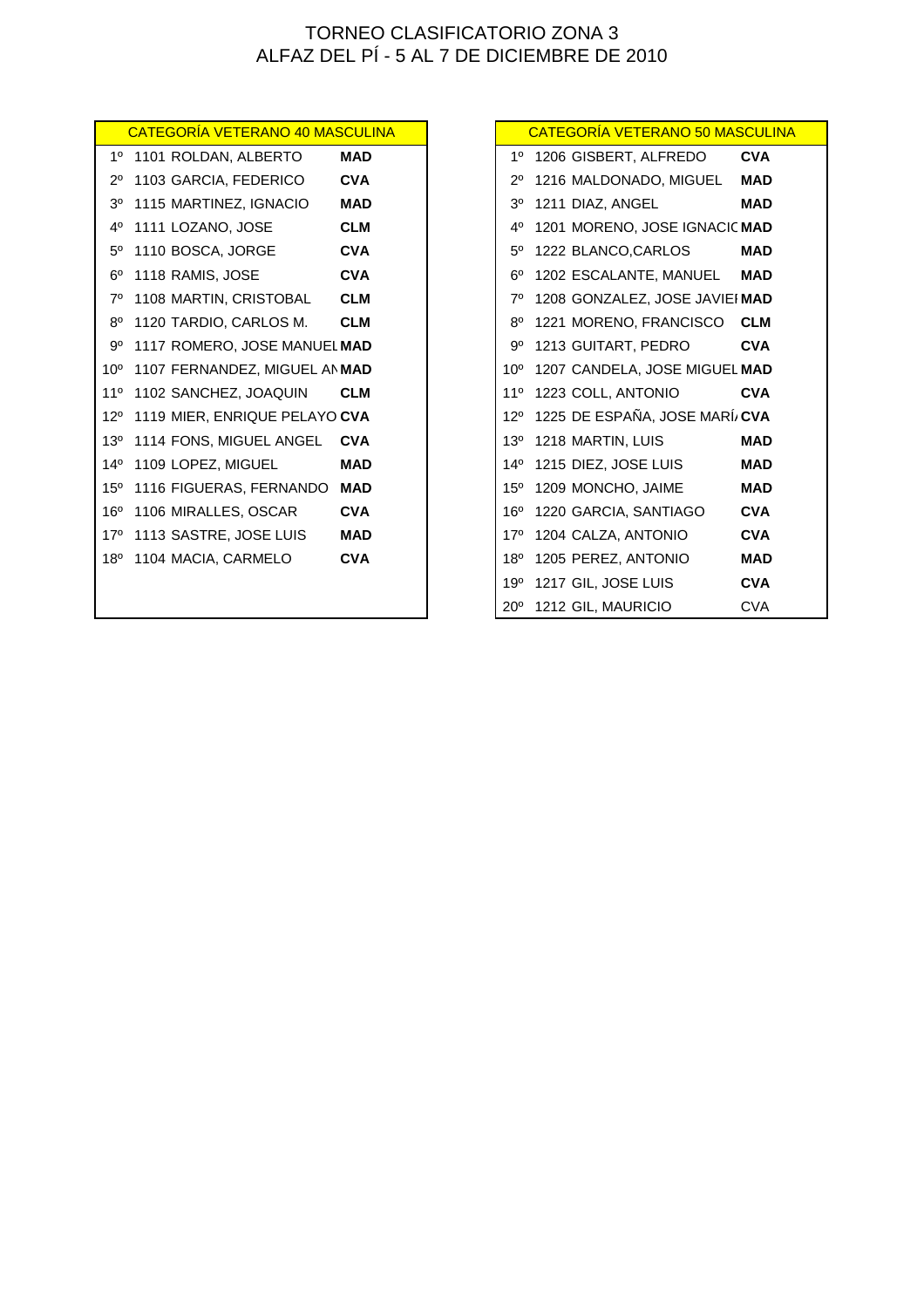



# (HOJA 1 DE 1)

| Part.   | Día | Hora  | Mesa |
|---------|-----|-------|------|
| $2 - 4$ | 5   | 12:00 | 4    |
|         |     |       |      |
| $1 - 3$ | 5   | 12:20 | 4    |
| $1 - 4$ | 5   | 12:40 | 4    |
| $2 - 3$ | 5   | 13:00 | 4    |
| $3 - 4$ | 5   | 13:20 | 4    |
| $1 - 2$ | 5   | 13:40 |      |
|         |     |       |      |

|         |     |       |             |                     | <b>BENJAMIN MASCULINO</b> |         |       |         |                   |            |            |                |
|---------|-----|-------|-------------|---------------------|---------------------------|---------|-------|---------|-------------------|------------|------------|----------------|
| Part.   | Día | Hora  | <b>Mesa</b> | <b>GRUPO 1</b>      |                           |         |       |         |                   | <b>COE</b> | <b>PTS</b> | <b>CLS</b>     |
| $2 - 4$ | 5.  | 12:00 | 4           | 1 .- OLIVA, OSCAR   | <b>CVA</b>                |         | $3-0$ | 3-0     | $3 - 2$           |            | 6          | 1 <sup>0</sup> |
| $1 - 3$ | 5   | 12:20 | 4           |                     |                           |         | 2,7,5 | 5,6,7   | $9, -9, -9, 8, 6$ |            |            |                |
| $1 - 4$ | 5.  | 12:40 | 4           | 2.- CLIMENT, VICENT | <b>CVA</b>                | $0 - 3$ |       | $0 - 3$ | $0 - 3$           |            | ς          | 40             |
| $2 - 3$ | 5   | 13:00 | 4           |                     |                           |         |       | 2,5,7   | 2,4,10            |            |            |                |
| $3 - 4$ | 5.  | 13:20 | 4           | 3 .- GOMEZ, VICTOR  | <b>MAD</b>                | $0 - 3$ | $3-0$ |         | $3 - 2$           |            |            | 20             |
| $1 - 2$ | 5.  | 13:40 | 4           |                     |                           |         |       |         | $9, -6, -4, 9, 4$ |            |            |                |
|         |     |       |             | 4.- TARDIO, MOISES  | <b>CLM</b>                | 2-3     | 3-0   | $2 - 3$ |                   |            |            | 30             |
|         |     |       |             |                     |                           |         |       |         |                   |            |            |                |

| <b>COE</b> | <b>PTS</b> | <b>CLS</b>     |
|------------|------------|----------------|
|            | 6          | 1 <sup>0</sup> |
|            | 3          | 40             |
|            | 5          | 2 <sup>o</sup> |
|            | 4          | 30             |

| Part.   | Día | Hora  | Mesal | <b>GRUPO 2</b>      |            |         |         |               |                |                | <b>COE</b> | <b>PTS</b> | CLS |
|---------|-----|-------|-------|---------------------|------------|---------|---------|---------------|----------------|----------------|------------|------------|-----|
| $2 - 5$ | 5   | 11:00 |       | 1.- PARAMO, CARLOS  | <b>CLM</b> |         | $3-0$   | 3-1           | $3 - 0$        | $0 - 3$        |            |            | 20  |
| $3 - 4$ | 5.  | 11:15 |       |                     |            |         | 6,4,5   | $9, -9, 6, 8$ | 7, 5, 8        | 8,9,6          |            |            |     |
| $1 - 5$ | 5.  | 11:30 |       | 2 .- ENGUIX, JAVIER | <b>CVA</b> | $0 - 3$ |         | $0 - 3$       | $2 - 3$        | $0 - 3$        |            |            | 50  |
| $2 - 4$ | 5.  | 11:45 |       |                     |            |         |         | 3,3,11        | $-6, 7, -2, 1$ | 2,6,8          |            |            |     |
| $1 - 3$ | 5.  | 12:00 |       | 3 .- MORATA, JAIME  | <b>MAD</b> | 1-3     | $3-0$   |               | $3 - 0$        | $1 - 3$        |            | 6          | 30  |
| $4 - 5$ | 5.  | 12:15 |       |                     |            |         |         |               | 4,4,7          | $6, -8, 9, 14$ |            |            |     |
| $2 - 3$ | 5.  | 12:30 |       | 4 .- MARTINEZ, ALEX | <b>CVA</b> | $0 - 3$ | $3 - 2$ | $0 - 3$       |                | $2 - 3$        |            |            | 40  |
| $1 - 4$ | 5.  | 12:45 |       |                     |            |         |         |               |                | ,8,-9,-10,7    |            |            |     |
| $3 - 5$ |     | 13:00 |       |                     | <b>MAD</b> | 3-0     | 3-0     | 3-1           | 3-2            |                |            | 8          | 10  |
| $1 - 2$ |     | 13:15 |       | 5 .- ROMERO, ANDRES |            |         |         |               |                |                |            |            |     |

| Part.   | Día | Hora  | Mesa | <b>GRUPO 3</b>            |            |         |         | 3 |            |         | COE | <b>PTS</b> | <b>CLS</b>     |
|---------|-----|-------|------|---------------------------|------------|---------|---------|---|------------|---------|-----|------------|----------------|
| $2 - 5$ |     | 11:00 |      | 1 .- RODRIGUEZ, ALEJANDRO | <b>CLM</b> |         | $3-0$   |   | 3-0        | $0 - 3$ |     |            | 2 <sup>0</sup> |
| $3 - 4$ | 5.  | 11:15 |      |                           |            |         | 8,7,5   |   | 5,7,6      | 5,9,9   |     |            |                |
| $1 - 5$ | 5.  | 11:30 |      | 2 .- BELENGUER, SERGIO    | <b>CVA</b> | $0 - 3$ |         |   | 1-3        | $0 - 3$ |     | 3          | 40             |
| $2 - 4$ | 5.  | 11:45 |      |                           |            |         |         |   | $-7,7,9,8$ | 4,4,4   |     |            |                |
| $1 - 3$ | 5.  | 12:00 | 2    | 3 .- PONCE DE LEON, JULIO | <b>CLM</b> |         |         |   |            |         |     | 0          |                |
| $4 - 5$ | 5.  | 12:15 |      |                           |            |         |         |   |            |         |     |            |                |
| $2 - 3$ | 5.  | 12:30 |      | 4 .- BAIDEZ, JAVIER       | <b>CVA</b> | $0 - 3$ | $3 - 1$ |   |            | $0 - 3$ |     |            | 30             |
| 1-4     | 5   | 12:45 |      |                           |            |         |         |   |            | 6,6,6   |     |            |                |
| $3 - 5$ |     | 13:00 |      |                           | MAD        | 3-0     | $3-0$   |   | $3 - 0$    |         |     |            | 1 <sup>0</sup> |
| $1 - 2$ | 5   | 13:15 |      | 5 .- DE LA MATA, JORGE    |            |         |         |   |            |         |     | 6          |                |

| Part.   | Día | Hora  | Mesal | <b>GRUPO 4</b>          |            |         |         |                           |         |               | COE | <b>PTS</b> | <b>CLS</b>  |
|---------|-----|-------|-------|-------------------------|------------|---------|---------|---------------------------|---------|---------------|-----|------------|-------------|
| $2 - 5$ |     | 11:00 | 3     | 1 .- ASENSIO, ALEJANDRO | <b>MAD</b> |         | 1-3     | $3 - 2$                   | $3-NP$  | $0 - 3$       |     | 6          | 40          |
| $3 - 4$ | 5.  | 11:15 | 3     |                         |            |         |         | $14,9,8,1$ , -6, 7, -7, 7 |         | 8,9,7         |     |            |             |
| $1 - 5$ | 5.  | 11:30 | 3     | 2 .- REQUENA, CARLOS    | <b>CLM</b> | $3 - 1$ |         | $2 - 3$                   | $3 - 0$ | $1 - 3$       |     | ь          | 30          |
| $2 - 4$ | 5.  | 11:45 | 3     |                         |            |         |         | $ 0,6,-9,9,1 $            | 8,7,5   | ,12,-11,9     |     |            |             |
| $1 - 3$ | 5.  | 12:00 | 3     | 3 .- ZHOU, CHANG        | <b>MAD</b> | $2 - 3$ | 3-2     |                           | 3-0     | 3-1           |     | ⇁          | $1^{\circ}$ |
| $4 - 5$ | 5   | 12:15 | 3     |                         |            |         |         |                           | 1,0,4   | $9, -3, 5, 6$ |     |            |             |
| $2 - 3$ | 5   | 12:30 | 3     | 4 .- TERUEL, DAVID      | <b>CVA</b> | $P - 3$ | $0 - 3$ | $0 - 3$                   |         | $0 - 3$       |     | 3          | 50          |
| 1-4     | 5   | 12:45 | 3     |                         |            |         |         |                           |         | 2,3,4         |     |            |             |
| $3 - 5$ |     | 13:00 | 3     | 5. - BELENGUER, JAVIER  | <b>CVA</b> | 3-0     | 3-1     | $1 - 3$                   | 3-0     |               |     |            | 20          |
| $1 - 2$ | 5.  | 13:15 | 3     |                         |            |         |         |                           |         |               |     |            |             |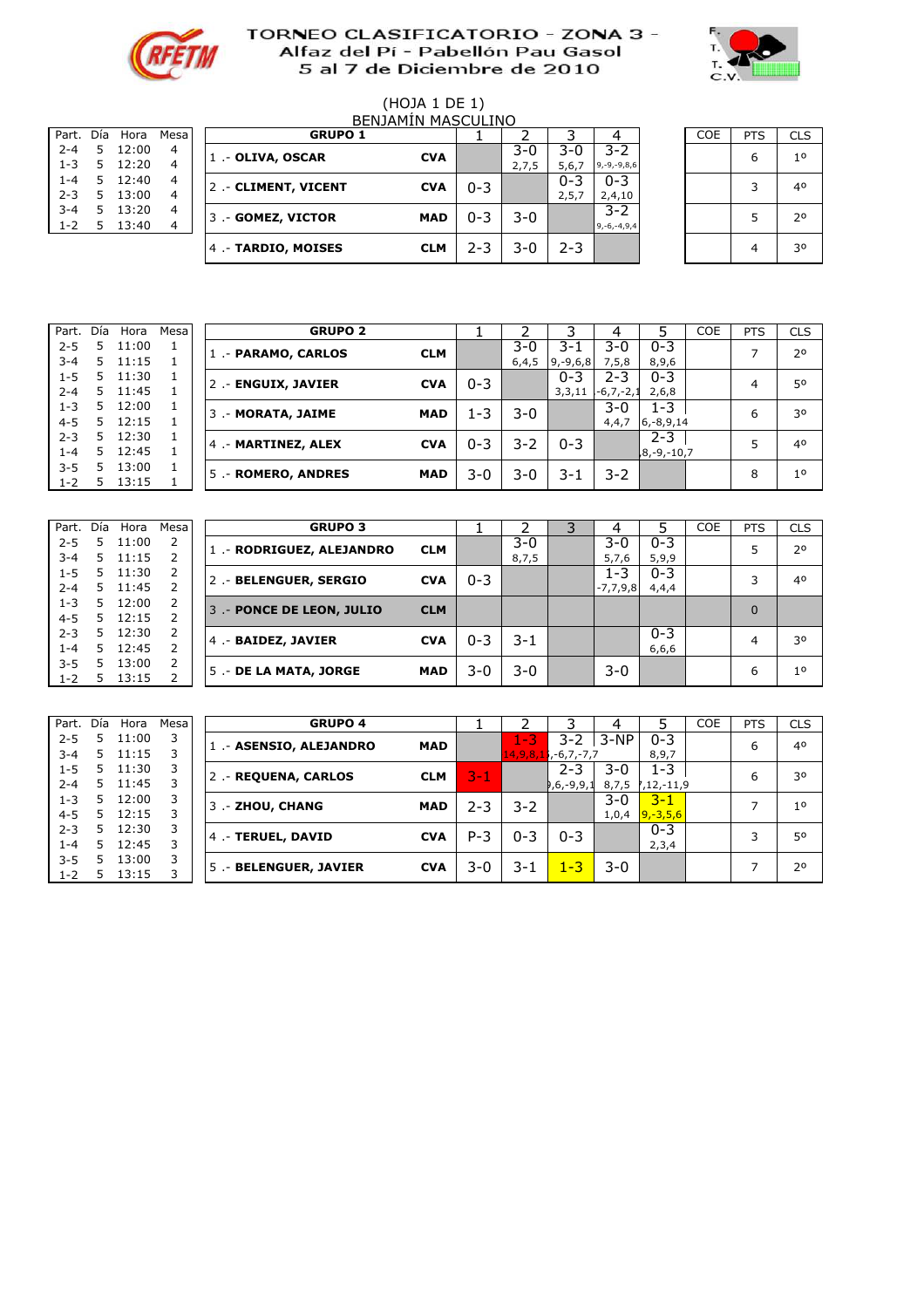



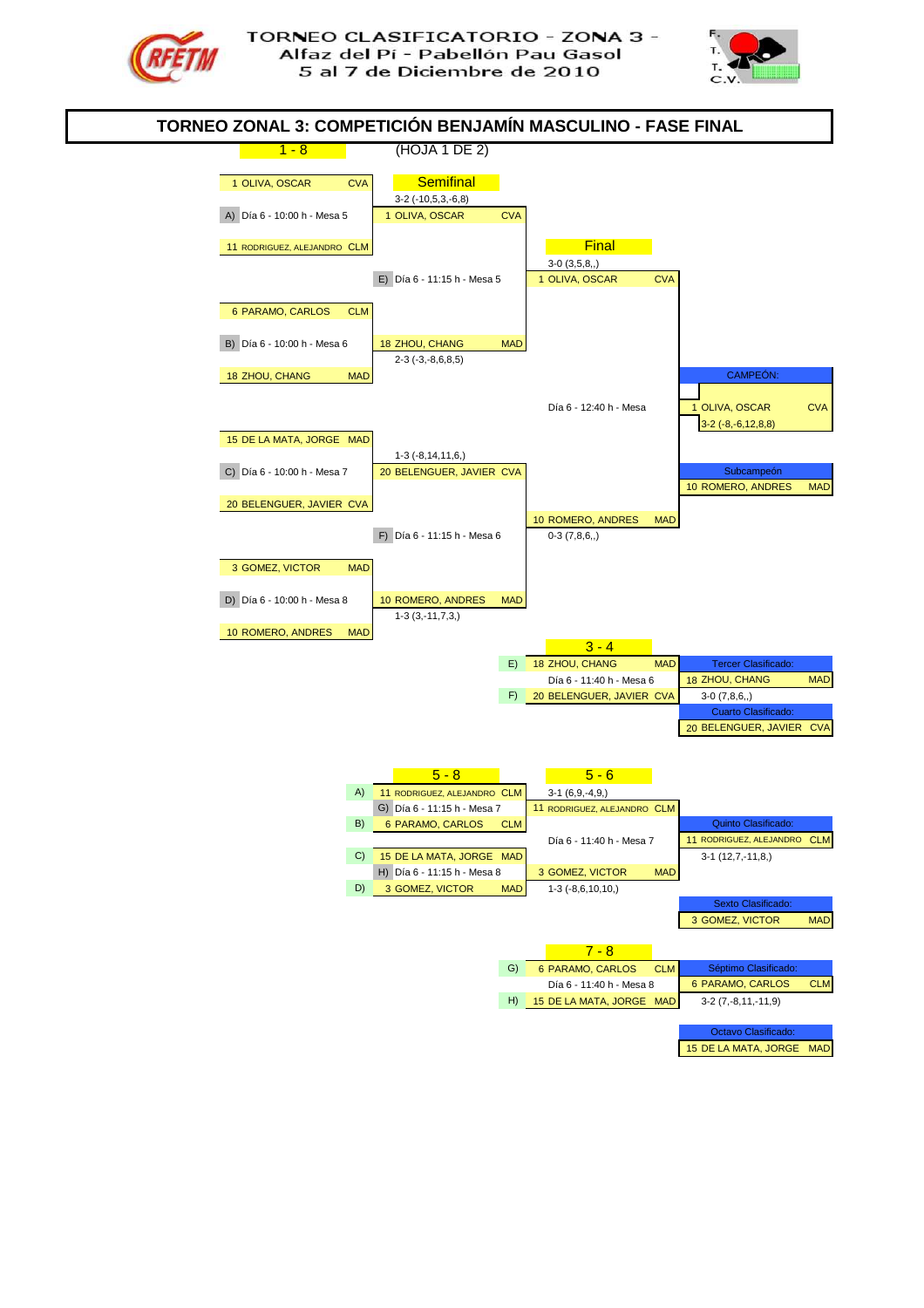



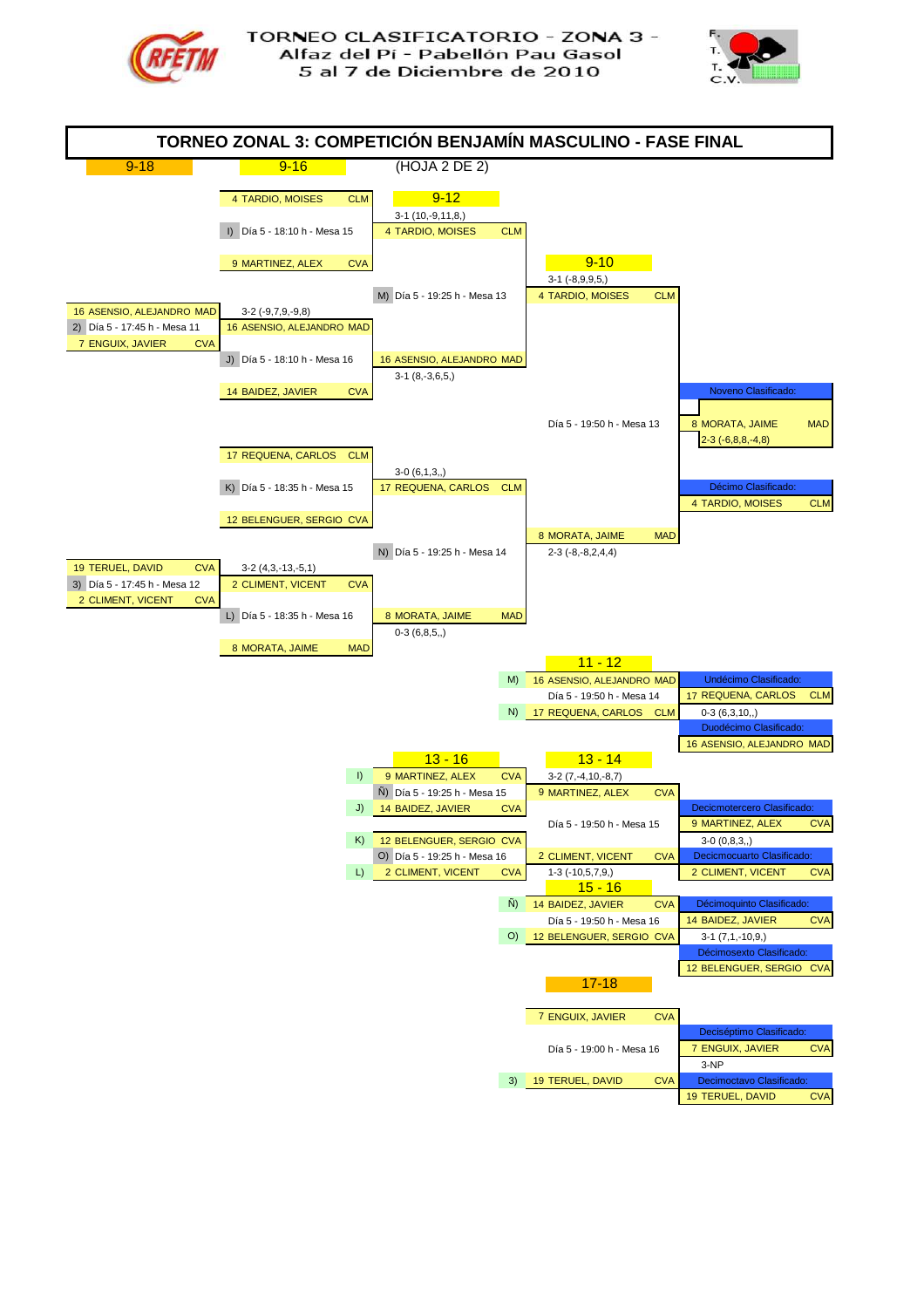



#### (HOJA 1 DE 1) BENJAMIN FEMENINO

| Part.   | Día | Hora  | Mesa           |                |
|---------|-----|-------|----------------|----------------|
| $2 - 7$ | 5   | 16:55 | 1              | $\overline{1}$ |
| $3-6$   | 5   | 16:55 | 2              |                |
| $4 - 5$ | 5   | 17:20 | 1              | $\overline{c}$ |
| $1 - 7$ | 5   | 17:20 | $\overline{2}$ |                |
| $2 - 5$ | 5   | 17:45 | $\overline{1}$ | 3              |
| $3 - 4$ | 5   | 17:45 | $\overline{2}$ |                |
| $1 - 5$ | 5   | 18:10 | 1              | 4              |
| 6-4     | 5   | 18:10 | 2              |                |
| $7 - 3$ | 5   | 18:35 | 1              | 5              |
| $1 - 4$ | 5   | 18:35 | $\overline{2}$ |                |
| $5 - 3$ | 5   | 19:00 | $\overline{1}$ | 6              |
| $6 - 2$ | 5   | 19:00 | $\overline{2}$ |                |
| 1-6     | 6   | 10:00 | 1              | $\overline{7}$ |
| 7-5     | 6   | 10:00 | 2              |                |
| $2 - 3$ | 6   | 10:25 | 1              |                |
| $6 - 7$ | 6   | 10:25 | $\overline{2}$ |                |
| $4 - 2$ | 6   | 10:50 | $\overline{1}$ |                |
| $1 - 3$ | 6   | 10:50 | $\overline{2}$ |                |
| 5-6     | 6   | 11:15 | 1              |                |
| $4 - 7$ | 6   | 11:15 | 2              |                |
| $1 - 2$ | 6   | 11:40 | 1              |                |
|         |     |       |                |                |

| Part.   | Día            | Hora  | Mesa           | <b>GRUPO 1</b>          |            |         |                 |        | 4              |         | ь                                      |         | <b>CLS</b>     |
|---------|----------------|-------|----------------|-------------------------|------------|---------|-----------------|--------|----------------|---------|----------------------------------------|---------|----------------|
| $2 - 7$ | 5.             | 16:55 |                | 1 .- LOPEZ-BRAVO, CELIA | <b>MAD</b> |         | $3 - 1$         | $3-0$  | $3 - 0$        | 3-0     | $3 - 1$                                | 3-0     | 1 <sup>0</sup> |
| $3-6$   | 5.             | 16:55 |                |                         |            |         | $ 6, -12, 4, 3$ | 0,1,2  | 7,4,8          | 8,7,3   | $7, -5, 6, 3$                          | 5,1,6   |                |
| $4 - 5$ | 5.             | 17:20 |                | 2 .- PEREZ, IRENE       | <b>MAD</b> | $1 - 3$ |                 | $3-0$  | $0 - 3$        | 3-1     | $1 - 3$                                | 3-1     | 40             |
| $1 - 7$ | 5.             | 17:20 | $\overline{2}$ |                         |            |         |                 | 9,10,3 | 10,8,8         |         | $8,9,-4,7$ 9, -9, 3, 9 $5, -8, 10, 11$ |         |                |
| $2 - 5$ | 5.             | 17:45 | 1              | 3 .- RICO, EVA          | <b>MAD</b> | $0 - 3$ | $0 - 3$         |        | $1 - 3$        | $0 - 3$ | $0 - 3$                                | $0 - 3$ | 70             |
| $3 - 4$ | 5.             | 17:45 | $\overline{2}$ |                         |            |         |                 |        | $4, -9, 10, 4$ | 12,7,8  | 3,4,6                                  | 3,6,8   |                |
| $1 - 5$ | 5.             | 18:10 |                | 4 .- RUIZ, ENMA         | <b>CVA</b> | $0 - 3$ | $3-0$           | 3-1    |                | 3-0     | 1-3                                    | 3-0     | 30             |
| $6 - 4$ | 5.             | 18:10 |                |                         |            |         |                 |        |                | 8,10,9  | $9, -7, 5, 11$                         | 4,4,8   |                |
| $7 - 3$ | 5.             | 18:35 |                | 5 .- BEJARANO, CELIA    | <b>MAD</b> | $0 - 3$ | $1 - 3$         | $3-0$  | $0 - 3$        |         | $1 - 3$                                | $3 - 1$ | 50             |
| $1 - 4$ | 5 <sup>1</sup> | 18:35 | $\overline{2}$ |                         |            |         |                 |        |                |         | 7, -9, 9, 119, -5, 7, 5                |         |                |
| $5 - 3$ | 5.             | 19:00 | 1              | 6. - GARCIA, CRISTINA   | <b>CLM</b> | $1 - 3$ | 3-1             | $3-0$  | 3-1            | $3 - 1$ |                                        | $3 - 0$ | 2 <sup>o</sup> |
| $6 - 2$ | 5.             | 19:00 | 2              |                         |            |         |                 |        |                |         |                                        | 7,8,8   |                |
| $1 - 6$ | 6              | 10:00 | 1              | 7 .- CRISTOBAL, AHINOA  | <b>MAD</b> | $0 - 3$ | $1 - 3$         | $3-0$  | $0 - 3$        | $1 - 3$ | $0 - 3$                                |         | 60             |
| $7 - 5$ | 6              | 10:00 |                |                         |            |         |                 |        |                |         |                                        |         |                |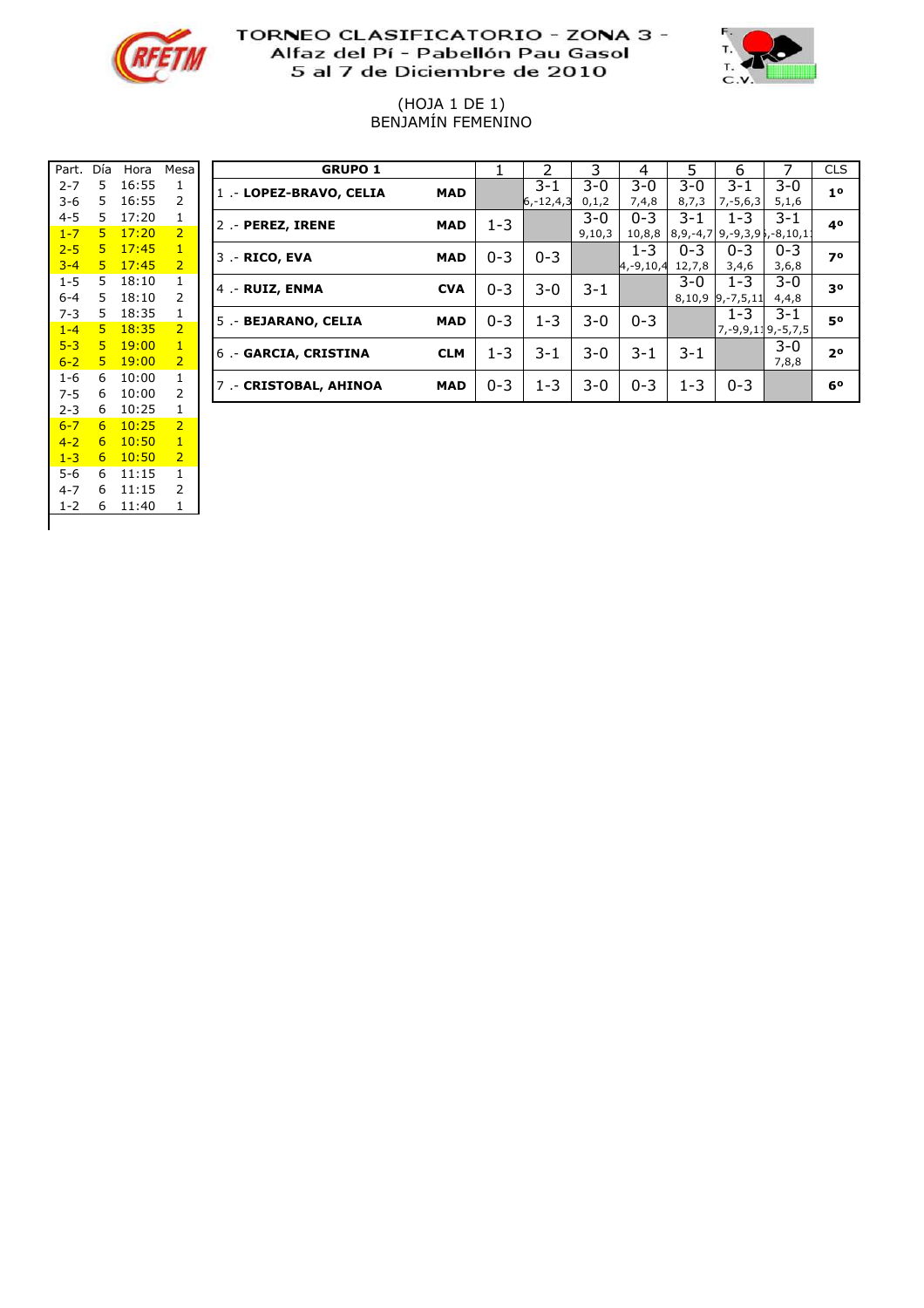



# (HOJA 1 DE 2)

| Part.   | Día | Hora  | Mesa |
|---------|-----|-------|------|
| $2 - 4$ | 6   | 15:00 | 13   |
| $1 - 3$ | 6   | 15:20 | 13   |
| 1-4     | 6   | 15:40 | 13   |
| $2 - 3$ | 6   | 16:00 | 13   |
| $3 - 4$ | 6   | 16:20 | 13   |
| $1 - 2$ | 6   | 16:40 | 13   |
|         |     |       |      |

|         |     |       |       |                       | ALEVIN MASCULINO |         |         |              |         |            |            |            |
|---------|-----|-------|-------|-----------------------|------------------|---------|---------|--------------|---------|------------|------------|------------|
| Part.   | Día | Hora  | Mesal | <b>GRUPO 1</b>        |                  |         |         |              |         | <b>COE</b> | <b>PTS</b> | <b>CLS</b> |
| $2 - 4$ | 6   | 15:00 | 13    | 1 .- JIMENEZ, JORGE   | <b>MAD</b>       |         | $3-0$   | 3-0          | 3-0     |            | 6          | 10         |
| $1 - 3$ | 6   | 15:20 | 13    |                       |                  |         | 6, 5, 4 | 1, 1, 5      | 5,6,3   |            |            |            |
| $1 - 4$ | 6   | 15:40 | 13    | 2 .- CARRASCO, DAVID  | <b>CLM</b>       | $0 - 3$ |         | 3-1          | $0 - 3$ |            | 4          | 30         |
| $2 - 3$ | 6   | 16:00 | 13    |                       |                  |         |         | $ 9,-9,5,4 $ | 7,5,6   |            |            |            |
| $3 - 4$ | 6   | 16:20 | 13    | 3 .- LLINARES, VICENT | <b>CVA</b>       |         | 1-3     |              | $0 - 3$ |            | 3          | 40         |
| $1 - 2$ | 6   | 16:40 | 13    |                       |                  | $0 - 3$ |         |              | 3,3,0   |            |            |            |
|         |     |       |       | 4 - VALVERDE, MARIO   | <b>MAD</b>       | $0 - 3$ | 3-0     | $3 - 0$      |         |            |            | 20         |

2-5 6 0,74 13 5 .- #N/A #N/A 0

| <b>COE</b> | PTS | <b>CLS</b>  |
|------------|-----|-------------|
|            | 6   | $1^{\circ}$ |
|            | 4   | 30          |
|            | 3   | 40          |
|            | 5   | $2^{\circ}$ |

| Part.   | Día | Hora  | Mesa |
|---------|-----|-------|------|
| $2 - 4$ | 6   | 15:00 | 14   |
| $1 - 3$ | 6   | 15:20 | 14   |
| $1 - 4$ | 6   | 15:40 | 14   |
| $2 - 3$ | 6   | 16:00 | 14   |
| $3 - 4$ | 6   | 16:20 | 14   |
| $1 - 2$ | 6   | 16:40 | 14   |
|         |     |       |      |

| Part.   | Día | Hora  | Mesal | <b>GRUPO 2</b>         |            |         |         |         |         | <b>COE</b> | <b>PTS</b> | <b>CLS</b> |
|---------|-----|-------|-------|------------------------|------------|---------|---------|---------|---------|------------|------------|------------|
| $2 - 4$ | 6   | 15:00 | 14    | 1 .- PEREZ, IVAN DAVID | <b>CVA</b> |         | $3-0$   | $3 - 0$ | 3-0     |            | 6          | 10         |
| $1 - 3$ | 6   | 15:20 | 14    |                        |            |         | 5,1,2   | 3,4,6   | 2,4,3   |            |            |            |
| $1 - 4$ | 6   | 15:40 | 14    | 2 - AVILA, DANIEL      | <b>MAD</b> | $0 - 3$ |         | $3 - 0$ | $3 - 0$ |            |            | 20         |
| $2 - 3$ | 6   | 16:00 | 14    |                        |            |         |         | 7,10,5  | 3,3,5   |            |            |            |
| $3 - 4$ | 6   | 16:20 | 14    | 3 - SANTOS, JOSE       | <b>MAD</b> | $0 - 3$ | $0 - 3$ |         | $3 - 0$ |            | 4          | 30         |
| $1 - 2$ | 6   | 16:40 | 14    |                        |            |         |         |         | 4,7,10  |            |            |            |
|         |     |       |       | 4 - SOTO, ALEJANDRO    | <b>CLM</b> | $0 - 3$ | $0 - 3$ | $0 - 3$ |         |            | ς          | 40         |
|         |     |       |       |                        |            |         |         |         |         |            |            |            |

2-5 6 0,74 14 5 .- #N/A #N/A 0

| <b>COE</b> | PTS | <b>CLS</b>     |
|------------|-----|----------------|
|            | 6   | $1^{\circ}$    |
|            | 5   | 2 <sup>o</sup> |
|            | 4   | 30             |
|            | 3   | 40             |

| <b>GRUP</b>               |      | Part. Día Hora Mesa |         |
|---------------------------|------|---------------------|---------|
|                           | - 15 | 6 15:00             | $2 - 4$ |
| 1 - LOZANO, IVAN          | 15   | $1-3$ 6 $15:20$     |         |
| 7 - GARCIA DE JALON, ALVA | 15   | $1-4$ 6 $15:40$     |         |
|                           | 15   | 6 16:00             | $2 - 3$ |
|                           | 15   | 6 16:20             | $3 - 4$ |
| 3 - ALBA, ALBERTO         | 15   | 6 16:40             | $1 - 2$ |
| $\sim$ DIAC               |      |                     |         |

| Part.   | Día | Hora  | Mesa | <b>GRUPO 3</b>                     |            |         |       |         |                       | <b>COE</b> | <b>PTS</b> | <b>CLS</b>     |
|---------|-----|-------|------|------------------------------------|------------|---------|-------|---------|-----------------------|------------|------------|----------------|
| $2 - 4$ | 6   | 15:00 | 15   | 1 - LOZANO, IVAN                   | <b>CLM</b> |         | $3-0$ | 3-0     | $3 - 0$               |            | 6          | $1^{\circ}$    |
| $1 - 3$ | 6   | 15:20 | 15   |                                    |            |         | 7,9,5 | 3,3,4   | 4,3,6                 |            |            |                |
| $1 - 4$ | 6   | 15:40 | 15   | 2 - GARCIA DE JALON, ALVARO CARLOS | <b>MAD</b> | $0 - 3$ |       | 3-1     | $L - 3$               |            |            | 30             |
| $2 - 3$ | 6   | 16:00 | 15   |                                    |            |         |       |         | $-7,5,6,9$ $-7,4,8,7$ |            |            |                |
| $3 - 4$ | 6   | 16:20 | 15   | 3 - ALBA, ALBERTO                  | <b>MAD</b> | $0 - 3$ | 1-3   |         | $1 - 3$               |            |            | 40             |
| $1 - 2$ | 6   | 16:40 | 15   |                                    |            |         |       |         | $-9,5,4,6$            |            |            |                |
|         |     |       |      | 4 - MORENO, CARLOS                 | <b>CVA</b> | $0 - 3$ | 3-1   | $3 - 1$ |                       |            |            | 2 <sup>o</sup> |
|         |     |       |      |                                    |            |         |       |         |                       |            |            |                |

| ía Hora | Mesal | <b>GRUPO 3</b>                     |            |         |         |         |                      | <b>COE</b> | <b>PTS</b> | <b>CLS</b>     |
|---------|-------|------------------------------------|------------|---------|---------|---------|----------------------|------------|------------|----------------|
| 15:00   | 15    | 1 - LOZANO, IVAN                   | <b>CLM</b> |         | $3 - 0$ | $3 - 0$ | $3 - 0$              |            | 6          | 1 <sup>0</sup> |
| 15:20   | 15    |                                    |            |         | 7,9,5   | 3,3,4   | 4,3,6                |            |            |                |
| 15:40   | 15    | 2 - GARCIA DE JALON, ALVARO CARLOS | <b>MAD</b> | $0 - 3$ |         | 3-1     | $1 - 3$              |            | 4          | 30             |
| 16:00   | 15    |                                    |            |         |         |         | $ -7,5,6,9 -7,4,8,7$ |            |            |                |
| 16:20   | 15    | 3 .- ALBA, ALBERTO                 | <b>MAD</b> | $0 - 3$ | 1-3     |         | $1 - 3$              |            | 3          | 40             |
| 16:40   | 15    |                                    |            |         |         |         | $-9,5,4,6$           |            |            |                |
|         |       | 4.- MORENO, CARLOS                 | <b>CVA</b> | $0 - 3$ | 3-1     | 3-1     |                      |            | 5          | 20             |
|         |       |                                    |            |         |         |         |                      |            |            |                |

| ía Hora | Mesa | <b>GRUPO 4</b>          |            |         |            | ว       |                 | <b>COE</b> | <b>PTS</b> | <b>CLS</b>     |
|---------|------|-------------------------|------------|---------|------------|---------|-----------------|------------|------------|----------------|
| 15:00   | 16   | 1 - SANCHEZ, ROBERTO    | <b>MAD</b> |         | $3 - 1$    | 3-0     | L-3             |            |            | 2 <sup>o</sup> |
| 15:20   | 16   |                         |            |         | $-8,4,8,7$ | 2,0,2   | $-5,9,7,9$      |            |            |                |
| 15:40   | 16   | 2 .- RIVERO, GONZALO    | <b>CNR</b> | $1 - 3$ |            | $3 - 0$ | $1 - 3$         |            | 4          | 30             |
| 16:00   | 16   |                         |            |         |            | 4, 5, 5 | $9, 9, -10, 10$ |            |            |                |
| 16:20   | 16   | 3 .- MARIN, ANTONIO     | <b>CVA</b> | $0 - 3$ | $0 - 3$    |         | $0 - 3$         |            | っ          | 40             |
| 16:40   | 16   |                         |            |         |            |         | 6, 3, 6         |            |            |                |
|         |      | 4 - DE LA MORENA, DAVID | <b>MAD</b> | $3 - 1$ | 3-1        | $3-0$   |                 |            | 6          | 1 <sup>0</sup> |
|         |      |                         |            |         |            |         |                 |            |            |                |

| Part.   | Día | Hora  | Mesa |
|---------|-----|-------|------|
| 2-4     | 6   | 15:00 | 16   |
| $1 - 3$ | 6   | 15:20 | 16   |
| 1-4     | 6   | 15:40 | 16   |
| $2 - 3$ | 6   | 16:00 | 16   |
| $3 - 4$ | 6   | 16:20 | 16   |
| $1 - 2$ | 6   | 16:40 | 16   |
|         |     |       |      |

| Part.   | Día | Hora  | Mesal | <b>GRUPO 4</b>           |            |         |            |         |                 | COE | <b>PTS</b> | <b>CLS</b> |
|---------|-----|-------|-------|--------------------------|------------|---------|------------|---------|-----------------|-----|------------|------------|
| $2 - 4$ | 6   | 15:00 | 16    | 1 - SANCHEZ, ROBERTO     | <b>MAD</b> |         | 3-1        | 3-0     | -3              |     |            | 20         |
| $1 - 3$ | -6  | 15:20 | 16    |                          |            |         | $-8,4,8,7$ | 2,0,2   | $-5,9,7,9$      |     |            |            |
| $1 - 4$ | 6   | 15:40 | 16    | 2 .- RIVERO, GONZALO     | <b>CNR</b> | $1 - 3$ |            | 3-0     | L-3             |     |            | 30         |
| $2 - 3$ | 6   | 16:00 | 16    |                          |            |         |            | 4, 5, 5 | $9, 9, -10, 10$ |     |            |            |
| $3 - 4$ | 6   | 16:20 | 16    | 3 - MARIN, ANTONIO       | <b>CVA</b> | $0 - 3$ | $0 - 3$    |         | $0 - 3$         |     | っ          | 40         |
| $1 - 2$ | 6   | 16:40 | 16    |                          |            |         |            |         | 6, 3, 6         |     |            |            |
|         |     |       |       | 4 .- DE LA MORENA, DAVID | <b>MAD</b> | 3-      | $3 - 1$    | $3-0$   |                 |     | b          | 10         |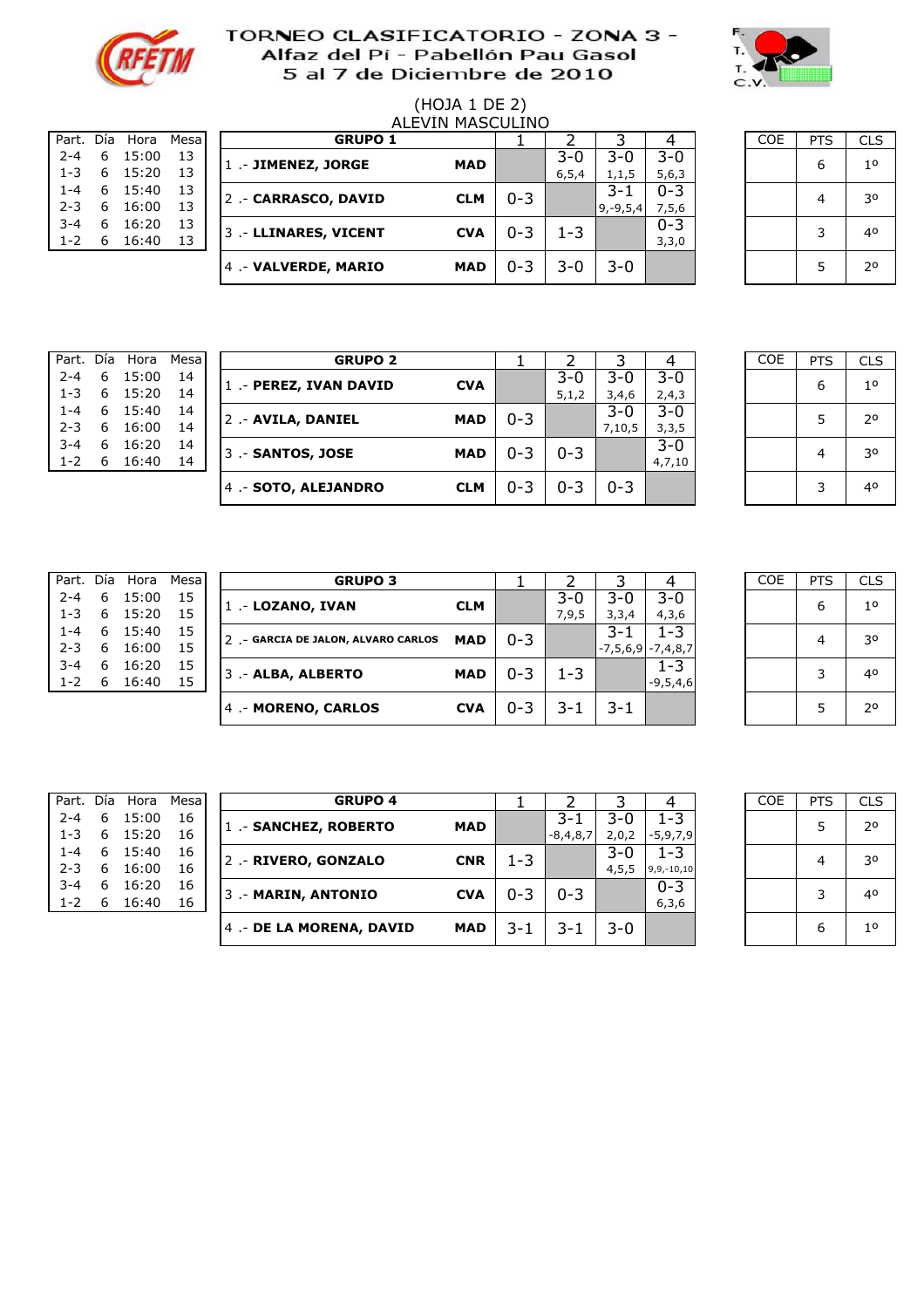



# (HOJA 2 DE 2)

|         | ALEVIN MASCULINO |       |       |  |                          |            |         |           |         |               |            |            |            |             |
|---------|------------------|-------|-------|--|--------------------------|------------|---------|-----------|---------|---------------|------------|------------|------------|-------------|
| Part.   | Día              | Hora  | Mesal |  | <b>GRUPO 5</b>           |            |         |           |         |               |            | <b>COE</b> | <b>PTS</b> | <b>CLS</b>  |
| $2 - 5$ | 6                | 17:00 | 9     |  | 1 - ALVARO, JAVIER       | <b>CLM</b> |         | $3 - 2$   | 3-0     | <u>l -3</u>   | 1-3        |            | 6          | 40          |
| $3 - 4$ | 6                | 17:20 | 9     |  |                          |            |         | ,9,-9,-8, | 2, 2, 1 | $5, -9, 8, 9$ | $-8,6,5,9$ |            |            |             |
| $1 - 5$ | 6                | 17:40 | 9     |  | 2 .- LUCIO, CESAR        | <b>MAD</b> | $2 - 3$ |           | $3 - 0$ | $3 - 1$       | $0 - 3$    |            | 6          | 70          |
| $2 - 4$ | 6                | 18:00 | 9     |  |                          |            |         |           | 2, 5, 3 | $10,9,-5,6$   | 10,5,7     |            |            |             |
| $1 - 3$ | 6                | 18:20 | 9     |  | 3 .- MIKHIN, NIKITA      | <b>MAD</b> | 0-3     | $0 - 3$   |         | $0 - 3$       | $0 - 3$    |            | 4          | 50          |
| $4 - 5$ | 6                | 18:40 | 9     |  |                          |            |         |           |         | 3,4,6         | 1, 3, 2    |            |            |             |
| $2 - 3$ | 6                | 19:00 | 9     |  | 4 .- ZARZA, NUNO ALFONSO | <b>MAD</b> | 3-1     | $1 - 3$   | $3 - 0$ |               | $0 - 3$    |            | 6          | 30          |
| $1 - 4$ | 6                | 19:20 | 9     |  |                          |            |         |           |         |               | 4,4,5      |            |            |             |
| $3 - 5$ | 6                | 19:40 | 9     |  | 5 .- SOSA, PABLO         | <b>CNR</b> | 3-1     | $3-0$     | $3 - 0$ | $3 - 0$       |            |            | 8          | $1^{\circ}$ |
| $1 - 2$ | 6                | 20:00 | q     |  |                          |            |         |           |         |               |            |            |            |             |

| Part. Día |   | Hora  | Mesal | <b>GRUPO 6</b>          |            |         |            |           | 4                               |                           | <b>COE</b> | <b>PTS</b> | <b>CLS</b>     |
|-----------|---|-------|-------|-------------------------|------------|---------|------------|-----------|---------------------------------|---------------------------|------------|------------|----------------|
| $2 - 5$   | 6 | 17:00 | 10    | 1 - GARCIA, EDUARDO     | <b>CLM</b> |         | 3-2        | 3-0       | $3 - 2$                         | $0 - 3$                   |            |            | 3 <sup>o</sup> |
| $3 - 4$   | 6 | 17:20 | 10    |                         |            |         | i,3,-9,-9, |           | 8,3,10 <b>1,8,-4,-9, 4,10,8</b> |                           |            |            |                |
| $1 - 5$   | 6 | 17:40 | 10    | 2 .- IZQUIERDO, MANUEL  | <b>MAD</b> | 2-3     |            | 3-1       | $0 - 3$                         | $0 - 3$                   |            | 5          | 40             |
| $2 - 4$   | 6 | 18:00 | 10    |                         |            |         |            | -2,10,7,9 | 1, 3, 5                         | 4,8,6                     |            |            |                |
| $1 - 3$   | 6 | 18:20 | 10    | 3 .- PEREZ, OSCAR       | <b>CNR</b> | $0 - 3$ | 1-3        |           | $2 - 3$                         | $0 - 3$                   |            | 4          | 50             |
| $4 - 5$   | 6 | 18:40 | 10    |                         |            |         |            |           | $7,7,9,-7,$                     | 5,8,6                     |            |            |                |
| $2 - 3$   | 6 | 19:00 | 10    |                         |            |         |            |           |                                 | $3 - 2$                   |            |            |                |
| 1-4       | 6 | 19:20 | 10    | 4 .- RODILLA, JAVIER    | <b>CVA</b> | $2 - 3$ | $3-0$      | $3 - 2$   |                                 | <mark>,-7,-10,7,</mark> 7 |            |            | 2 <sup>o</sup> |
| $3 - 5$   | 6 | 19:40 | 10    |                         |            |         |            |           |                                 |                           |            |            |                |
| $1 - 2$   | 6 | 20:00 | 10    | 5 .- LOPEZ-BRAVO, JAIME | <b>MAD</b> | $3 - 0$ | 3-0        | 3-0       | $2 - 3$                         |                           |            |            | 1 <sup>0</sup> |

| Part.   | Día | Hora  | Mesal | <b>GRUPO 7</b>          |            |         |         |               |         |               | <b>COE</b> | <b>PTS</b> | <b>CLS</b>     |
|---------|-----|-------|-------|-------------------------|------------|---------|---------|---------------|---------|---------------|------------|------------|----------------|
| $2 - 5$ | 6   | 17:00 | 11    | 1 - SEGUI, VICTOR       | <b>CVA</b> |         | $3-0$   | 3-1           | 3-0     | 1-3           |            | ⇁          | 20             |
| $3 - 4$ | 6   | 17:20 | 11    |                         |            |         | 5,8,6   | $7, 7, -4, 4$ | 10,5,4  | $9, -8, 7, 6$ |            |            |                |
| $1 - 5$ | 6   | 17:40 | 11    | 2 .- SANCHEZ, CARLOS    | <b>CNR</b> | $0 - 3$ |         | 3-0           | 3-0     | $0 - 3$       |            | 6          | 30             |
| $2 - 4$ | 6   | 18:00 | 11    |                         |            |         |         | 10,6,12       | 3,4,9   | 3,6,7         |            |            |                |
| $1 - 3$ | 6   | 18:20 | 11    | 3 - DE LA FUENTE, DIEGO | <b>CLM</b> | 1-3     | $0 - 3$ |               | $3 - 0$ | $2 - 3$       |            | 5          | 40             |
| $4 - 5$ | 6   | 18:40 | 11    |                         |            |         |         |               | 7,2,4   | $2,-8,7,9,1$  |            |            |                |
| $2 - 3$ | 6   | 19:00 | 11    | 4 - LOPEZ, ALEJANDRO    | <b>MAD</b> | $0 - 3$ | $0 - 3$ | $0 - 3$       |         | $0 - 3$       |            | 4          | 50             |
| $1 - 4$ | 6   | 19:20 | 11    |                         |            |         |         |               |         | 1,6,4         |            |            |                |
| $3 - 5$ | 6   | 19:40 | 11    |                         |            |         |         |               |         |               |            |            |                |
| $1 - 2$ | 6   | 20:00 | 11    | 5 - GARCIA, JUAN CARLOS | <b>MAD</b> | 3-1     | $3 - 0$ | $3 - 2$       | $3 - 0$ |               |            | 8          | 1 <sup>0</sup> |

| Part. Día |   | Hora  | Mesal | <b>GRUPO 8</b>            |            |     |               |         | 4                  | <b>COE</b> | <b>PTS</b> | <b>CLS</b>     |
|-----------|---|-------|-------|---------------------------|------------|-----|---------------|---------|--------------------|------------|------------|----------------|
| $2 - 5$   | 6 | 17:00 | 12    | 1 .- DIAZ, DAVID          | <b>CNR</b> |     | $3 - 1$       | $0 - 3$ | $0 - 3$            |            | 4          | 30             |
| $3 - 4$   | 6 | 17:20 | 12    |                           |            |     | $6, 4, -8, 8$ | 3,9,3   | 1,7,5              |            |            |                |
| $1 - 5$   | 6 | 17:40 | 12    | 2 .- CALLE, DIEGO         | <b>MAD</b> | 1-3 |               | $0 - 3$ | $1 - 3$            |            | 3          | 40             |
| $2 - 4$   | 6 | 18:00 | 12    |                           |            |     |               |         | $8,3,12$ -7,10,3,6 |            |            |                |
| $1 - 3$   | 6 | 18:20 | 12    | 3 .- GORDO, RUBEN         | <b>MAD</b> | 3-0 | $3 - 0$       |         | $2 - 3$            |            |            | 20             |
| $4 - 5$   | 6 | 18:40 | 12    |                           |            |     |               |         | $2, -7, 8, -7, 9$  |            |            |                |
| $2 - 3$   | 6 | 19:00 | 12    |                           | <b>MAD</b> | 3-0 | 3-1           | $3 - 2$ |                    |            | 6          | 1 <sup>0</sup> |
| 1-4       | 6 | 19:20 | 12    | 4 - GARCIA, MARIO         |            |     |               |         |                    |            |            |                |
| $3 - 5$   | 6 | 19:40 | 12    |                           |            |     |               |         |                    |            |            |                |
| $1 - 2$   | 6 | 20:00 | 12    | 5 - PONCE DE LEON, MANUEL | <b>CLM</b> |     |               |         |                    |            | $\Omega$   |                |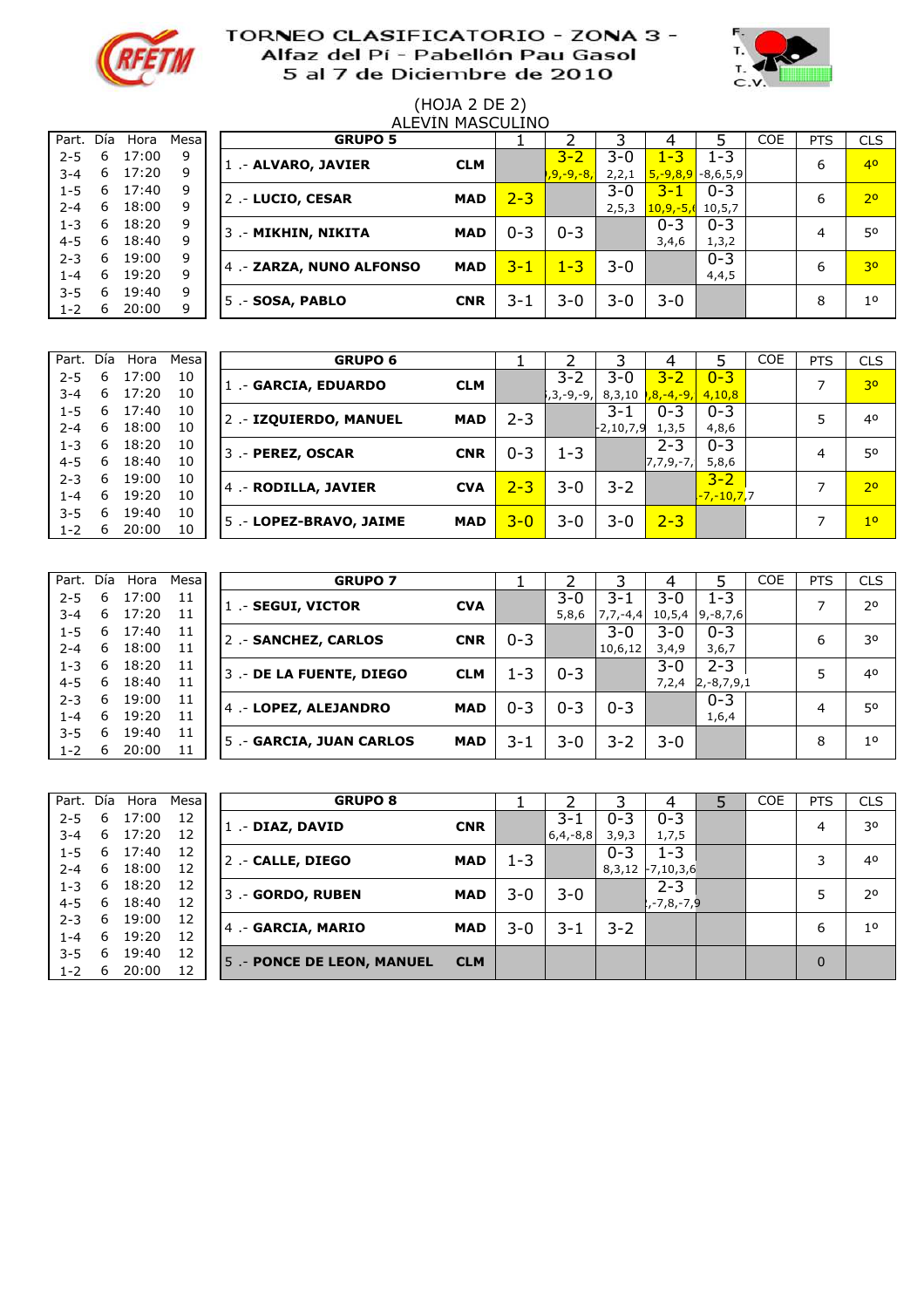



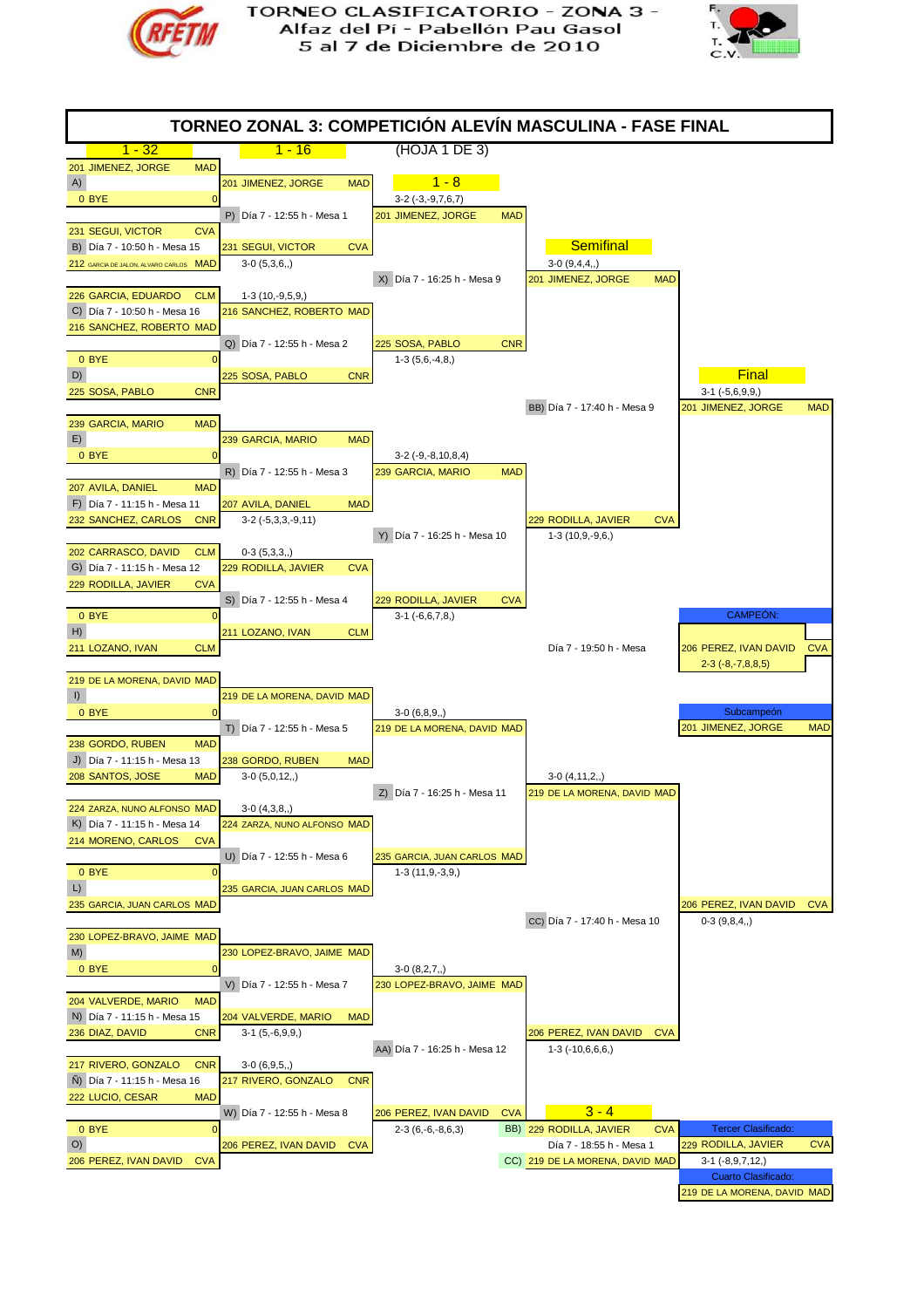



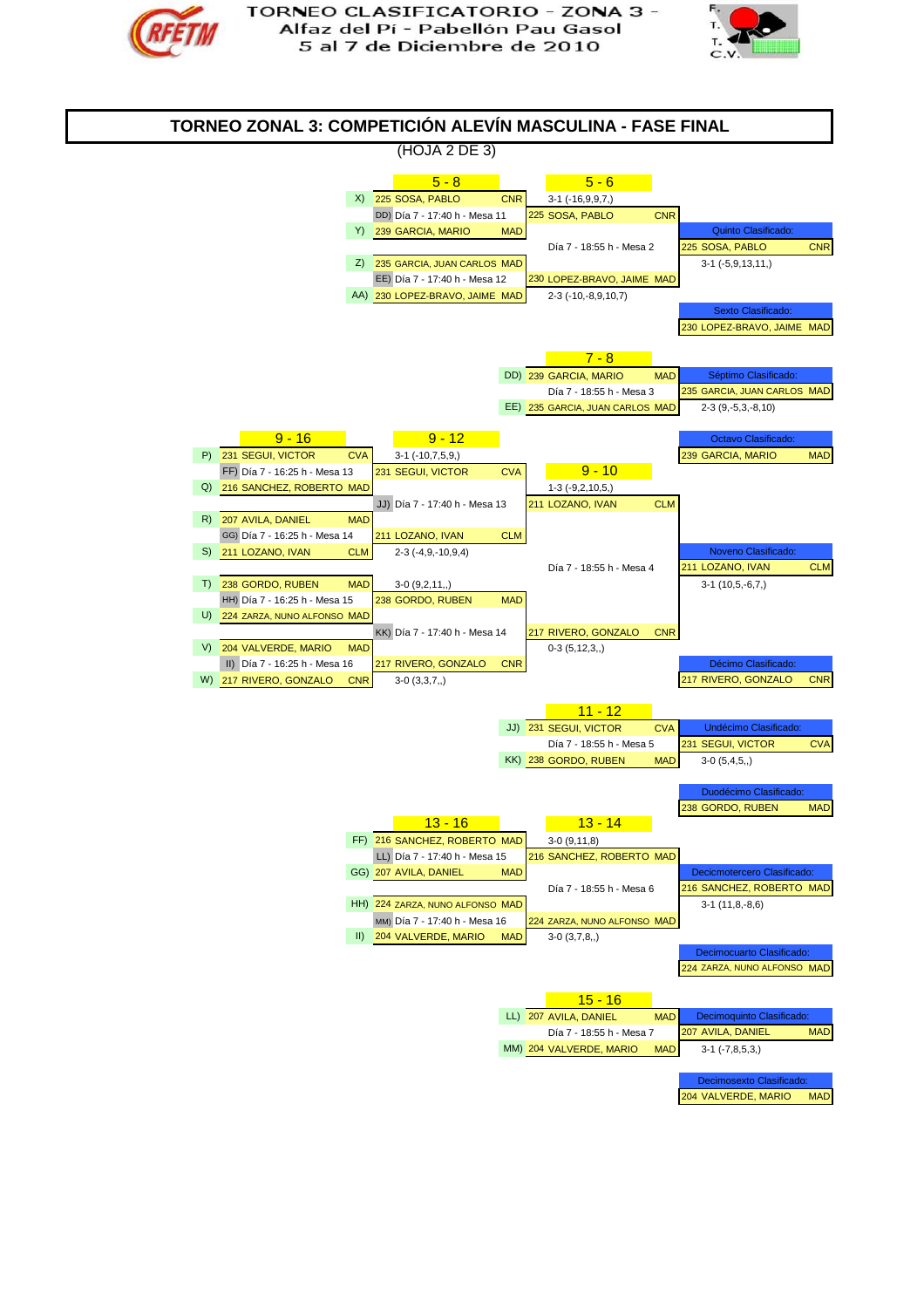



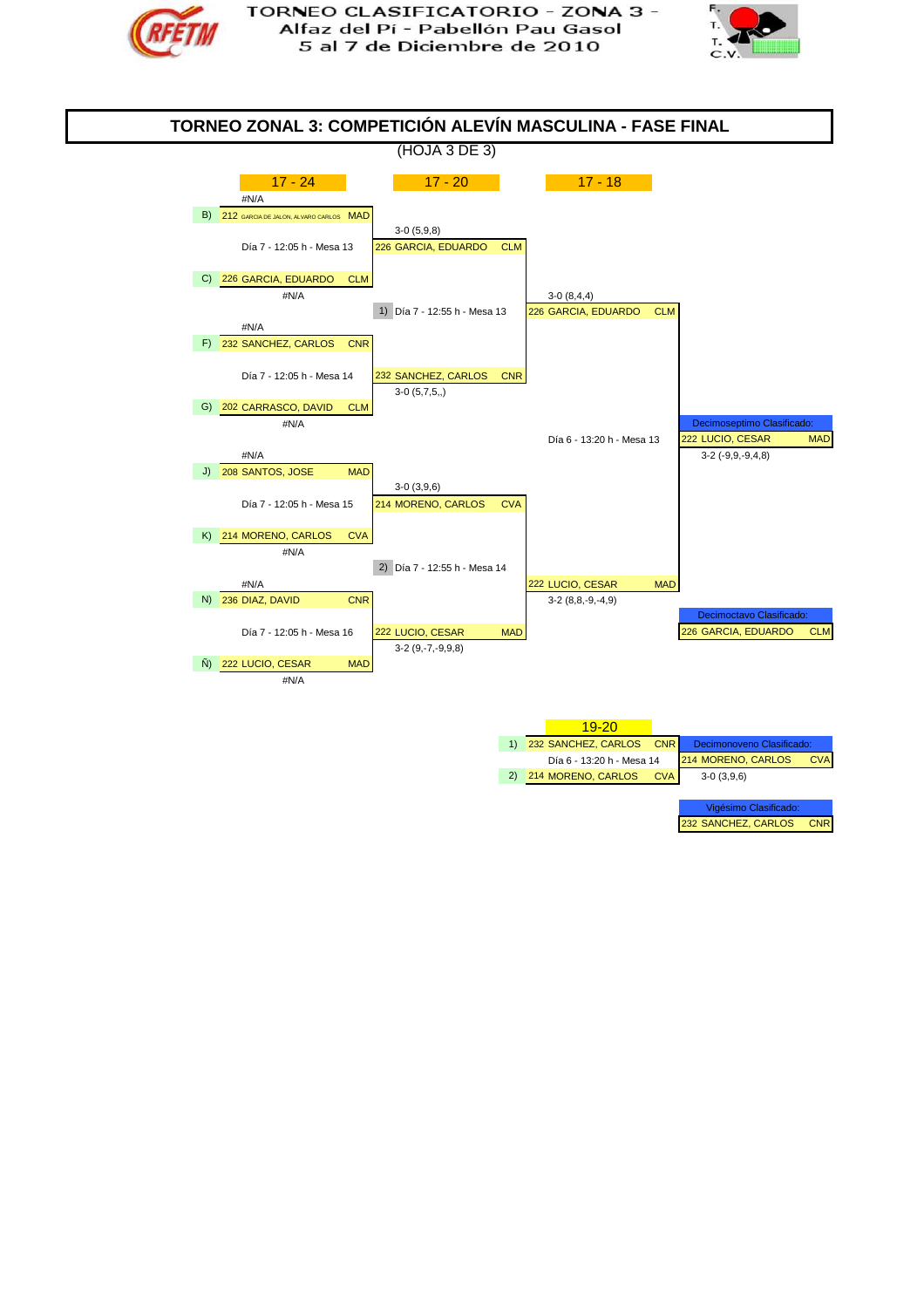



#### (HOJA 1 DE 1) alevin Femenino

| Part.   | Día | Hora  | Mesa |
|---------|-----|-------|------|
| $2 - 5$ | 7   | 10:00 | 1    |
| $3 - 4$ | 7   | 10:15 | 1    |
| 1-5     | 7   | 10:30 | 1    |
| $2 - 4$ | 7   | 10:45 | 1    |
| $1 - 3$ | 7   | 11:00 | 1    |
| 4-5     | 7   | 11:15 | 1    |
| $2 - 3$ | 7   | 11:30 | 1    |
| $1 - 4$ | 7   | 11:45 | 1    |
| $3 - 5$ | 7   | 12:00 | 1    |
| 1-2     | 7   | 12:15 | 1    |
|         |     |       |      |

|         |     |       |        |                        | , \__ , _ , _ , _ _ , _ , _ , _ , _ , |         |         |               |         |               |            |            |                |
|---------|-----|-------|--------|------------------------|---------------------------------------|---------|---------|---------------|---------|---------------|------------|------------|----------------|
| Part.   | Día | Hora  | Mesa l | <b>GRUPO 1</b>         |                                       |         |         |               |         |               | <b>COE</b> | <b>PTS</b> | <b>CLS</b>     |
| $2 - 5$ |     | 10:00 |        | 1 .- CIFUENTES, MIREIA | <b>MAD</b>                            |         | 3-0     | $3 - 0$       | $3-0$   | 3-0           |            | 8          | 1 <sup>0</sup> |
| $3 - 4$ |     | 10:15 |        |                        |                                       |         | 8,4,6   | 3,6,8         | 4,6,5   | 6, 3, 4       |            |            |                |
| $1 - 5$ |     | 10:30 |        | 2 .- PERAL, ALBA       | <b>MAD</b>                            | $0 - 3$ |         | $3 - 1$       | $3-0$   | $3 - 0$       |            |            | 20             |
| $2 - 4$ |     | 10:45 |        |                        |                                       |         |         | $3, -7, 9, 7$ | 6,2,4   | 9,3,6         |            |            |                |
| $1 - 3$ |     | 11:00 |        | 3 .- BAIDEZ, YOLANDA   | <b>CVA</b>                            | $0 - 3$ | 1-3     |               | $3 - 0$ | $1 - 3$       |            |            | 4 <sup>0</sup> |
| $4 - 5$ |     | 11:15 |        |                        |                                       |         |         |               | 5,7,2   | $7, -9, 5, 9$ |            |            |                |
| $2 - 3$ |     | 11:30 |        | 4 .- SANCHEZ, SILVIA   | <b>CVA</b>                            | $0 - 3$ | $0 - 3$ | $0 - 3$       |         | 1-3           |            | 4          | 50             |
| $1 - 4$ |     | 11:45 |        |                        |                                       |         |         |               |         | 7,10,-7,3     |            |            |                |
| $3 - 5$ |     | 12:00 |        | 5 .- PEREZ, TATIANA    | <b>MAD</b>                            | $0 - 3$ | $0 - 3$ | 3-1           | $3 - 1$ |               |            | 6          | 30             |
| $1 - 2$ |     | 12:15 |        |                        |                                       |         |         |               |         |               |            |            |                |

| Part.   | Día | Hora  | Mesa | <b>GRUPO 2</b>                 |            |         |         |                | 4     |                                                  | COE | <b>PTS</b> | <b>CLS</b>     |
|---------|-----|-------|------|--------------------------------|------------|---------|---------|----------------|-------|--------------------------------------------------|-----|------------|----------------|
| $2 - 5$ |     | 10:00 | 2    | 1 .- ÑIGUEZ, MARINA            | <b>CVA</b> |         | $0 - 3$ | 1-3            | 3-2   | $2 - 3$                                          |     |            | 40             |
| $3 - 4$ |     | 10:15 |      |                                |            |         |         |                |       | $11,2,6$   8, -5, 4, 9, 7, -8, -9, 7, -6, -4, 10 |     |            |                |
| $1 - 5$ |     | 10:30 | 2    | 2 .- GARCIA, PILAR             | <b>CVA</b> | $3-0$   |         | $2 - 3$        | 3-0   | $3 - 0$                                          |     |            | 2 <sup>0</sup> |
| $2 - 4$ |     | 10:45 |      |                                |            |         |         | $B, 4, 10, -8$ | 3,8,4 | 6, 5, 6                                          |     |            |                |
| $1 - 3$ |     | 11:00 | 2    | 3 .- KRASSIMIROVA, KRISTINA    | MAD        | 3-1     | 3-2     |                | 3-0   | $3 - 0$                                          |     | 8          | 1 <sup>0</sup> |
| $4 - 5$ |     | 11:15 |      |                                |            |         |         |                | 8,8,7 | 6, 8, 7                                          |     |            |                |
| $2 - 3$ |     | 11:30 | 2    | 4 .- PEREZ, RAQUEL             | <b>MAD</b> | 2-3     | $0 - 3$ | $0 - 3$        |       | $0 - 3$                                          |     | 4          | 50             |
| 1-4     |     | 11:45 |      |                                |            |         |         |                |       | 5,8,7                                            |     |            |                |
| $3 - 5$ |     | 12:00 | 2    |                                | <b>CLM</b> | $3 - 2$ | $0 - 3$ | $0 - 3$        | 3-0   |                                                  |     | 6          | 30             |
| $1 - 2$ |     | 12:15 | ∍    | 5 .- VAZQUEZ, MARIA DEL CARMEN |            |         |         |                |       |                                                  |     |            |                |

| Part.   | Día            | Hora  | Mesa |
|---------|----------------|-------|------|
| 1-6     | 7              | 10:00 | 3    |
| $2 - 5$ | 7              | 10:00 | 4    |
| $3 - 4$ | $\overline{7}$ | 10:20 | 3    |
| $5 - 3$ | $\overline{7}$ | 10:20 | 4    |
| $1 - 4$ | $\overline{7}$ | 10:40 | 3    |
| $6 - 2$ | $\overline{7}$ | 10:40 | 4    |
| $1 - 5$ | 7              | 11:00 | 3    |
| $6 - 4$ | $\overline{7}$ | 11:00 | 4    |
| $2 - 3$ | 7              | 11:20 | 3    |
| $5 - 6$ | $\overline{7}$ | 11:20 | 4    |
| $4 - 2$ | $\overline{7}$ | 11:40 | 3    |
| $1 - 3$ | 7              | 11:40 | 4    |
| $4 - 5$ | 7              | 12:00 | 3    |
| $3-6$   | 7              | 12:00 | 4    |
| 1-2     | 7              | 12:20 | 3    |

| Part.   | Día | Hora  | Mesa | <b>GRUPO 3</b>           |            |         |         |         | 4       |             | 6                                                   | <b>PTS</b> | <b>CLS</b>     |
|---------|-----|-------|------|--------------------------|------------|---------|---------|---------|---------|-------------|-----------------------------------------------------|------------|----------------|
| $1 - 6$ |     | 10:00 | 3    | 1 .- PEREZ, MARIA        | <b>CNR</b> |         | 3-0     | $3-0$   | $3-0$   | $3 - 0$     | $3-0$                                               | 10         | 1 <sup>0</sup> |
| $2 - 5$ |     | 10:00 | 4    |                          |            |         | 7,6,7   | 10,8,4  | 7,4,7   | 4,4,3       | 9,5,5                                               |            |                |
| $3 - 4$ |     | 10:20 | 3    | 2 .- MATELLANES, AITANA  | <b>MAD</b> | $0 - 3$ |         | $1 - 3$ | 3-1     | $3-2$       | $3 - 1$                                             | 8          | 30             |
| $5-3$   | 7   | 10:20 | 4    |                          |            |         |         |         |         |             | $3, -7, 4, 812, -8, 6, 11, -9, -8, 5, 5, -5, 5, 11$ |            |                |
| $1 - 4$ | 7   | 10:40 | 3    | 3 .- MARI, MARIA DE LLUC | <b>CLM</b> | $0 - 3$ | $3 - 1$ |         | 3-1     | 3-1         | $3 - 2$                                             | 9          | 20             |
| $6 - 2$ |     | 10:40 | 4    |                          |            |         |         |         |         |             | $-8,6,7,8$ 3,4,-7,7 9,4,-7,8,                       |            |                |
| $1 - 5$ |     | 11:00 | 3    | 4 .- PEREZ, LAURA        | <b>MAD</b> | $0 - 3$ | $1 - 3$ | $1 - 3$ |         | $3 - 1$     | $0 - 3$                                             | 6          | 50             |
| $6 - 4$ |     | 11:00 | 4    |                          |            |         |         |         |         | $-9,7,12,5$ | 5,4,6                                               |            |                |
| $2 - 3$ | 7   | 11:20 | 3    | 5 .- ENGUIX, CAROLINA    | <b>CVA</b> | $0 - 3$ | $2 - 3$ | $1 - 3$ | $1 - 3$ |             | $1 - 3$                                             | 5          | 60             |
| 5-6     |     | 11:20 | 4    |                          |            |         |         |         |         |             | 5,-7,5,10                                           |            |                |
| $4 - 2$ |     | 11:40 | 3    | 6.- HERNANDEZ, CARLA     | <b>CVA</b> | $0 - 3$ | $1 - 3$ | $2 - 3$ | 3-0     | $3 - 1$     |                                                     | ⇁          | 40             |
| $1 - 3$ |     | 11:40 | 4    |                          |            |         |         |         |         |             |                                                     |            |                |
|         |     |       |      |                          |            |         |         |         |         |             |                                                     |            |                |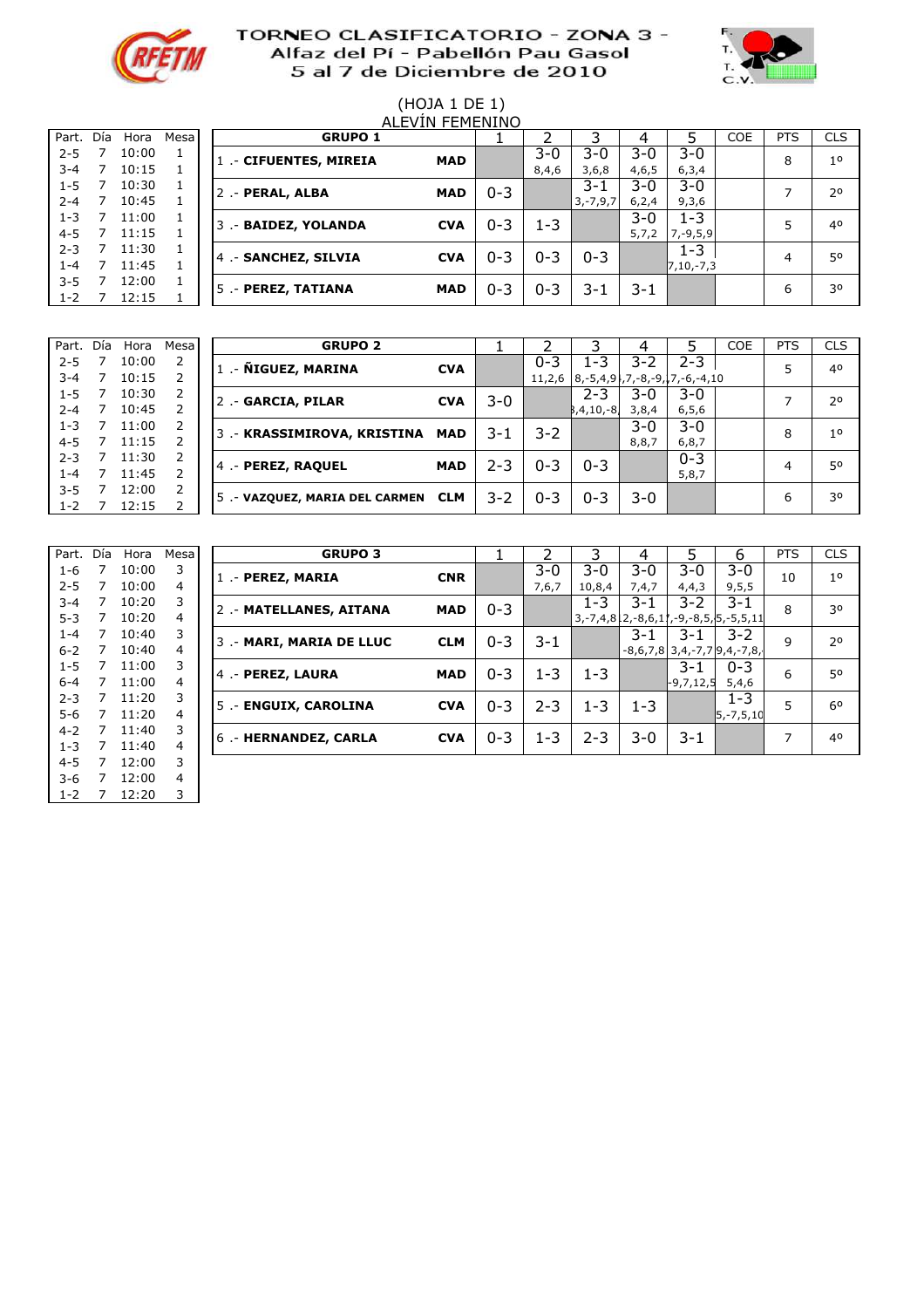



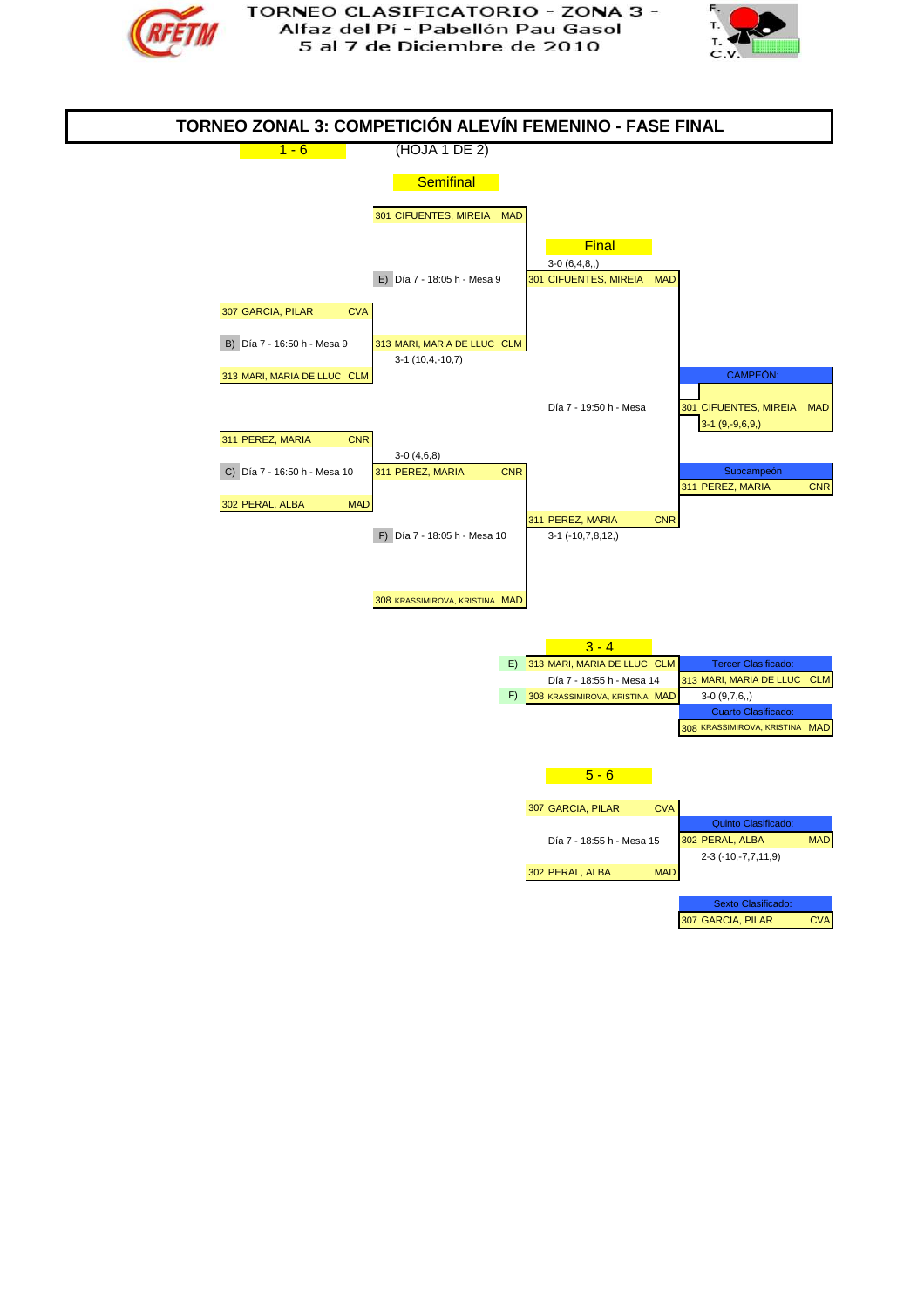



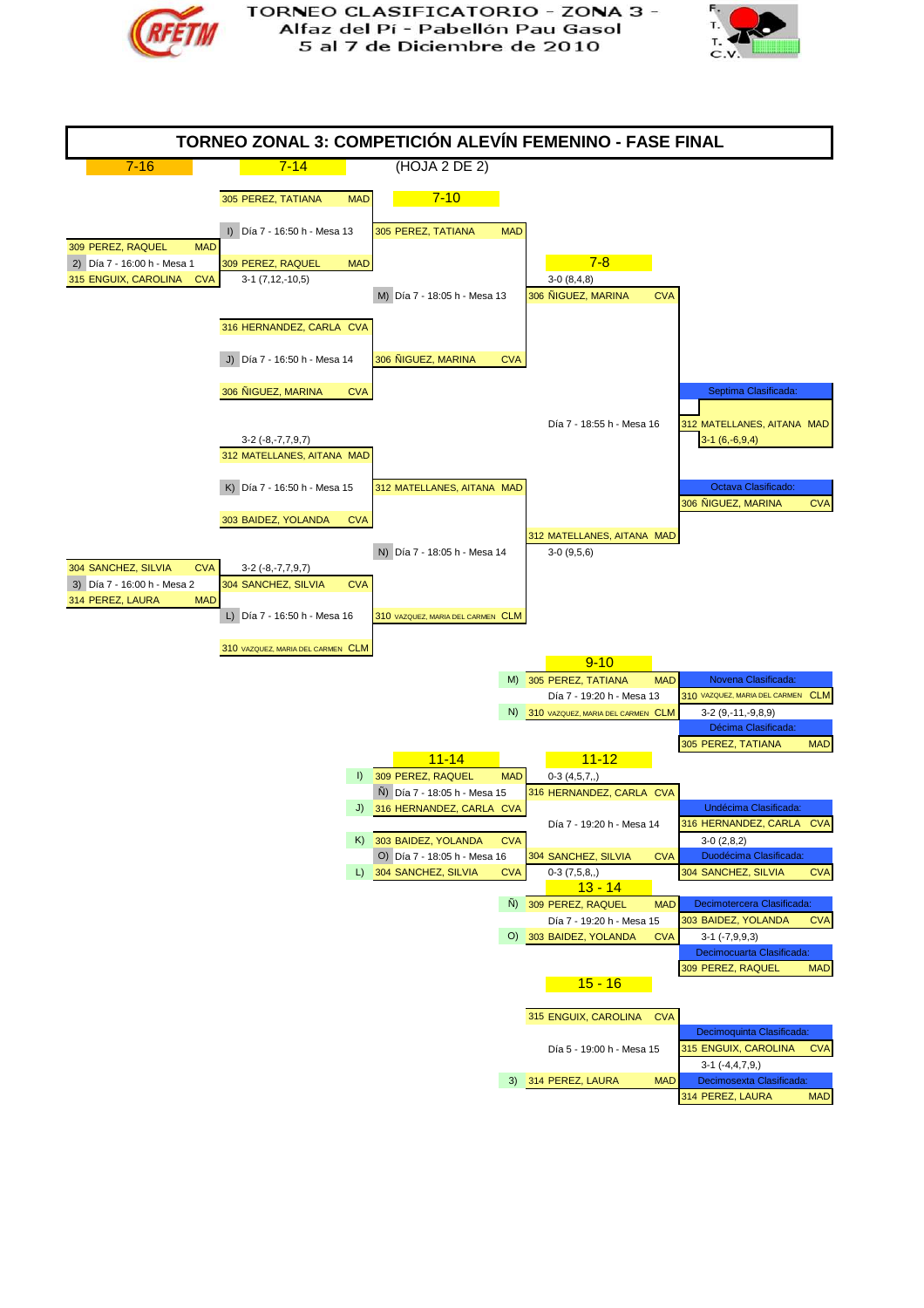



# (HOJA 1 DE 3)

| Part.   | Día | Hora  | Mesa |
|---------|-----|-------|------|
| $2 - 4$ | 5   | 9:00  | 1    |
| $1 - 3$ | 5   | 9:20  | 1.   |
| $1 - 4$ | 5   | 9:40  | 1    |
| $2 - 3$ | 5   | 10:00 | 1    |
| $3 - 4$ | 5   | 10:20 | 1    |
| $1 - 2$ | 5   | 10:40 |      |
|         |     |       |      |

|    | Hora      |                 | <b>GRUPO 1</b> |                                                                                             |                                                    |                    |                      |         |               | <b>COE</b> | <b>PTS</b> | <b>CLS</b>     |
|----|-----------|-----------------|----------------|---------------------------------------------------------------------------------------------|----------------------------------------------------|--------------------|----------------------|---------|---------------|------------|------------|----------------|
| 5  | 9:00      |                 |                |                                                                                             |                                                    | $3-0$              | $3-0$                | $3 - 0$ |               |            |            | 1 <sup>0</sup> |
| 5. | 9:20      |                 |                |                                                                                             |                                                    | 14,4,5             | 1,0,4                | 9,2,6   |               |            |            |                |
| 5  | 9:40      |                 |                |                                                                                             |                                                    |                    | 3-0                  | $3 - 1$ |               |            |            | 2 <sup>0</sup> |
| 5  | 10:00     |                 |                |                                                                                             |                                                    |                    | 6,6,2                |         |               |            |            |                |
| 5  |           |                 |                |                                                                                             |                                                    |                    |                      | $0 - 3$ |               |            |            | 40             |
| 5  | 10:40     |                 |                |                                                                                             |                                                    |                    |                      | 3,1,4   |               |            |            |                |
|    |           |                 |                | <b>MAD</b>                                                                                  | $0 - 3$                                            | -3                 | $3 - 0$              |         |               |            |            | 30             |
|    | Part. Día | Mesa I<br>10:20 |                | 1 .- CHAMORRO, MIGUEL<br>2.- MUÑOZ, ALBERTO<br>3 .- RUIZ, ALEJANDRO<br>4 .- GONZALEZ, JORGE | INFANTII<br><b>MAD</b><br><b>CVA</b><br><b>CLM</b> | $0 - 3$<br>$0 - 3$ | MASCULINO<br>$0 - 3$ |         | $4, 9, -8, 7$ |            |            | 6              |

5 0,49 1 5 .- #N/A #N/A 0

| <b>COE</b> | PTS | <b>CLS</b>     |
|------------|-----|----------------|
|            | 6   | 1 <sup>o</sup> |
|            | 5   | $2^{\circ}$    |
|            | 3   | 40             |
|            |     | 30             |

| Día | Hora  | Mesa          |
|-----|-------|---------------|
| 5   | 9:00  | $\mathcal{P}$ |
| 5   | 9:20  | $\mathcal{P}$ |
| 5   | 9:40  | 2             |
| 5   | 10:00 | $\mathcal{P}$ |
| 5   | 10:20 | 2             |
| 5   | 10:40 | 2             |
|     |       |               |

| Part. Día |    | Hora  | Mesa | <b>GRUPO 2</b>            |            |         |             |         | COE | <b>PTS</b> | <b>CLS</b>     |
|-----------|----|-------|------|---------------------------|------------|---------|-------------|---------|-----|------------|----------------|
| $2 - 4$   | 5. | 9:00  |      | 1.- LOZANO, MANUEL        | MAD        |         | 3-1         | $3 - 0$ |     |            | 1 <sup>0</sup> |
| $1 - 3$   | 5. | 9:20  |      |                           |            |         | $-9,7,4,12$ | 4, 5, 5 |     |            |                |
| $1 - 4$   | 5. | 9:40  |      | 2.- TORRALBO, JOSE MIGUEL | <b>CLM</b> | $1 - 3$ |             | $0 - 3$ |     |            | 30             |
| $2 - 3$   | 5. | 10:00 |      |                           |            |         |             | 5,2,16  |     |            |                |
| $3 - 4$   | 5. | 10:20 |      | 3 .- GARCIA, FELIX        | <b>MAD</b> |         |             |         |     | $\Omega$   |                |
| $1 - 2$   | 5. | 10:40 |      |                           |            |         |             |         |     |            |                |
|           |    |       |      | 4 .- DE ANDRES, JORGE     | <b>CVA</b> | $0 - 3$ | $3 - 0$     |         |     | 3          | 20             |
|           |    |       |      |                           |            |         |             |         |     |            |                |

| COE | PTS | <b>CLS</b>     |
|-----|-----|----------------|
|     | 4   | 1 <sup>0</sup> |
|     | 2   | 30             |
|     | 0   |                |
|     | 3   | 2 <sup>o</sup> |

| Part.   | Dia | Hora  | Mesa |
|---------|-----|-------|------|
| $2 - 4$ | 5   | 9:00  | 3    |
| $1 - 3$ | 5   | 9:20  | 3    |
| $1 - 4$ | 5   | 9:40  | 3    |
| $2 - 3$ | 5   | 10:00 | 3    |
| $3 - 4$ | 5   | 10:20 | 3    |
| $1 - 2$ | 5   | 10:40 | 3    |
|         |     |       |      |

| Part. Día |    | Hora  | Mesa I | <b>GRUPO 3</b>            |            |         |         |                     |         | <b>COE</b> | PTS | <b>CLS</b>     |
|-----------|----|-------|--------|---------------------------|------------|---------|---------|---------------------|---------|------------|-----|----------------|
| $2 - 4$   | 5  | 9:00  |        | 1 .- PELLICER, VICTOR     | <b>CVA</b> |         | $3-0$   | 3-0                 | $3 - 0$ |            | 6   | 1 <sup>0</sup> |
| $1 - 3$   | 5  | 9:20  |        |                           |            |         | 2,3,4   | 2,7,4               | 1, 5, 4 |            |     |                |
| $1 - 4$   |    | 9:40  |        |                           | <b>CLM</b> | $0 - 3$ |         | 3-2                 | $3 - 0$ |            |     | 20             |
| $2 - 3$   | 5. | 10:00 |        | 2 .- AMARILLO, JOSE MARIA |            |         |         | $-10, 13, -8, 8, 9$ | 6, 7, 5 |            |     |                |
| $3 - 4$   | 5. | 10:20 | 3      |                           | <b>MAD</b> | $0 - 3$ | $2 - 3$ |                     | $3-0$   |            |     | 30             |
| $1 - 2$   |    | 10:40 |        | 3 .- LOPEZ, SERGIO        |            |         |         |                     | 1,7,9   |            |     |                |
|           |    |       |        | 4.- LOPEZ-BRAVO, ANGEL    | <b>MAD</b> | $0 - 3$ | $0 - 3$ | $0 - 3$             |         |            |     | 40             |
|           |    |       |        |                           |            |         |         |                     |         |            |     |                |

5 0,49 3 5 .- #N/A #N/A 0

| <b>COE</b> | <b>PTS</b> | <b>CLS</b>  |
|------------|------------|-------------|
|            | 6          | $1^{\circ}$ |
|            | 5          | 20          |
|            | 4          | 30          |
|            | 3          | 40          |

| Part.   | Dia | Hora  | Mesa |
|---------|-----|-------|------|
| $2 - 5$ | 5   | 9:00  | 4    |
| $3 - 4$ | 5   | 9:15  | 4    |
| $1 - 5$ | 5   | 9:30  | 4    |
| $2 - 4$ | 5   | 9:45  | 4    |
| $1 - 3$ | 5   | 10:00 | 4    |
| $4 - 5$ | 5   | 10:15 | 4    |
| $2 - 3$ | 5   | 10:30 | 4    |
| $1 - 4$ | 5   | 10:45 | 4    |
| $3 - 5$ | 5   | 11:00 | 4    |
| $1 - 2$ | 5   | 11:15 | 4    |
|         |     |       |      |

| Part.   | Día | Hora  | Mesa l | <b>GRUPO 4</b>         |            |         |         |                      | 4           |         | <b>COE</b> | <b>PTS</b> | <b>CLS</b>     |
|---------|-----|-------|--------|------------------------|------------|---------|---------|----------------------|-------------|---------|------------|------------|----------------|
| $2 - 5$ | 5   | 9:00  | 4      | 1 .- GONZALEZ, EDUARDO | <b>MAD</b> |         | $3-0$   | $3-0$                | 3-1         | $3-0$   |            | 8          | 1 <sup>0</sup> |
| $3 - 4$ | 5.  | 9:15  | 4      |                        |            |         | 2,6,3   | 5,6,3                | $5,4,-5,1$  | 1,4,8   |            |            |                |
| $1 - 5$ | 5   | 9:30  | 4      | 2 .- FERRER, ARNAU     | <b>CVA</b> | $0 - 3$ |         | $3 - 1$              | 3-2         | $3-0$   |            |            | 20             |
| $2 - 4$ | 5.  | 9:45  | 4      |                        |            |         |         | $-8,3,6,108,-8,-10,$ |             | 9,4,5   |            |            |                |
| $1 - 3$ | 5.  | 10:00 | 4      | 3 .- REQUENA, JESUS    | <b>CLM</b> | $0 - 3$ | $1 - 3$ |                      | $2 - 3$     | $3 - 0$ |            |            | 40             |
| $4 - 5$ | 5.  | 10:15 | 4      |                        |            |         |         |                      | $9,4,7,-10$ | 9,3,8   |            |            |                |
| $2 - 3$ | 5.  | 10:30 | 4      | 4 .- MARTINEZ, DAVID   | <b>CLM</b> | 1-3     | $2 - 3$ | $3 - 2$              |             | $3 - 0$ |            |            | 30             |
| $1 - 4$ | 5.  | 10:45 | 4      |                        |            |         |         |                      |             | 7,6,5   |            | ь          |                |
| $3 - 5$ | 5   | 11:00 | 4      | 5. - SASTRE, JOSE LUIS | <b>MAD</b> | $0 - 3$ | $0 - 3$ | $0 - 3$              | $0 - 3$     |         |            | 4          | 50             |
| $1 - 2$ | 5   | 11:15 | 4      |                        |            |         |         |                      |             |         |            |            |                |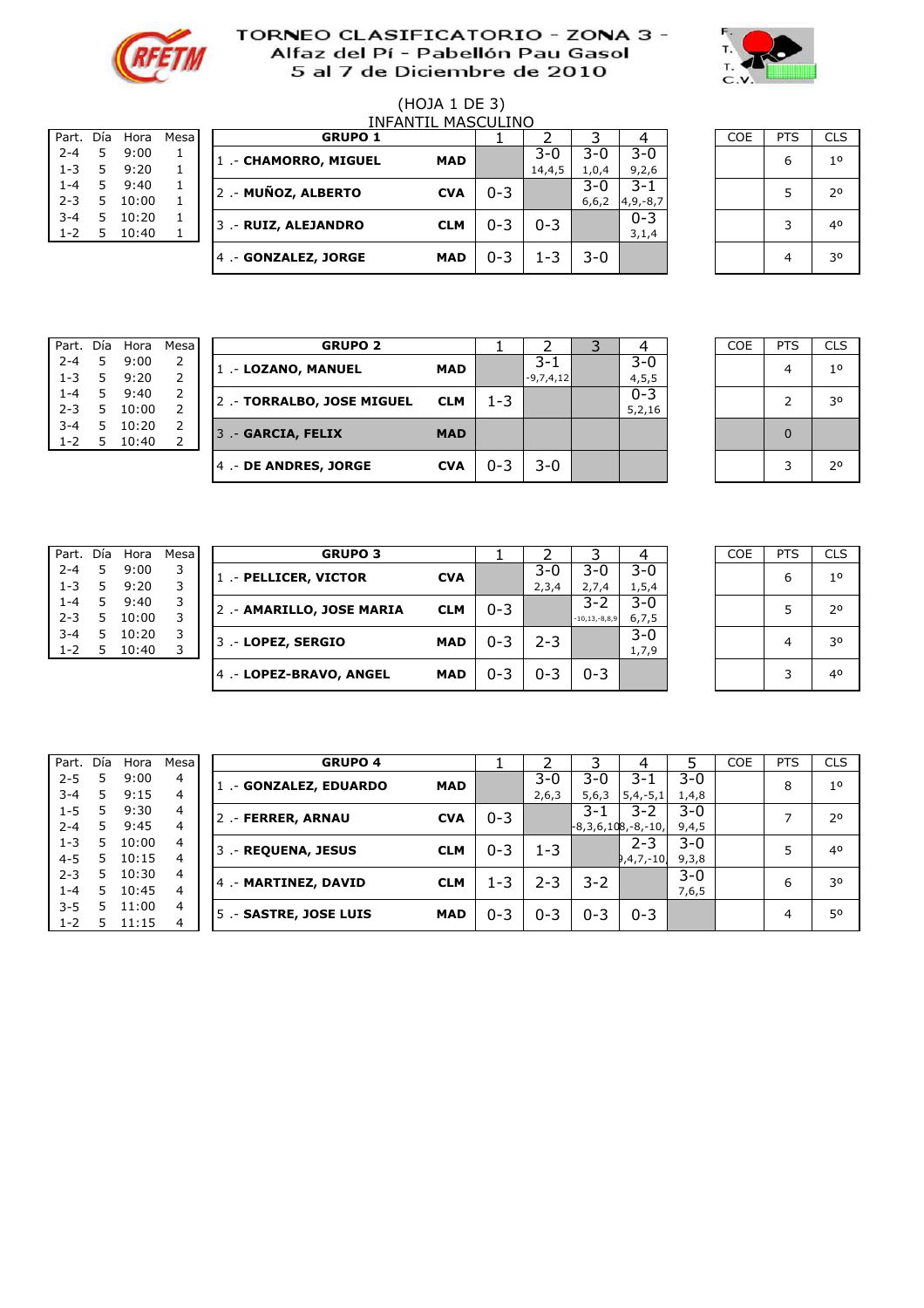



# (HOJA 2 DE 3)

| Part.   | Día | Hora  | Mesa |
|---------|-----|-------|------|
| $2 - 4$ | 5   | 9:00  | 5    |
| $1 - 3$ | 5   | 9:20  | 5    |
| $1 - 4$ | 5   | 9:40  | 5    |
| $2 - 3$ | 5   | 10:00 | 5    |
| $3 - 4$ | 5   | 10:20 | 5    |
| $1 - 2$ | 5   | 10:40 | 5    |
|         |     |       |      |

|         | MASCULINO<br>INFANTII |       |      |  |                      |            |         |         |                                  |         |  |            |            |                |
|---------|-----------------------|-------|------|--|----------------------|------------|---------|---------|----------------------------------|---------|--|------------|------------|----------------|
| Part.   | Día                   | Hora  | Mesa |  | <b>GRUPO 5</b>       |            |         |         |                                  |         |  | <b>COE</b> | <b>PTS</b> | <b>CLS</b>     |
| $2 - 4$ | 5                     | 9:00  |      |  | 1 .- AMOROS, ADRIAN  | <b>CLM</b> |         | $2 - 3$ | 3-1                              | $3 - 0$ |  |            |            | 2 <sup>o</sup> |
| $1 - 3$ | 5.                    | 9:20  |      |  |                      |            |         |         | $2, -4, 3, -5, 7$ 11, 9, -13, 10 | 9,9,5   |  |            |            |                |
| $1 - 4$ | 5.                    | 9:40  | 5    |  | 2.- MONCHO, PABLO    | <b>MAD</b> | 3-2     |         | $3 - 0$                          | 3-0     |  |            | 6          | 10             |
| $2 - 3$ | 5.                    | 10:00 |      |  |                      |            |         |         | 5,9,6                            | 9,13,7  |  |            |            |                |
| $3 - 4$ | 5                     | 10:20 | 5    |  | 3 .- ZAFRA, CARLOS   | <b>CVA</b> | 1-3     | $0 - 3$ |                                  | $3 - 0$ |  |            |            | 30             |
| $1 - 2$ | 5                     | 10:40 |      |  |                      |            |         |         |                                  | 9,9,6   |  |            |            |                |
|         |                       |       |      |  | 4 .- GALLEGO, SERGIO | <b>MAD</b> | $0 - 3$ | $0 - 3$ | $0 - 3$                          |         |  |            |            | 40             |
|         |                       |       |      |  |                      |            |         |         |                                  |         |  |            |            |                |

| <b>COE</b> | <b>PTS</b> | <b>CLS</b>     |
|------------|------------|----------------|
|            | 5          | 2 <sup>o</sup> |
|            | 6          | 1 <sup>o</sup> |
|            | 4          | 30             |
|            | 3          | 40             |

| Part.   | Día | Hora  | Mesa |   | <b>GRUPO 6</b>        |            |         |         |                                             |               |                 | COE | <b>PTS</b> | CLS.           |
|---------|-----|-------|------|---|-----------------------|------------|---------|---------|---------------------------------------------|---------------|-----------------|-----|------------|----------------|
| $2 - 5$ | 5   | 9:00  | 6    |   | 1 .- BALAGUER, ANGEL  | <b>CVA</b> |         | $0 - 3$ | 3-0                                         | 3-0           | $3 - 0$         |     |            | 2 <sup>o</sup> |
| $1 - 3$ | 5.  | 9:20  | 6    |   |                       |            |         | 9,5,12  | 1,6,4                                       | 5,8,3         | 8,3,4           |     |            |                |
| $1 - 5$ | 5   | 9:40  | 6    |   | 2.- CRISTOBAL, IVAN   | <b>MAD</b> | $3 - 0$ |         | $3 - 2$                                     | $2 - 3$       | 3-1             |     |            | 1 <sup>0</sup> |
| $2 - 3$ | 5.  | 10:00 | 6    |   |                       |            |         |         | 15, 8, -7, -7, 5, 9, 7, -15, 8, -9, 5, 8, 5 |               |                 |     |            |                |
| $3 - 5$ | 5   | 10:20 | 6    |   | 3 .- PARDILLA, ALVARO | <b>CLM</b> | $0 - 3$ | 2-3     |                                             | $1 - 3$       | $0 - 3$         |     | 4          | 50             |
| $1 - 2$ | 5   | 10:40 | 6    |   |                       |            |         |         |                                             | $7, -2, 5, 7$ | 4,11,9          |     |            |                |
| $3 - 4$ |     |       |      | 4 | .- MARTIN, JAVIER     | <b>CNR</b> | $0 - 3$ | 3-2     | $3 - 1$                                     |               | $2 - 3$         |     | 6          | 40             |
| $2 - 4$ |     |       |      |   |                       |            |         |         |                                             |               | $8, -10, -6, 6$ |     |            |                |
| $4 - 5$ |     |       |      |   | 5 .- GARCIA, CARLOS   | <b>MAD</b> | $0 - 3$ | 1-3     | $3-0$                                       | $3 - 2$       |                 |     | 6          | 30             |
| $1 - 4$ |     |       |      |   |                       |            |         |         |                                             |               |                 |     |            |                |

5 0,59 5 <del>.- 0,59 5 .- 0,59 5 .- 0,59 5 .- 0,59 5 .- 0,59 5 .- 0,59 5 .- 0,59 5 .- 0,59 5 .- 0,59 5 .- 0,59 5 .-</del>

| Part.   | Día | Hora  | Mesa |
|---------|-----|-------|------|
| $2 - 5$ | 5   | 9:00  | 7    |
| $3 - 4$ | 5   | 9:15  | 7    |
| $1 - 5$ | 5   | 9:30  | 7    |
| $2 - 4$ | 5   | 9:45  | 7    |
| $1 - 3$ | 5   | 10:00 | 7    |
| $4 - 5$ | 5   | 10:15 | 7    |
| $2 - 3$ | 5   | 10:30 | 7    |
| $1 - 4$ | 5   | 10:45 | 7    |
| $3 - 5$ | 5   | 11:00 | 7    |
| $1 - 2$ | 5   | 11:15 | 7    |
|         |     |       |      |

| Part.   | Día | Hora  | Mesa |                         | <b>GRUPO 7</b> |         |         |         |         |                       | <b>COE</b> | <b>PTS</b> | <b>CLS</b>     |
|---------|-----|-------|------|-------------------------|----------------|---------|---------|---------|---------|-----------------------|------------|------------|----------------|
| $2 - 5$ | 5   | 9:00  |      | 1. - SANCHEZ, DIEGO     | <b>MAD</b>     |         | 3-0     | $3-0$   | $3-2$   | $3 - 2$               |            | 8          | 1 <sup>0</sup> |
| $3 - 4$ | 5.  | 9:15  |      |                         |                |         | 2,7,5   | 1, 1, 1 |         | ,2,-6,-9, 2,-9,8,6,12 |            |            |                |
| $1 - 5$ | 5.  | 9:30  |      | 2 .- SANJUAN, RAUL      | <b>CVA</b>     | $0 - 3$ |         | $3-0$   | 3-0     | 3-2                   |            | ⇁          | 20             |
| $2 - 4$ | 5.  | 9:45  |      |                         |                |         |         | 4,4,2   | 4,4,6   | , 5, -8, -7, 8        |            |            |                |
| $1 - 3$ | 5.  | 10:00 |      | 3 .- SAEZ BRAVO, JAVIER | <b>CLM</b>     | $0 - 3$ | $0 - 3$ |         | $0 - 3$ | $0 - 3$               |            | 4          | 50             |
| $4 - 5$ | 5.  | 10:15 |      |                         |                |         |         |         | 4,3,12  | 3,4,1                 |            |            |                |
| $2 - 3$ | 5.  | 10:30 |      | 4 - PETTERSON, ERIC     | <b>MAD</b>     | $2 - 3$ | $0 - 3$ | $3-0$   |         | $2 - 3$               |            | 5          | 40             |
| $1 - 4$ | 5.  | 10:45 |      |                         |                |         |         |         |         | , -9, -5, 7, 2        |            |            |                |
| $3 - 5$ | 5.  | 11:00 |      | 5 .- SANCHEZ, ALEXANDER | <b>MAD</b>     | $2 - 3$ | $2 - 3$ | 3-0     | $3 - 2$ |                       |            | 6          | 30             |
| $1 - 2$ | 5.  | 11:15 |      |                         |                |         |         |         |         |                       |            |            |                |

| Part.   | Día | Hora  | Mesa |
|---------|-----|-------|------|
| $2 - 4$ | 5   | 9:00  | 5    |
| $1 - 3$ | 5   | 9:20  | 5    |
| $1 - 4$ | 5   | 9:40  | 5    |
| $2 - 3$ | 5   | 10:00 | 5    |
| $3 - 4$ | 5   | 10:20 | 5    |
| $1 - 2$ | 5   | 10:40 | 5    |
|         |     |       |      |

| Part.   | Día | Hora  | Mesa I |  | <b>GRUPO 8</b>           |            |         |         |            | 4       |  | <b>COE</b> | <b>PTS</b> | <b>CLS</b>     |
|---------|-----|-------|--------|--|--------------------------|------------|---------|---------|------------|---------|--|------------|------------|----------------|
| $2 - 4$ | 5.  | 9:00  |        |  | 1 .- SAN JUAN, ADRIAN    | <b>MAD</b> |         | $3-0$   | 3-0        | $3 - 0$ |  |            | 6          | 1 <sup>0</sup> |
| $1 - 3$ | 5.  | 9:20  |        |  |                          |            |         | 6,1,5   | 2, 5, 3    | 1,4,3   |  |            |            |                |
| $1 - 4$ | 5.  | 9:40  |        |  | 2.- GONZALEZ, CARLOS     | <b>MAD</b> | $0 - 3$ |         | $1 - 3$    | $3 - 0$ |  |            | 30         |                |
| $2 - 3$ | 5.  | 10:00 |        |  |                          |            |         |         | $-8,7,6,4$ | 7,3,11  |  |            |            |                |
| $3 - 4$ | 5.  | 10:20 |        |  | 3 .- LEON, SANTOS        | <b>CLM</b> | $0 - 3$ | 3-1     |            | $3 - 0$ |  |            |            | 2 <sup>0</sup> |
| $1 - 2$ | 5   | 10:40 |        |  |                          |            |         |         |            | 2,6,6   |  |            |            |                |
|         |     |       |        |  | 4 .- MARTINEZ, ALEJANDRO | <b>MAD</b> | $0 - 3$ | $0 - 3$ | $0 - 3$    |         |  |            | ₹          | 40             |
|         |     |       |        |  |                          |            |         |         |            |         |  |            |            |                |

| a Hora<br>Mesa         | <b>GRUPO 8</b>           |            |         |                |                       |                  | <b>COE</b> | <b>PTS</b> | <b>CLS</b>     |
|------------------------|--------------------------|------------|---------|----------------|-----------------------|------------------|------------|------------|----------------|
| 9:00<br>5<br>9:20<br>5 | 1 .- SAN JUAN, ADRIAN    | <b>MAD</b> |         | $3-0$<br>6,1,5 | 3-0<br>2, 5, 3        | $3 - 0$<br>1,4,3 |            | 6          | 1 <sup>0</sup> |
| 9:40<br>5<br>10:00     | 2 .- GONZALEZ, CARLOS    | <b>MAD</b> | $0 - 3$ |                | $1 - 3$<br>$-8,7,6,4$ | $3-0$<br>7,3,11  |            | 4          | 30             |
| 10:20<br>10:40<br>5    | 3 .- LEON, SANTOS        | <b>CLM</b> | $0 - 3$ | 3-1            |                       | $3 - 0$<br>2,6,6 |            |            | 2 <sup>0</sup> |
|                        | 4 .- MARTINEZ, ALEJANDRO | <b>MAD</b> | $0 - 3$ | $0 - 3$        | $0 - 3$               |                  |            | 3          | 40             |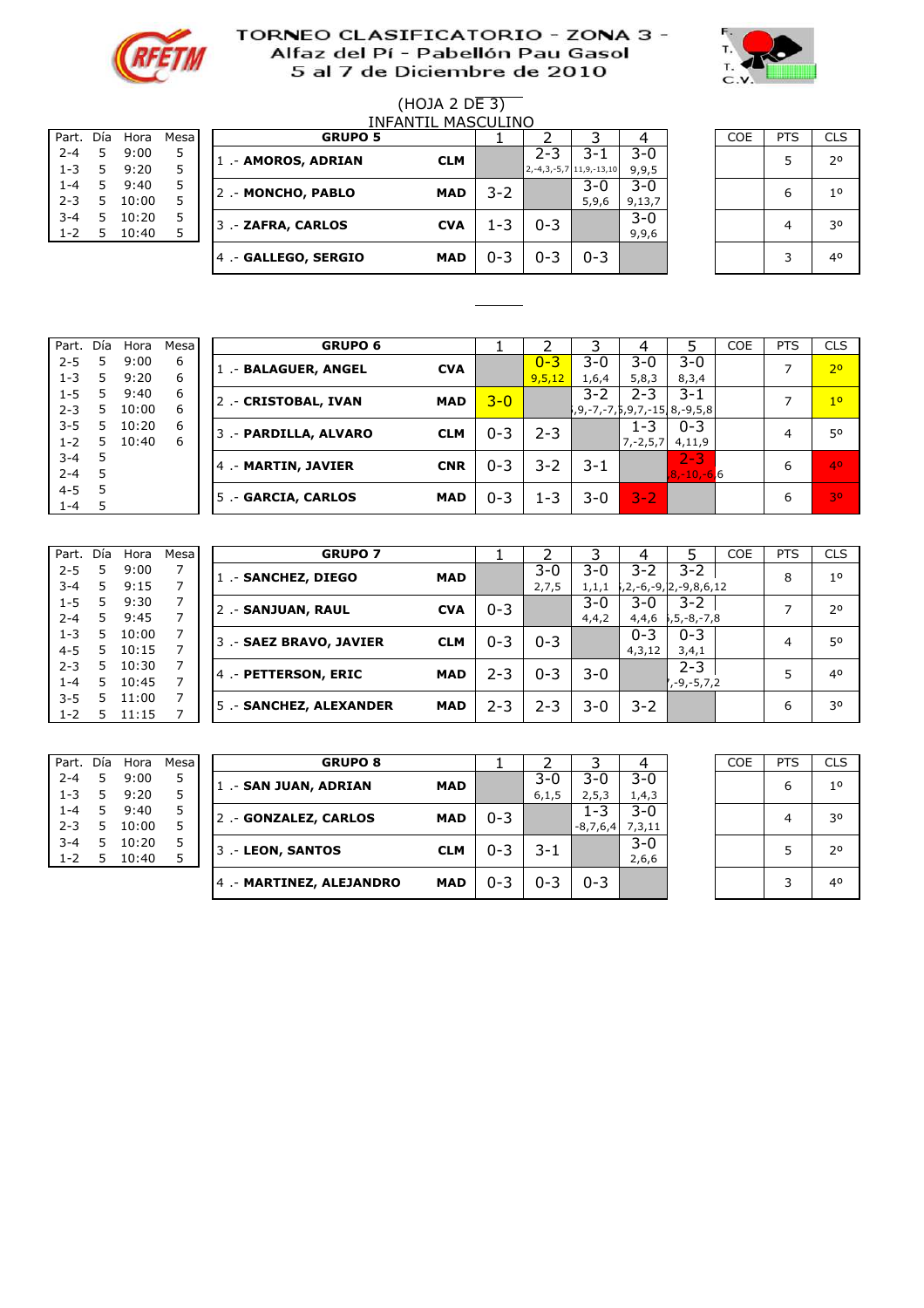



#### (HOJA 3 DE 3) 0:18 9 INFANTIL MASCULINO

| Part.   | Día | Hora  | Mesa |
|---------|-----|-------|------|
| $2 - 5$ | 5   | 9:00  | 6    |
| $3 - 4$ | 5   | 9:15  | 6    |
| $1 - 5$ | 5   | 9:30  | 6    |
| $2 - 4$ | 5   | 9:45  | 6    |
| $1 - 3$ | 5   | 10:00 | 6    |
| $4 - 5$ | 5   | 10:15 | 6    |
| $2 - 3$ | 5   | 10:30 | 6    |
| $1 - 4$ | 5   | 10:45 | 6    |
| $3 - 5$ | 5   | 11:00 | 6    |
| $1 - 2$ | 5   | 11:15 | 6    |
|         |     |       |      |

| Part.   | Día | Hora  | Mesal | <b>GRUPO 9</b>          |            |         |       |         |            | <b>COE</b> | <b>PTS</b> | <b>CLS</b>     |
|---------|-----|-------|-------|-------------------------|------------|---------|-------|---------|------------|------------|------------|----------------|
| $2 - 5$ |     | 9:00  | 6     | 1.- MARTINEZ, VICTOR    | <b>CVA</b> |         | 3-0   | $3 - 0$ | $3-0$      |            | 6          | 1 <sup>0</sup> |
| $3 - 4$ | 5.  | 9:15  | 6     |                         |            |         | 7,7,8 | 8,4,7   | 7,4,8      |            |            |                |
| $1 - 5$ | 5   | 9:30  | 6     | 2.- MADROÑAL, GUILLERMO | <b>MAD</b> | $0 - 3$ |       | $0 - 3$ | 1-3        |            |            | 40             |
| $2 - 4$ | 5.  | 9:45  | 6     |                         |            |         |       | 13,6,1  | $-8,4,9,9$ |            |            |                |
| $1 - 3$ | 5.  | 10:00 | 6     | 3 .- PEÑA, JAVIER       | <b>MAD</b> | $0 - 3$ | 3-0   |         | $3 - 0$    |            |            | 2 <sup>0</sup> |
| $4 - 5$ | 5   | 10:15 | 6     |                         |            |         |       |         | 6,9,8      |            |            |                |
| $2 - 3$ | 5.  | 10:30 | 6     | 4.- HERMOGENES, ANTONIO | <b>MAD</b> | $0 - 3$ | 3-1   | $0 - 3$ |            |            | 4          | 30             |
| $1 - 4$ | 5.  | 10:45 | 6     |                         |            |         |       |         |            |            |            |                |
| $3 - 5$ | 5   | 11:00 | 6     | 5 .- MORALES, AGUSTIN   | <b>CLM</b> |         |       |         |            |            | $\Omega$   |                |
| $1 - 2$ |     | 11:15 | 6     |                         |            |         |       |         |            |            |            |                |

| Part.   | Día | Hora  | <b>Mesa</b> | <b>GRUPO 10</b>          |            |         |            |         |         |         | <b>COE</b> | <b>PTS</b> | <b>CLS</b>     |
|---------|-----|-------|-------------|--------------------------|------------|---------|------------|---------|---------|---------|------------|------------|----------------|
| $2 - 5$ |     | 9:00  |             | .- RICHART, ANDREU       | <b>CVA</b> |         | $3 - 1$    | $3-0$   | 3-0     | $3 - 0$ |            | 8          | 1 <sup>0</sup> |
| $3 - 4$ | 5.  | 9:15  |             |                          |            |         | $-9,3,6,5$ | 3,1,1   | 4, 5, 3 | 8, 9, 3 |            |            |                |
| $1 - 5$ | 5   | 9:30  |             | 2 .- GARCIA, JAVIER      | <b>MAD</b> | 1-3     |            | $3 - 0$ | 3-0     | $3 - 0$ |            |            | 20             |
| $2 - 4$ | 5   | 9:45  |             |                          |            |         |            | 8, 5, 2 | 2, 2, 2 | 8,9,8   |            |            |                |
| $1 - 3$ | 5.  | 10:00 |             | 3 .- LOPEZ, DAVID        | <b>CLM</b> | $0 - 3$ | $0 - 3$    |         | $3-NP$  | $0 - 3$ |            |            | 40             |
| $4 - 5$ | 5.  | 10:15 |             |                          |            |         |            |         |         | 9,8,4   |            |            |                |
| $2 - 3$ | 5   | 10:30 |             | 4 .- GRANADINO, JOSE     | <b>MAD</b> | $0 - 3$ | $0 - 3$    | $P-3$   |         | $0 - 3$ |            | ิว         | 50             |
| $1 - 4$ | 5.  | 10:45 |             |                          |            |         |            |         |         | 5,10,1  |            |            |                |
| $3 - 5$ | 5   | 11:00 |             | 5 .- MARTIN, VICTOR JOSE | <b>MAD</b> | $0 - 3$ | $0 - 3$    | 3-0     | 3-0     |         |            | 6          | 30             |
| $1 - 2$ |     | 11:15 |             |                          |            |         |            |         |         |         |            |            |                |

| Part.   | Día | Hora  | Mesa |
|---------|-----|-------|------|
| $2 - 5$ | 5   | 9:00  | 8    |
| $3 - 4$ | 5   | 9:20  | 8    |
| $4 - 5$ | 5   | 9:40  | 8    |
| $2 - 3$ | 5   | 10:00 | 8    |
| $3 - 5$ | 5   | 10:20 | 8    |
| $2 - 4$ | 5   | 10:40 | 8    |
| $1 - 5$ | 5   |       | 8    |
| 1-3     | 5   |       | 8    |
| $1 - 4$ | 5   |       | 8    |
| $1 - 2$ | 5   |       | 8    |

| Part.   | Día | Hora  | Mesa l | <b>GRUPO 11</b>             |            |         |                                 |         |         |               | <b>COE</b> | <b>PTS</b> | <b>CLS</b>     |
|---------|-----|-------|--------|-----------------------------|------------|---------|---------------------------------|---------|---------|---------------|------------|------------|----------------|
| $2 - 5$ |     | 9:00  | 8      | 1 .- EXPOSITO, BORJA DANIEL | <b>CNR</b> |         | $3 - 2$                         | $1 - 3$ | $3 - 0$ | 3-2           |            |            | 2 <sup>o</sup> |
| $3 - 4$ | 5.  | 9:20  | 8      |                             |            |         | 0,13,-6,8 <mark>8,6,-6,4</mark> |         | 4,10,8  | $0,-9,3,12,7$ |            |            |                |
| $4 - 5$ | 5   | 9:40  | 8      | 2 .- PEREZ, DIEGO           | <b>MAD</b> | $2 - 3$ |                                 | $3 - 0$ | $3-0$   | $0 - 3$       |            | 6          | 40             |
| $2 - 3$ | 5   | 10:00 | 8      |                             |            |         |                                 | 5,8,10  | 1, 3, 5 | 7,6,10        |            |            |                |
| $3 - 5$ | 5.  | 10:20 | 8      | 3 .- GARCIA, ADRIAN         | <b>MAD</b> | $3 - 1$ | $0 - 3$                         |         | $3 - 0$ | 3-2           |            |            | 1 <sup>0</sup> |
| $2 - 4$ | 5   | 10:40 | 8      |                             |            |         |                                 |         | 3,6,7   | ,8,-6,-9,3    |            |            |                |
| $1 - 5$ |     |       | 8      | 4 .- GARCIA Y LILLO, JESUS  | <b>CLM</b> | $0 - 3$ | $0 - 3$                         | $0 - 3$ |         | $0 - 3$       |            | 4          | 50             |
| $1 - 3$ | 5   |       | 8      |                             |            |         |                                 |         |         | 3,4,4         |            |            |                |
| $1 - 4$ | 5   |       | 8      | 5.- MALDONADO, PABLO        | <b>CVA</b> | 2-3     | 3-0,                            | $2 - 3$ | $3-0$   |               |            | 6          | 30             |
| $1 - 2$ |     |       | 8      |                             |            |         |                                 |         |         |               |            |            |                |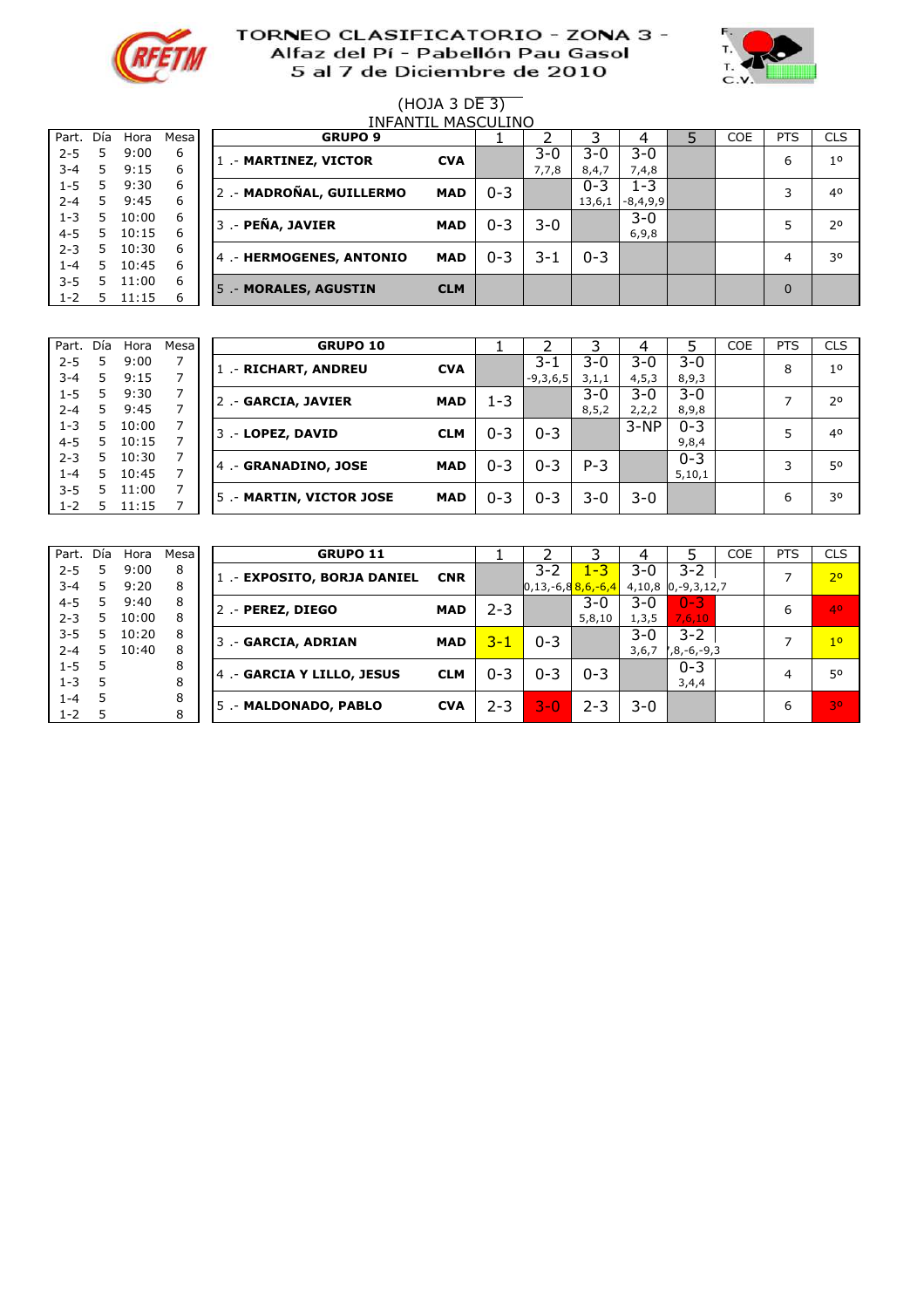



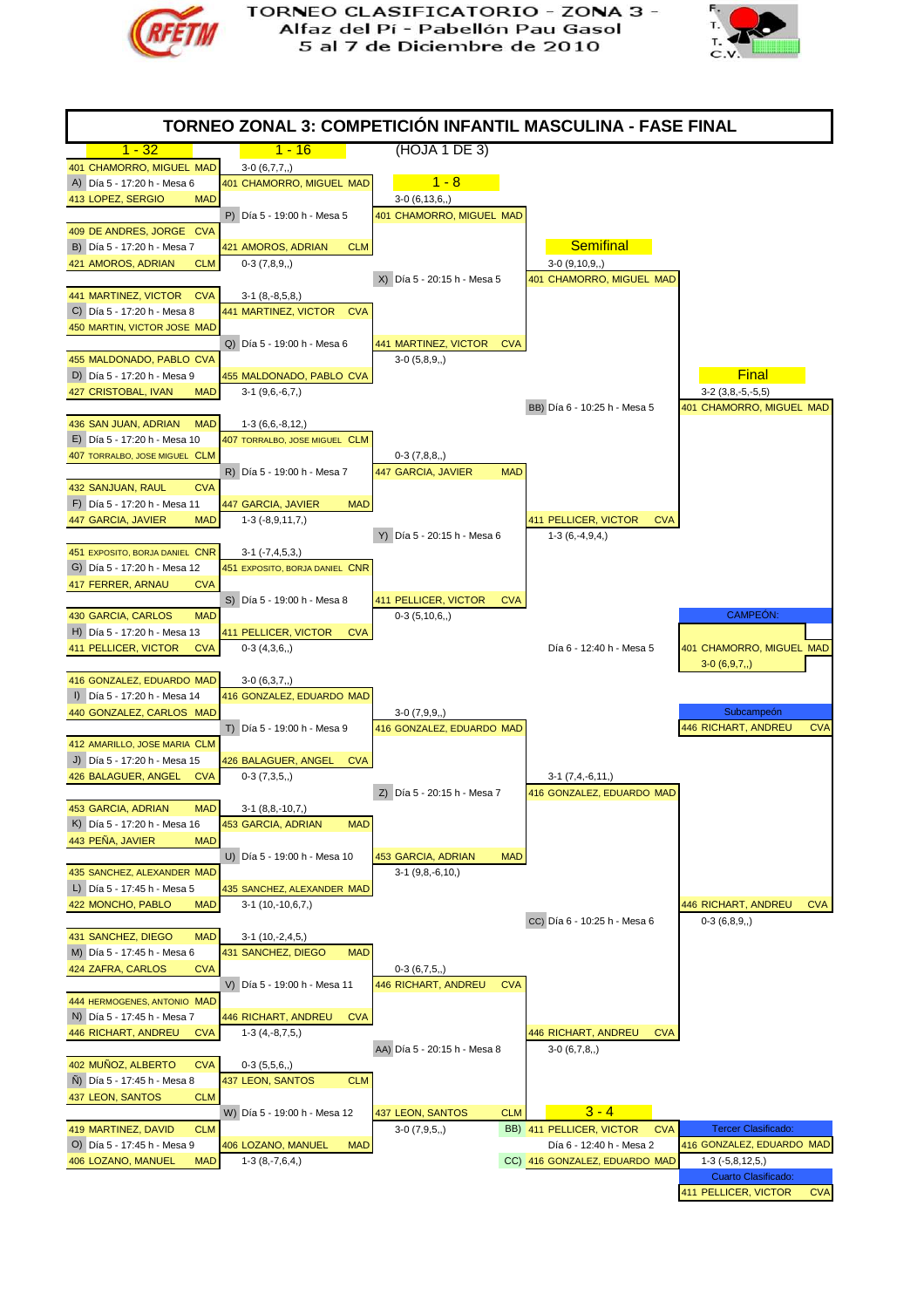



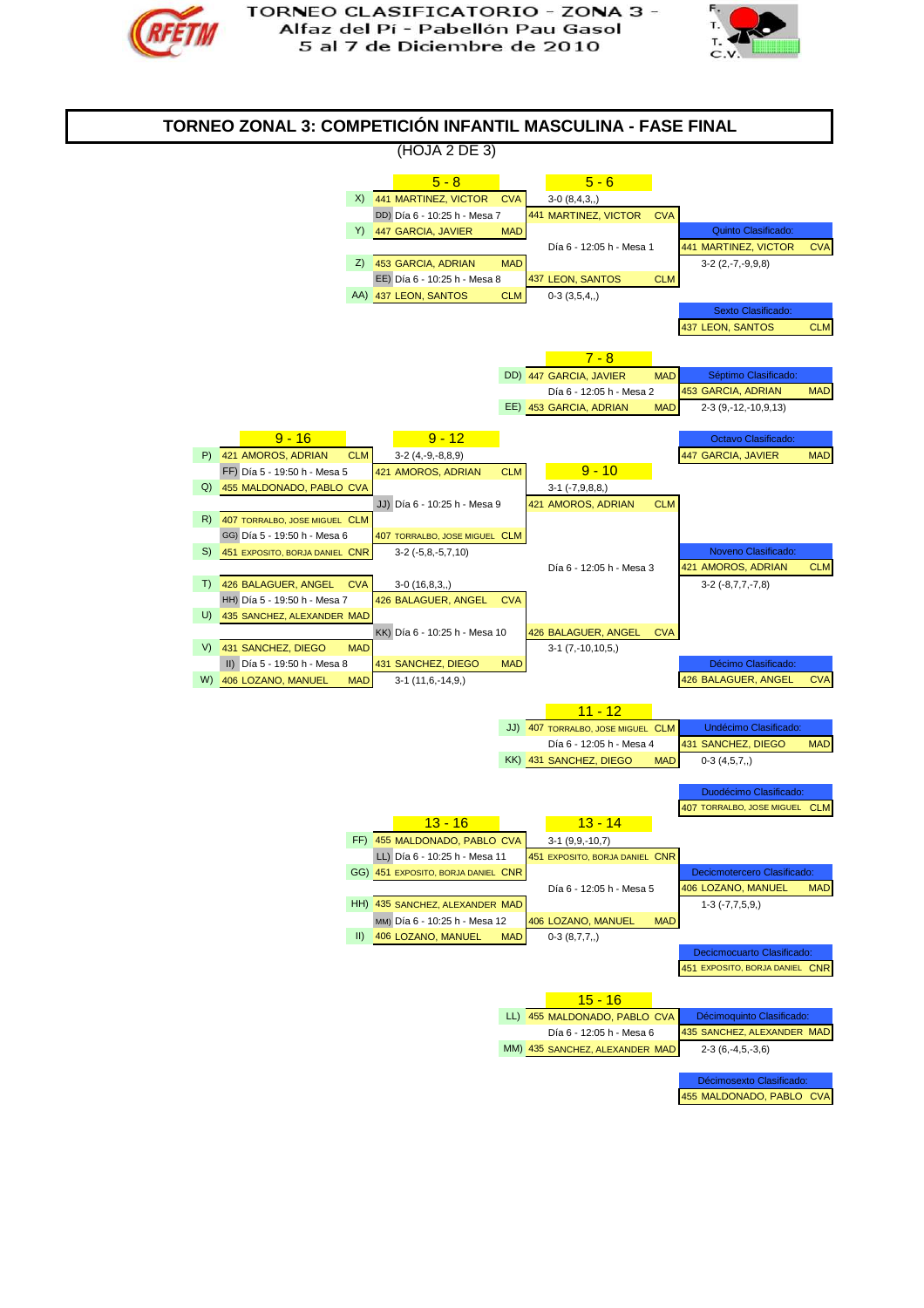





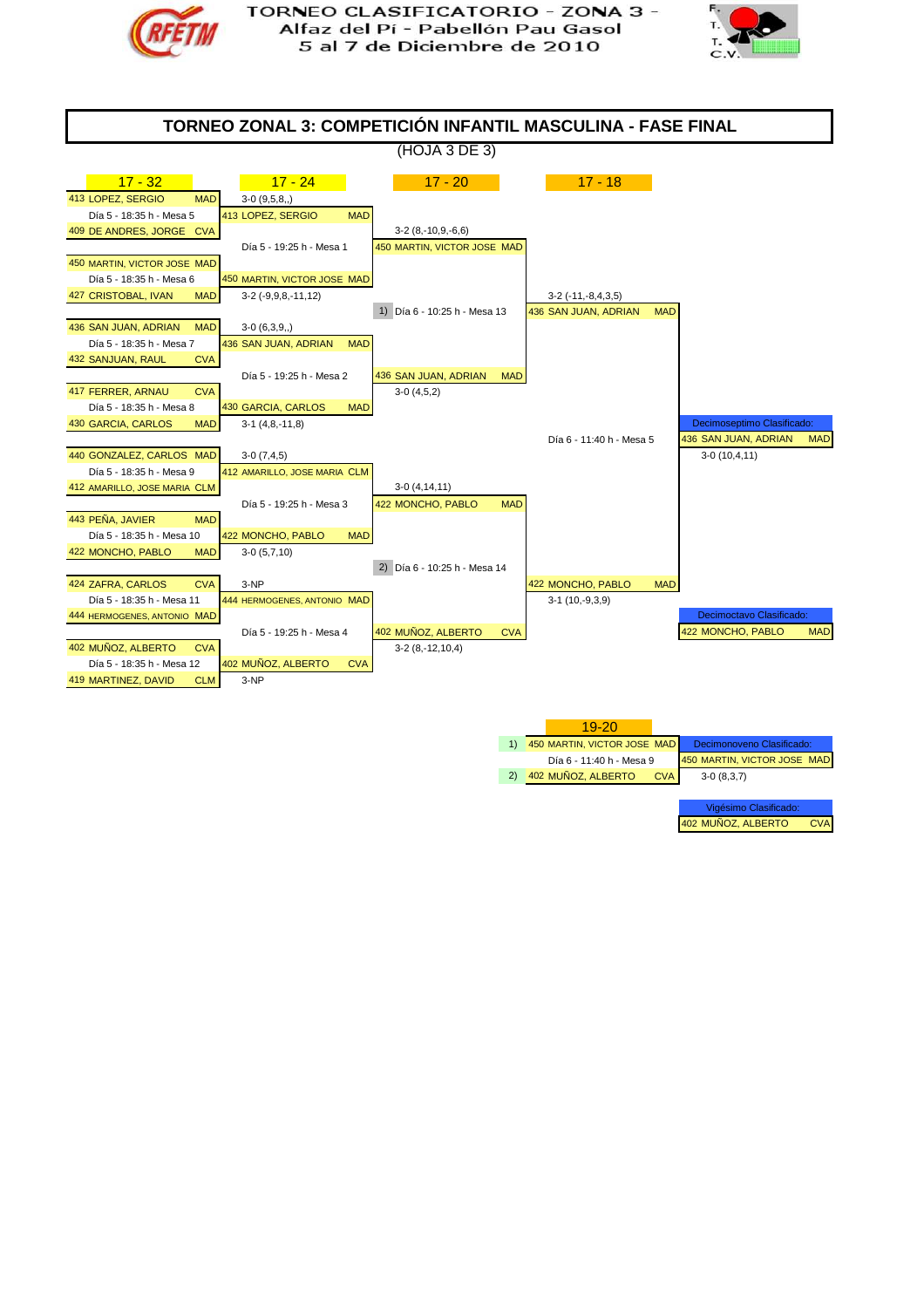



# (HOJA 1 DE 1)

| Part. Día |   | Hora | Mesa |
|-----------|---|------|------|
| $2 - 4$   | 5 | 9:00 | 12   |
| $1 - 4$   | 5 | 9:20 | 12   |
| $1 - 2$   | 5 | 9:40 | 12   |
| $1 - 3$   | 5 |      |      |
| $2 - 3$   | 5 |      |      |
| $3 - 4$   | 5 |      |      |
|           |   |      |      |

|                    | INFANTII FFMFNINO |              |          |  |                              |            |         |                    |                         |                             |  |            |            |            |
|--------------------|-------------------|--------------|----------|--|------------------------------|------------|---------|--------------------|-------------------------|-----------------------------|--|------------|------------|------------|
| Part.              | Día               | Hora         | Mesa     |  | <b>GRUPO 1</b>               |            |         |                    |                         |                             |  | <b>COE</b> | <b>PTS</b> | <b>CLS</b> |
| $2 - 4$<br>$1 - 4$ | 5                 | 9:00<br>9:20 | 12<br>12 |  | 1 .- LOPEZ, ELENA            | <b>MAD</b> |         | $3 - 2$            | $3-0$                   | $3 - 1$                     |  |            | 6          | 10         |
| $1 - 2$<br>$1 - 3$ |                   | 9:40         | 12       |  | 2 .- REDONDO, AUREA          | <b>MAD</b> | 2-3     | $4, -7, -9, 13, 7$ | 6,6,6<br>$3-0$<br>7,9,5 | $11,8,-8,4$<br>3-0<br>6,6,6 |  |            |            | 20         |
| $2 - 3$<br>$3 - 4$ |                   |              |          |  | 3 .- RODRIGUEZ, NAYRA RAQUEL | <b>CNR</b> | $0 - 3$ | $0 - 3$            |                         | $3-0$<br>4, 3, 5            |  |            |            | 30         |
|                    |                   |              |          |  | 4 .- GISBERT, ANDREA         | <b>CVA</b> | 1-3     | $0 - 3$            | $0 - 3$                 |                             |  |            |            | 40         |

5 0,03 0 5 .- #N/A #N/A 0

| <b>COE</b> | <b>PTS</b> | <b>CLS</b>     |
|------------|------------|----------------|
|            | 6          | 1 <sup>o</sup> |
|            | 5          | 2°             |
|            | 4          | 30             |
|            | 3          | 40             |

| Part.   | Día | Hora | Mesa | <b>GRUPO 2</b>             |            |         |         |                     | 4                             |         | <b>COE</b> | <b>PTS</b> | <b>CLS</b>     |
|---------|-----|------|------|----------------------------|------------|---------|---------|---------------------|-------------------------------|---------|------------|------------|----------------|
| $1 - 3$ |     | 9:00 | 13   | 1 .- HORTAL, MONICA        | <b>CVA</b> |         | 3-1     | $3 - 1$             | $3-0$                         | $3 - 0$ |            | 8          | 1 <sup>0</sup> |
| $2 - 3$ | 5.  | 9:20 | 13   |                            |            |         |         | $-11,6,9,29,8,-8,6$ | 2,3,10                        | 4,4,3   |            |            |                |
| $1 - 2$ | 5   | 9:40 | 13   | 2 - RODRIGUEZ, CAROLINA    | <b>CLM</b> | $1 - 3$ |         | $2 - 3$             | $3 - 2$                       | $3-0$   |            | 6          | 3a             |
| $4 - 5$ |     |      |      |                            |            |         |         |                     | $7,8,7,-7,+13,-8,10$          | 6,8,11  |            |            |                |
| $4 - 3$ |     |      |      | 3 .- IZQUIERDO, MARIA JOSE | <b>MAD</b> | $1 - 3$ | $3 - 2$ |                     | $1 - 3$                       | $3 - 2$ |            | 6          | 4 <sub>a</sub> |
| $5 - 1$ | 5   |      |      |                            |            |         |         |                     | $10, -9, 6, 9, -9, 9, -12, 8$ |         |            |            |                |
| $4 - 2$ |     |      |      | 4 .- GIL, LETICIA          | <b>CNR</b> | $0 - 3$ | $2 - 3$ | $3 - 1$             |                               | $3 - 0$ |            | 6          | 2a             |
| $5 - 3$ | 5   |      |      |                            |            |         |         |                     |                               | 10,2,6  |            |            |                |
| $4 - 1$ | 5   |      |      | 5 .- SANTANA, ELIZABETH    | <b>CNR</b> | $0 - 3$ | $0 - 3$ | $2 - 3$             | $0 - 3$                       |         |            |            | 50             |
| $5 - 2$ |     |      |      |                            |            |         |         |                     |                               |         |            |            |                |

| Part. Día |   | Hora  | Mesa |
|-----------|---|-------|------|
| $1 - 3$   | 5 | 9:00  | 14   |
| $2 - 4$   | 5 | 9:20  | 14   |
| $1 - 4$   | 5 | 9:40  | 14   |
| $2 - 3$   | 5 | 10:00 | 14   |
| $3 - 4$   | 5 | 10:20 | 14   |
| $1 - 2$   | 5 | 10:40 | 14   |
| $4 - 5$   | 5 |       |      |
| $3 - 5$   | 5 |       |      |
| $2 - 5$   | 5 |       |      |
| $1 - 5$   | 5 |       |      |

| Part.   | Día | Hora  | Mesa | <b>GRUPO 3</b>     |            |         |         |                      | 4       |                  | <b>COE</b> | <b>PTS</b> | <b>CLS</b>     |
|---------|-----|-------|------|--------------------|------------|---------|---------|----------------------|---------|------------------|------------|------------|----------------|
| $1 - 3$ | 5   | 9:00  | 14   | 1 .- GISBERT, MAR  | <b>CVA</b> |         | $2 - 3$ | $1 - 3$              | $3-0$   | $3 - 0$          |            | 6          | 30             |
| $2 - 4$ | 5   | 9:20  | 14   |                    |            |         |         | ,-9,-9,7, 11, -8,3,4 | 1,8,2   | 7,4,11           |            |            |                |
| $1 - 4$ | 5   | 9:40  | 14   | 2.-HURTADO, ANDREA | <b>MAD</b> | $3 - 2$ |         | $3-0$                | $3-0$   | $3 - 0$          |            | 8          | 1 <sup>0</sup> |
| $2 - 3$ | 5.  | 10:00 | 14   |                    |            |         |         | 4,8,6                | 4,6,7   | 6, 5, 2          |            |            |                |
| $3 - 4$ | 5.  | 10:20 | 14   | 3 .- PULIDO, MARTA | <b>CLM</b> | $3 - 1$ | $0 - 3$ |                      | $3-0$   | $3 - 0$          |            |            | 20             |
| $1 - 2$ | 5.  | 10:40 | 14   |                    |            |         |         |                      | 5, 5, 9 | 4,6,5            |            |            |                |
| $4 - 5$ | 5   |       |      | 4 .- MATUTE, EVA   | <b>MAD</b> | $0 - 3$ | $0 - 3$ | $0 - 3$              |         | $3 - 2$          |            |            | 4 <sup>0</sup> |
| $3 - 5$ | 5   |       |      |                    |            |         |         |                      |         | $1, 3, 7, -9, 8$ |            |            |                |
| $2 - 5$ | 5   |       |      | 5 .- DUQUE, NAYRA  | <b>CNR</b> | $0 - 3$ | $0 - 3$ | $0 - 3$              | $2 - 3$ |                  |            |            | 50             |
| $1 - 5$ |     |       |      |                    |            |         |         |                      |         |                  |            | 4          |                |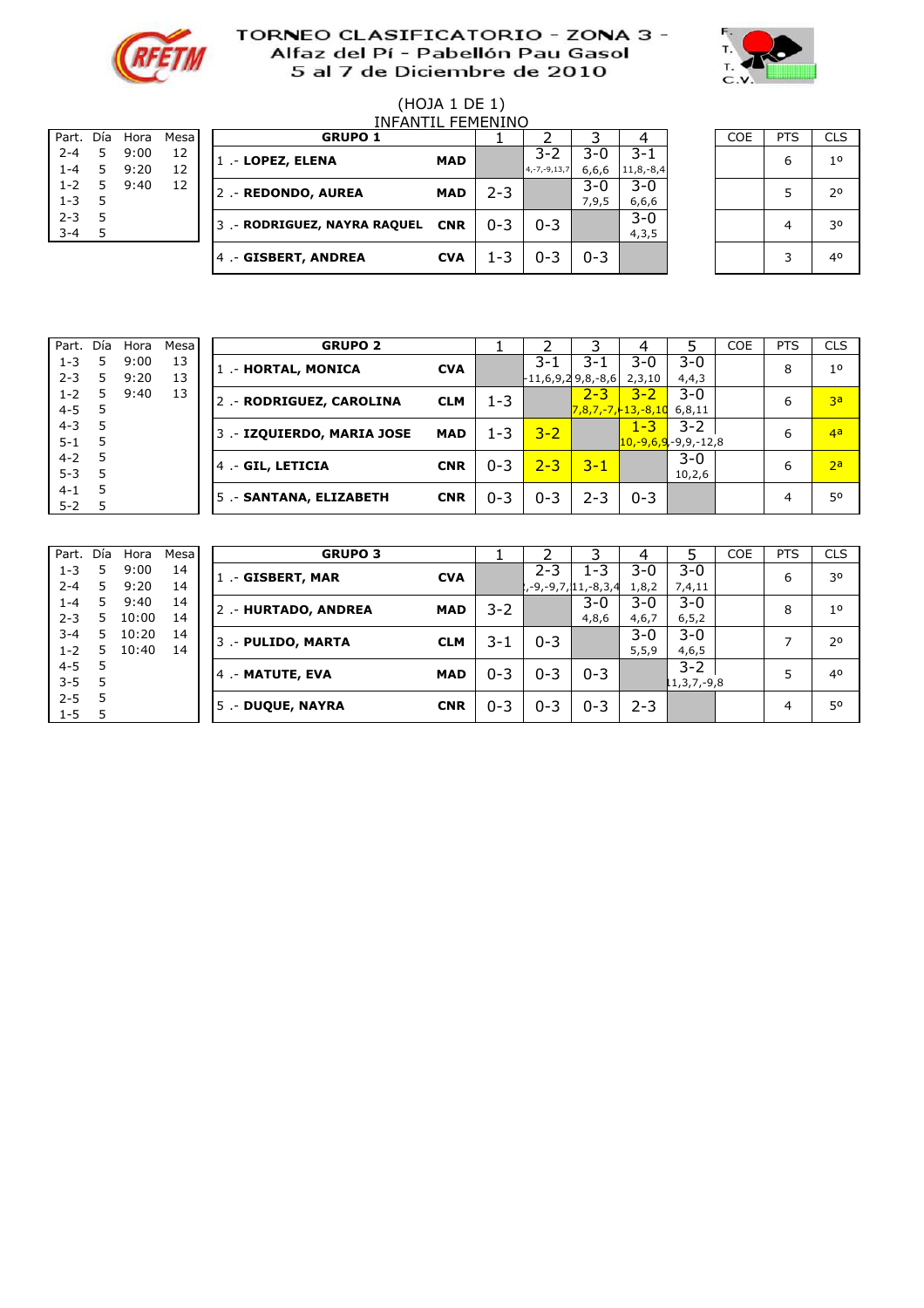



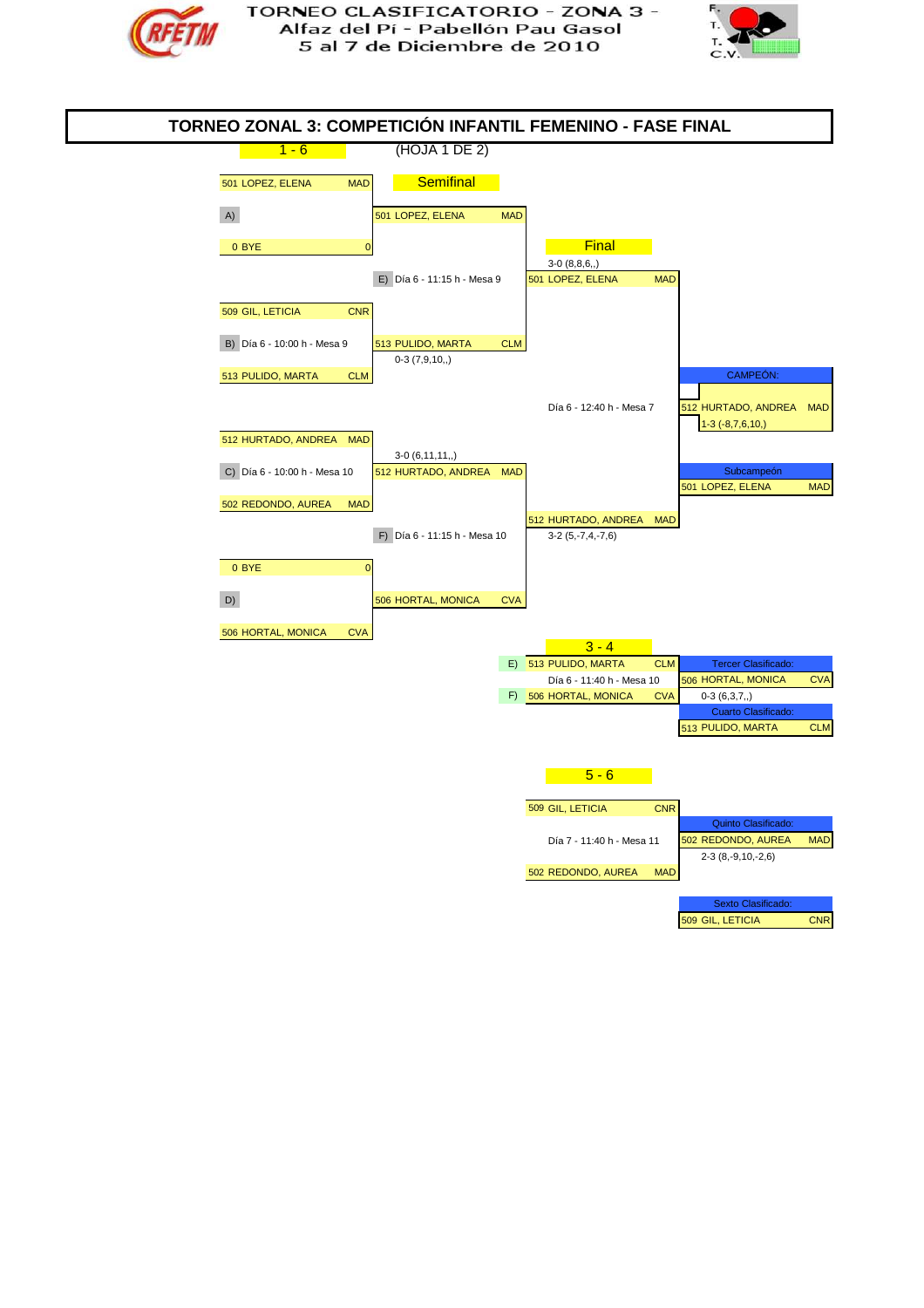



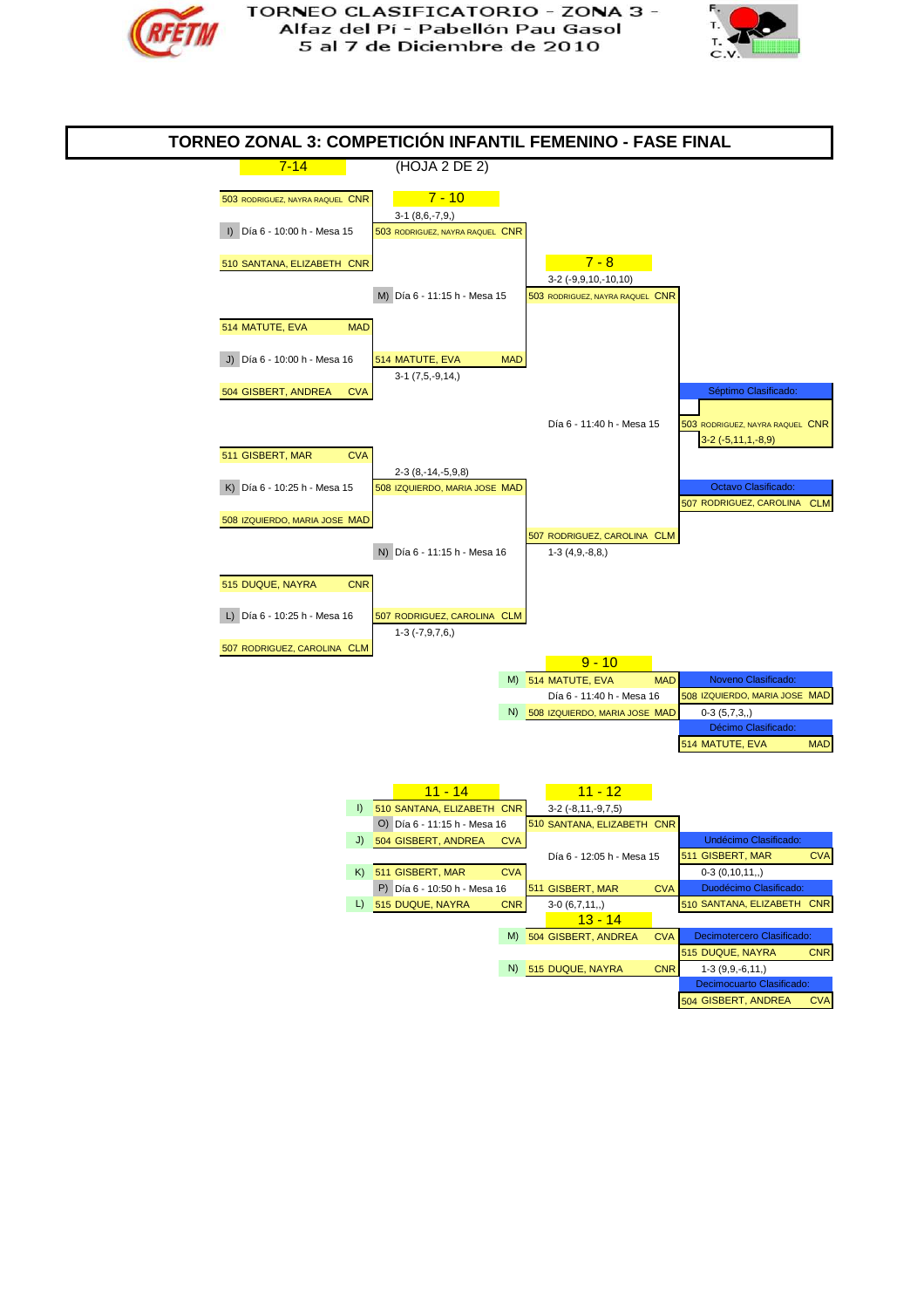



#### (HOJA 1 DE 3) 0:15 1 1 JUVENIL MASCULINO

| Part. Día |    | Hora  | Mesa |
|-----------|----|-------|------|
| $2 - 4$   | 6  | 15:00 | 1    |
| $1 - 3$   | 6. | 15:20 | 1    |
| 1-4       | 6  | 15:40 | 1    |
| $2 - 3$   | 6  | 16:00 | 1    |
| $3 - 4$   | 6  | 16:20 | 1    |
| $1 - 2$   | 6  | 16:40 | ı    |
|           |    |       |      |

|         |   |                |       |                          | JUVLIJIL MAJUULIIVU |         |                   |         |         |            |            |            |
|---------|---|----------------|-------|--------------------------|---------------------|---------|-------------------|---------|---------|------------|------------|------------|
|         |   | Part. Día Hora | Mesal | <b>GRUPO 1</b>           |                     |         |                   |         |         | <b>COE</b> | <b>PTS</b> | <b>CLS</b> |
| $2 - 4$ | 6 | 15:00          |       | 1 - MORATO, ADRIAN       | <b>MAD</b>          |         | $3 - 2$           | 3-0     | 3-0     |            | 6          | 10         |
| $1 - 3$ | 6 | 15:20          |       |                          |                     |         | $-7, -8, 9, 3, 5$ | 5, 5, 5 | 2,1,3   |            |            |            |
| $1 - 4$ | 6 | 15:40          |       | 2 .- BOLUDA, JUAN CARLOS | <b>CVA</b>          | $2 - 3$ |                   | $3 - 0$ | 3-0     |            |            | 20         |
| $2 - 3$ | 6 | 16:00          |       |                          |                     |         |                   | 4,11,9  | 1,1,4   |            |            |            |
| $3 - 4$ | 6 | 16:20          |       | 3 - RAPISURA, JAN PAULO  | <b>MAD</b>          | $0 - 3$ | $0 - 3$           |         | $3 - 0$ |            | 4          | 30         |
| $1 - 2$ | 6 | 16:40          |       |                          |                     |         |                   |         | 5,3,2   |            |            |            |
|         |   |                |       | 4 - CALPENA, CHRISTIAN   | <b>CVA</b>          | $0 - 3$ | $0 - 3$           | $0 - 3$ |         |            | ∍          | 40         |
|         |   |                |       |                          |                     |         |                   |         |         |            |            |            |

| <b>COE</b> | <b>PTS</b> | <b>CLS</b>  |
|------------|------------|-------------|
|            | 6          | $1^{\circ}$ |
|            | 5          | 20          |
|            | 4          | 30          |
|            | 3          | 40          |

| Part.   | Día | Hora  | Mesal          | <b>GRUPO 2</b>        |            |         |         |         |         |            | <b>COE</b> | <b>PTS</b> | <b>CLS</b>     |
|---------|-----|-------|----------------|-----------------------|------------|---------|---------|---------|---------|------------|------------|------------|----------------|
| $2 - 5$ | 6   | 15:00 | 2              | 1 - BENITO, JAVIER    | <b>CLM</b> |         | 3-0     | $3 - 0$ | 3-0     | $3-0$      |            | 8          | 1 <sup>0</sup> |
| $3 - 4$ | 6   | 15:15 |                |                       |            |         | 5, 5, 8 | 4,3,4   | 6,7,2   | 4, 5, 1    |            |            |                |
| $1 - 5$ | 6   | 15:30 | 2              | 2 - BEJARANO, ANTONIO | <b>MAD</b> | $0 - 3$ |         | $3 - 0$ | $3-0$   | $3-0$      |            | ⇁          | 20             |
| $2 - 4$ | 6   | 15:45 |                |                       |            |         |         | 10,8,9  | 8,4,3   | 2,7,4      |            |            |                |
| $1 - 3$ | 6   | 16:00 | $\overline{2}$ | 3 .- LOZANO, ROBERTO  | <b>CVA</b> | $0 - 3$ | $0 - 3$ |         | $3 - 0$ | 3-0        |            | 6          | 30             |
| $4 - 5$ | 6   | 16:15 |                |                       |            |         |         |         | 9,8,4   | 4,7,8      |            |            |                |
| $2 - 3$ | 6   | 16:30 | 2              | 4 - CHIVITE, JAVIER   | <b>MAD</b> | $0 - 3$ | $0 - 3$ | $0 - 3$ |         | $3 - 2$    |            | 5          | 40             |
| $1 - 4$ | 6   | 16:45 |                |                       |            |         |         |         |         | ,-7,6,-9,8 |            |            |                |
| $3 - 5$ | 6   | 17:00 | 2              | 5 .- ABAD, FERNANDO   | <b>CVA</b> | $0 - 3$ | $0 - 3$ | $0 - 3$ | $2 - 3$ |            |            | 4          | 50             |
| $1 - 2$ | 6   | 17:15 |                |                       |            |         |         |         |         |            |            |            |                |

| Part.   | Día | Hora  | Mesa |
|---------|-----|-------|------|
| $2 - 4$ | 6   | 15:00 | 3    |
| $1 - 3$ | 6   | 15:20 | 3    |
| 1-4     | 6   | 15:40 | 3    |
| $2 - 3$ | 6   | 16:00 | 3    |
| $3 - 4$ | 6   | 16:20 | 3    |
| $1 - 2$ | 6   | 16:40 | 3    |
|         |     |       |      |

| Part.   | Día | Hora  | <b>Mesa</b> | <b>GRUPO 3</b>           |            |         |       |                         |         | COE | <b>PTS</b> | <b>CLS</b>     |
|---------|-----|-------|-------------|--------------------------|------------|---------|-------|-------------------------|---------|-----|------------|----------------|
| $2 - 4$ | 6   | 15:00 |             | 1 - SANCHEZ, BORJA       | <b>MAD</b> |         | $3-0$ | 3-1                     | 3-0     |     | 6          | 1 <sup>0</sup> |
| $1 - 3$ | 6   | 15:20 |             |                          |            |         | 2,3,3 | $4,6,-10,2$             | 2,3,5   |     |            |                |
| $1 - 4$ | 6   | 15:40 | 3           | 2 .- NAVARRETE, JONATHAN | <b>CVA</b> | $0 - 3$ |       | 3-1                     | $3 - 1$ |     |            | 20             |
| $2 - 3$ | 6   | 16:00 |             |                          |            |         |       | $2,10,-10,7$ -7,3,12,11 |         |     |            |                |
| $3 - 4$ | 6   | 16:20 | 3           | 3 - GONZALEZ, JORDAN     | <b>CNR</b> | $1 - 3$ | 1-3   |                         | $3-0$   |     |            | 30             |
| $1 - 2$ | 6   | 16:40 |             |                          |            |         |       |                         | 6, 7, 2 |     |            |                |
|         |     |       |             | 4 - ARRAZOLA, IVAN       | <b>MAD</b> | $0 - 3$ | 1-3   | $0 - 3$                 |         |     |            | 40             |
|         |     |       |             |                          |            |         |       |                         |         |     |            |                |

| <b>COE</b> | PTS | <b>CLS</b>     |
|------------|-----|----------------|
|            | 6   | 1 <sup>0</sup> |
|            | 5   | $2^{\circ}$    |
|            | 4   | 30             |
|            | 3   | 40             |

| Part.   | Día | Hora  | Mesal | <b>GRUPO 4</b>       |            |         |            |         |                   | <b>COE</b> | <b>PTS</b> | <b>CLS</b>  |
|---------|-----|-------|-------|----------------------|------------|---------|------------|---------|-------------------|------------|------------|-------------|
| $2 - 4$ | 6   | 15:00 | 4     | 1 .- CANO, IMANOL    | <b>MAD</b> |         | 3-1        | $3-0$   | 3-0               |            | 6          | $1^{\circ}$ |
| $1 - 3$ | -6  | 15:20 | 4     |                      |            |         | $-6,4,9,4$ | 5,9,9   | 1,9,10            |            |            |             |
| $1 - 4$ | 6   | 15:40 | 4     | 2 - PARIENTE, SERGIO | <b>MAD</b> | $1 - 3$ |            | $0 - 3$ | 3-2               |            |            | 30          |
| $2 - 3$ | 6   | 16:00 | 4     |                      |            |         |            | 5,11,6  | $-4, -7, 9, 3, 8$ |            |            |             |
| $3 - 4$ | 6   | 16:20 | 4     | 3 - ANDUJAR, CARLOS  | <b>CVA</b> | $0 - 3$ | 3-0        |         | $3 - 0$           |            |            | 20          |
| $1 - 2$ | 6   | 16:40 | 4     |                      |            |         |            |         | 7,7,10            |            |            |             |
|         |     |       |       | 4 - GIRONES, PEDRO   | <b>CVA</b> | $0 - 3$ | 2-3        | $0 - 3$ |                   |            |            | 40          |

| ía Hora | Mesa | <b>GRUPO 4</b>       |            |         |            |         |                   | <b>COE</b> | <b>PTS</b> | <b>CLS</b>  |
|---------|------|----------------------|------------|---------|------------|---------|-------------------|------------|------------|-------------|
| 15:00   | 4    | 1 .- CANO, IMANOL    | <b>MAD</b> |         | $3 - 1$    | 3-0     | $3 - 0$           |            | 6          | $1^{\circ}$ |
| 15:20   | 4    |                      |            |         | $-6,4,9,4$ | 5,9,9   | 1,9,10            |            |            |             |
| 15:40   | 4    | 2 - PARIENTE, SERGIO | <b>MAD</b> | $1 - 3$ |            | $0 - 3$ | $3 - 2$           |            | 4          | 30          |
| 16:00   | 4    |                      |            |         |            | 5,11,6  | $-4, -7, 9, 3, 8$ |            |            |             |
| 16:20   | 4    | 3.- ANDUJAR, CARLOS  | <b>CVA</b> | $0 - 3$ | 3-0        |         | $3 - 0$           |            |            | 20          |
| 16:40   | 4    |                      |            |         |            |         | 7,7,10            |            |            |             |
|         |      | 4 .- GIRONES, PEDRO  | <b>CVA</b> | $0 - 3$ | $2 - 3$    | $0 - 3$ |                   |            | 3          | 40          |
|         |      |                      |            |         |            |         |                   |            |            |             |
|         |      |                      |            |         |            |         |                   |            |            |             |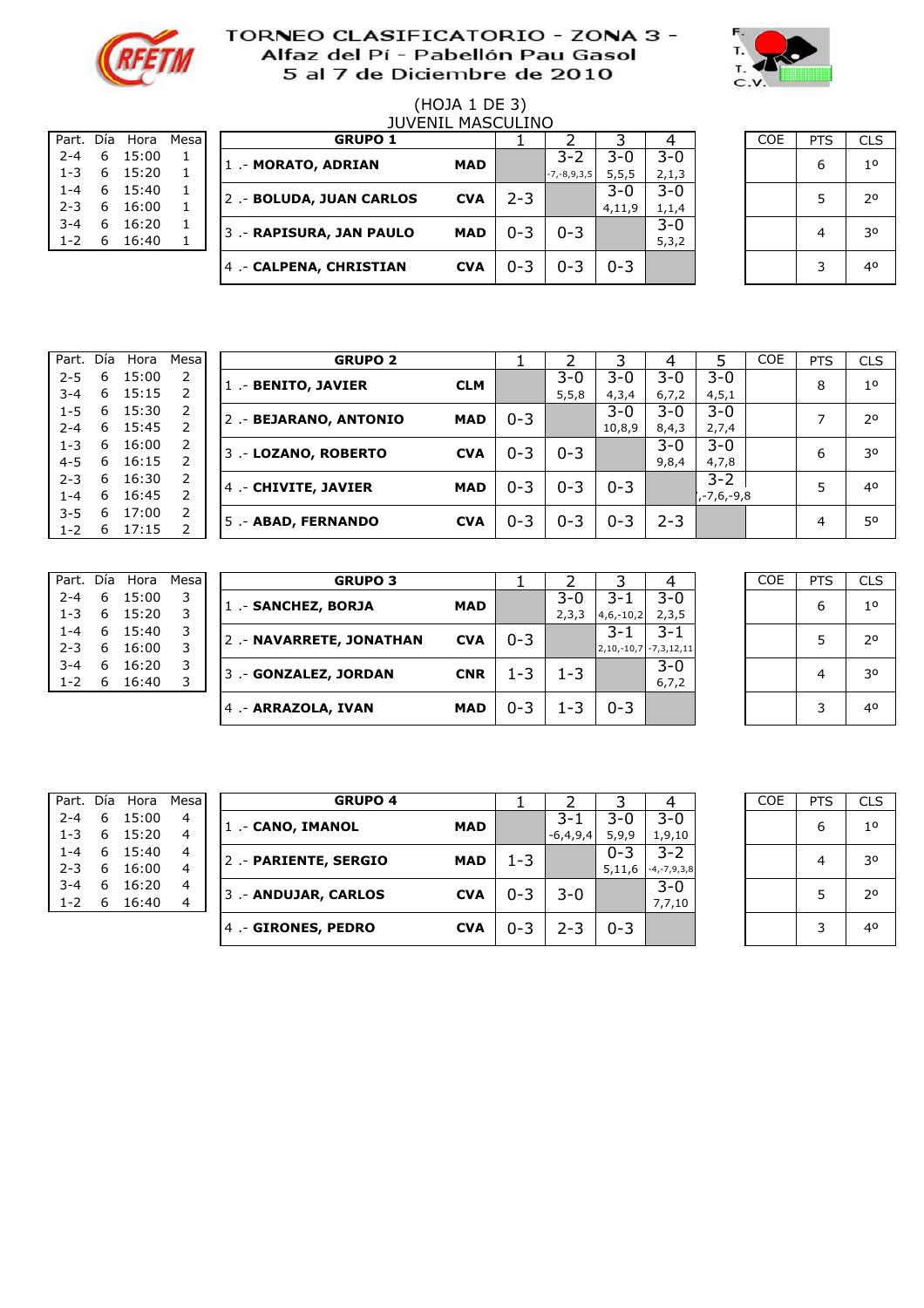



# (HOJA 2 DE 3)

|         |     |       |       |                      |                         | <b>JUVENIL MASCULINO</b> |         |         |         |         |         |            |            |                |
|---------|-----|-------|-------|----------------------|-------------------------|--------------------------|---------|---------|---------|---------|---------|------------|------------|----------------|
| Part.   | Día | Hora  | Mesal |                      | <b>GRUPO 5</b>          |                          |         |         |         |         |         | <b>COE</b> | <b>PTS</b> | <b>CLS</b>     |
| $2 - 5$ | 6   | 15:00 | 5.    | 1 .- LOZANO, PABLO   |                         | <b>MAD</b>               |         | $3 - 0$ | 3-0     | $3 - 0$ | 3-0     |            | 8          | 1 <sup>0</sup> |
| $3 - 4$ | 6   | 15:15 |       |                      |                         |                          |         | 3,4,5   | 5,4,8   | 3,7,9   | 5,1,4   |            |            |                |
| $1 - 5$ | 6   | 15:30 | 5     | 2 .- AMOROS, ROBERTO |                         | <b>CLM</b>               | $0 - 3$ |         | $0 - 3$ | $0 - 3$ | $0 - 3$ |            | 4          | 50             |
| $2 - 4$ | 6   | 15:45 |       |                      |                         |                          |         |         | 3,3,7   | 4,6,8   | 2,13,9  |            |            |                |
| $1 - 3$ | 6   | 16:00 | 5     | 3 .- RODILLA, CARLOS |                         | <b>CVA</b>               | $0 - 3$ | 3-0     |         | $0 - 3$ | 3-0     |            | 6          | 30             |
| $4 - 5$ | 6   | 16:15 |       |                      |                         |                          |         |         |         | 9,8,6   | 3, 5, 7 |            |            |                |
| $2 - 3$ | 6   | 16:30 | 5     |                      | 4 - DE NICOLAS, RODRIGO | <b>MAD</b>               | $0 - 3$ | 3-0     | 3-0     |         | $3-0$   |            |            | 20             |
| 1-4     | 6   | 16:45 | 5     |                      |                         |                          |         |         |         |         | 11,8,9  |            |            |                |
| $3 - 5$ | 6   | 17:00 | 5     | 5 - CANDELA, ANTONIO |                         | <b>CVA</b>               | $0 - 3$ | $3-0$   | $0 - 3$ | $0 - 3$ |         |            | 5          | 40             |
| $1 - 2$ | 6   | 17:15 |       |                      |                         |                          |         |         |         |         |         |            |            |                |

|                    |        | Part. Día Hora | Mesa   | <b>GRUPO 6</b>             |            |         |                         |              | 4                |                                        | <b>COE</b> | <b>PTS</b> | <b>CLS</b>     |
|--------------------|--------|----------------|--------|----------------------------|------------|---------|-------------------------|--------------|------------------|----------------------------------------|------------|------------|----------------|
| $2 - 5$<br>$3 - 4$ | 6<br>6 | 15:00<br>15:15 | 6<br>6 | 1 - GOMEZ, ALEJANDRO       | <b>MAD</b> |         | $1 - 3$<br>$ 8,-8,10,1$ | 3-0<br>1,6,4 | $3 - 0$<br>5,8,7 | $3 - 1$<br>$8, -6, 3, 4$               |            |            | 20             |
| $1 - 5$<br>$2 - 4$ | 6<br>6 | 15:30<br>15:45 | 6<br>6 | 2.- BERNABEU, PABLO        | <b>CVA</b> | 3-1     |                         | 3-0<br>5,6,3 | 3-0<br>3,2,3     | $3 - 0$<br>4,9,9                       |            | 8          | 1 <sup>0</sup> |
| $1 - 3$<br>$4 - 5$ | 6<br>6 | 16:00<br>16:15 | 6<br>6 | 3 .- MORENO, IZAM          | <b>CVA</b> | $0 - 3$ | $0 - 3$                 |              | $1 - 3$          | $1 - 3$<br>$9, -4, 4, 8$ 7, 5, $-8, 3$ |            | 4          | 50             |
| $2 - 3$<br>1-4     | 6<br>6 | 16:30<br>16:45 | 6<br>6 | 4 .- ROBREDO, JOSE ALBERTO | <b>CLM</b> | $0 - 3$ | $0 - 3$                 | $3 - 1$      |                  | $0 - 3$<br>3,3,7                       |            |            | 40             |
| $3 - 5$<br>$1 - 2$ | 6<br>6 | 17:00<br>17:15 | 6<br>6 | 5 .- RAMOS, ALVARO         | <b>MAD</b> | 1-3     | $0 - 3$                 | 3-1          | $3 - 0$          |                                        |            | 6          | 30             |

| Part.   | Día | Hora  | Mesal | <b>GRUPO 7</b>          |            |         |         |         | 4      |                            | <b>COE</b> | <b>PTS</b> | <b>CLS</b>     |
|---------|-----|-------|-------|-------------------------|------------|---------|---------|---------|--------|----------------------------|------------|------------|----------------|
| $2 - 5$ | 6   | 15:00 |       | 1 - ALVAREZ, DANIEL     | <b>MAD</b> |         | $0 - 3$ | $3 - 0$ | 3-0    | $3 - 1$                    |            |            | 2 <sup>o</sup> |
| $3 - 4$ | 6   | 15:15 |       |                         |            |         | 4,4,5   | 5,8,6   | 6,7,6  | $-8,6,8,12$                |            |            |                |
| $1 - 5$ | 6   | 15:30 |       | 2 - RICO, CARLOS        | <b>CVA</b> | 3-0     |         | $3-0$   | 3-0    | $3 - 0$                    |            | 8          | 1 <sup>0</sup> |
| $2 - 4$ | 6   | 15:45 |       |                         |            |         |         | 5,6,9   | 12,9,5 | 9,9,7                      |            |            |                |
| $1 - 3$ | 6   | 16:00 |       | 3 .- FERNANDEZ, ANTONIO | <b>CLM</b> | $0 - 3$ | $0 - 3$ |         | 3-1    | $3 - 2$                    |            | 6          | 30             |
| $4 - 5$ | 6   | 16:15 |       |                         |            |         |         |         |        | $-6,9,10$ , $\{-10,4,-9,7$ |            |            |                |
| $2 - 3$ | 6   | 16:30 |       | 4 .- DIEZ, GERARDO      | <b>MAD</b> | $0 - 3$ | $0 - 3$ | $1 - 3$ |        | $1 - 3$                    |            | 4          | 50             |
| 1-4     | 6   | 16:45 |       |                         |            |         |         |         |        | $-3,5,9,6$                 |            |            |                |
| $3 - 5$ | 6   | 17:00 |       |                         | <b>CVA</b> |         |         |         |        |                            |            |            | 40             |
| $1 - 2$ | 6   | 17:15 |       | 5 .- ROYO, JOSE         |            | 1-3     | $0 - 3$ | $2 - 3$ | 3-1    |                            |            |            |                |

| Part. Día |   | Hora  | Mesa | <b>GRUPO 8</b>           |            |         |         |              | 4             |             | <b>COE</b> | <b>PTS</b> | <b>CLS</b> |
|-----------|---|-------|------|--------------------------|------------|---------|---------|--------------|---------------|-------------|------------|------------|------------|
| $2 - 5$   | 6 | 15:00 | 8    | 1 - POZUELO, JOSE MANUEL | <b>CVA</b> |         | $3 - 0$ | $3-0$        | $3 - 0$       | $3 - 0$     |            | 8          | 10         |
| $3 - 4$   | 6 | 15:15 | 8    |                          |            |         | 10,6,3  | 6, 6, 5      | 7,8,7         | 3,8,7       |            |            |            |
| $1 - 5$   | 6 | 15:30 | 8    | 2 - GARRIDO, DIEGO       | <b>MAD</b> | $0 - 3$ |         | $3 - 2$      | 3-0           | $2 - 3$     |            | 6          | 30         |
| $2 - 4$   | 6 | 15:45 | 8    |                          |            |         |         | $ 8,-9,5,5,$ | 4,6,8         | -10,-8,9,10 |            |            |            |
| $1 - 3$   | 6 | 16:00 | 8    |                          | <b>CVA</b> | $0 - 3$ | $2 - 3$ |              | 1-3           | $0 - 3$     |            | 4          | 50         |
| $4 - 5$   | 6 | 16:15 | 8    | 3 .- BOSCA JR, JORGE     |            |         |         |              | $8, -7, 7, 6$ | 3,9,2       |            |            |            |
| $2 - 3$   | 6 | 16:30 | 8    |                          |            |         |         |              |               | $1 - 3$     |            |            | 40         |
| $1 - 4$   | 6 | 16:45 | 8    | 4 - CIFUENTES, JORGE     | <b>MAD</b> | $0 - 3$ | $0 - 3$ | 3-1          |               | 12,-11,9,5  |            |            |            |
| $3 - 5$   | 6 | 17:00 | 8    |                          |            |         |         |              |               |             |            |            | 20         |
| $1 - 2$   | 6 | 17:15 | 8    | 5 .- CRUZ, VICTOR        | <b>CVA</b> | $0 - 3$ | $3 - 2$ | $3 - 0$      | 3-1           |             |            |            |            |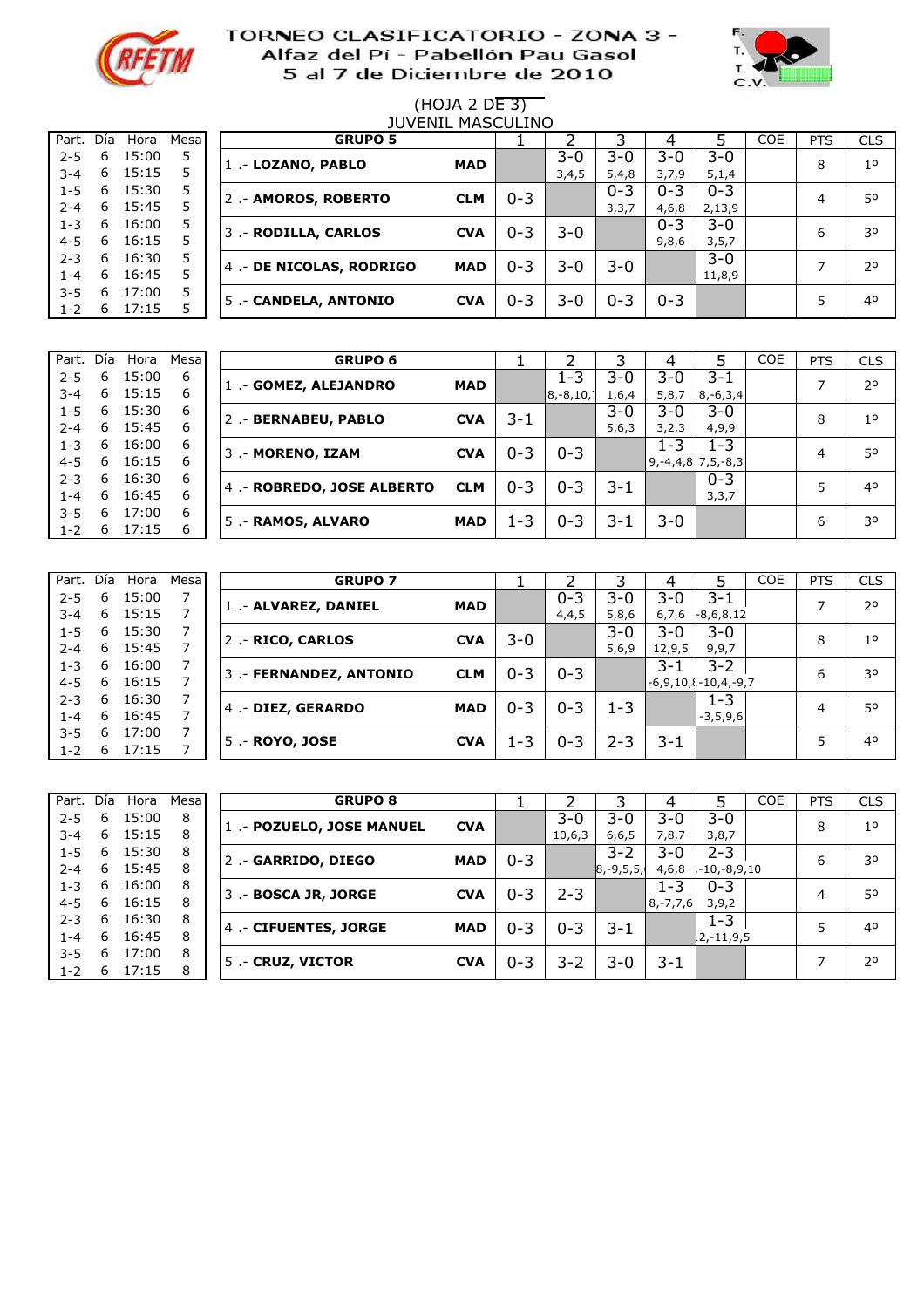



# (HOJA 3 DE 3)

| <b>JUVENIL MASCULINO</b> |    |       |       |  |                                |            |         |       |           |                  |                               |            |            |                |
|--------------------------|----|-------|-------|--|--------------------------------|------------|---------|-------|-----------|------------------|-------------------------------|------------|------------|----------------|
| Part. Día                |    | Hora  | Mesal |  | <b>GRUPO 9</b>                 |            |         |       |           | 4                |                               | <b>COE</b> | <b>PTS</b> | <b>CLS</b>     |
| $2 - 5$                  | 6  | 15:00 | 9     |  | 1 - SERRANO, PASCUAL           | <b>CVA</b> |         | 3-0   | $3 - 1$   | $3 - 0$          | $3 - 1$                       |            | 8          | 1 <sup>0</sup> |
| $3 - 4$                  | 6  | 15:15 | 9     |  |                                |            |         | 5,8,6 | 3,4,-12,7 | 5,2,8            | $11,-8,8,5$                   |            |            |                |
| $1 - 5$                  | 6  | 15:30 | 9     |  | 2 .- HERNANDEZ, RUBEN          | <b>MAD</b> | $0 - 3$ |       | $2 - 3$   | 2-3              | $1 - 3$                       |            | 4          | 50             |
| $2 - 4$                  | 6  | 15:45 | 9     |  |                                |            |         |       |           |                  | 0,10,-8,11,-7,-9,4,0,11,-10,8 |            |            |                |
| $1 - 3$                  | 6. | 16:00 | 9     |  | 3 .- PARADA, CARLES            | <b>CVA</b> | $1 - 3$ | 3-2   |           | $3 - 2$          | $0 - 3$                       |            | 6          | 30             |
| $4 - 5$                  | 6  | 16:15 | 9     |  |                                |            |         |       |           | $ 3, 17, 7, -8 $ | 9,10,6                        |            |            |                |
| $2 - 3$                  | 6  | 16:30 | 9     |  | 4 - ALCAÑIZ, VICTOR MANUEL MAD |            | $0 - 3$ | 3-2   | $2 - 3$   |                  | $1 - 3$                       |            |            | 40             |
| $1 - 4$                  | 6  | 16:45 | 9     |  |                                |            |         |       |           |                  | $ 9, -9, 9, 10$               |            |            |                |
| $3 - 5$                  | 6  | 17:00 | 9     |  |                                |            | $1 - 3$ |       | $3 - 0$   | 3-1              |                               |            |            | 20             |
| $1 - 2$                  | 6  | 17:15 | 9     |  | 5 - RODRIGUEZ, OSCAR NAUZET    | <b>CNR</b> |         | 3-1   |           |                  |                               |            |            |                |

| Part.   | Día | Hora  | Mesa | <b>GRUPO 10</b>         |            |         |         |         |           |                   | <b>COE</b> | <b>PTS</b> | <b>CLS</b>     |
|---------|-----|-------|------|-------------------------|------------|---------|---------|---------|-----------|-------------------|------------|------------|----------------|
| $2 - 5$ | 6   | 15:00 | 10   | 1 .- GARCIA, ADRIAN     | <b>CVA</b> |         | $0 - 3$ | 3-0     | 3-2       | $3 - 0$           |            |            | 2 <sup>0</sup> |
| $3 - 4$ | 6   | 15:15 | 10   |                         |            |         | 9,8,8   | 2, 5, 3 | ,-7,3,-8, | 10,7,6            |            |            |                |
| $1 - 5$ | 6   | 15:30 | 10   | 2 - LOPEZ, CESAR        | <b>MAD</b> | $3 - 0$ |         | $3-0$   | 3-0       | $3 - 2$           |            | 8          | 1 <sup>0</sup> |
| $2 - 4$ | 6   | 15:45 | 10   |                         |            |         |         | 7,6,5   | 6, 3, 6   | 5, -6, -8, 9, 9-, |            |            |                |
| $1 - 3$ | 6   | 16:00 | 10   | 3 .- SANCHEZ, JUAN JOSE | <b>CLM</b> | $0 - 3$ | $0 - 3$ |         | $0 - 3$   | $0 - 3$           |            | 4          | 50             |
| $4 - 5$ | 6   | 16:15 | 10   |                         |            |         |         |         | 3,3,5     | 4,9,5             |            |            |                |
| $2 - 3$ | 6.  | 16:30 | 10   | 4 - SANCHEZ, ALEJANDRO  | <b>CVA</b> | $2 - 3$ | $0 - 3$ | 3-0     |           | $0 - 3$           |            |            | 40             |
| L-4     | 6   | 16:45 | 10   |                         |            |         |         |         |           | 8,9,10            |            |            |                |
| $3 - 5$ | 6   | 17:00 | 10   |                         | <b>CLM</b> | $0 - 3$ | $2 - 3$ | 3-0     | 3-0       |                   |            | 6          | 30             |
| $1 - 2$ | 6   | 17:15 | 10   | 5 .- GUZMAN, IGNACIO    |            |         |         |         |           |                   |            |            |                |

| Part.   | Día. | Hora  | Mesa | <b>GRUPO 11</b>             |            |         |                                 |         | 4                  |         | <b>COE</b> | <b>PTS</b> | <b>CLS</b>     |
|---------|------|-------|------|-----------------------------|------------|---------|---------------------------------|---------|--------------------|---------|------------|------------|----------------|
| $2 - 5$ | 6    | 15:00 | 11   | 1 - BRIS, ALEJANDRO         | <b>MAD</b> |         | $3 - 2$                         | $1 - 3$ | $3 - 2$            | 3-0     |            | ⇁          | 2 <sup>o</sup> |
| $3 - 4$ | 6    | 15:15 | -11  |                             |            |         | $ 6,8,9,-8, -4,6,4,9 -10,-5,8,$ |         |                    | 5,6,8   |            |            |                |
| $1 - 5$ | 6    | 15:30 | 11   | 2 .- <b>SANTIAGO, JONAY</b> | <b>CNR</b> | $2 - 3$ |                                 | 3-0     | $0 - 3$            | $3 - 0$ |            | 6          | 40             |
| $2 - 4$ | 6    | 15:45 | 11   |                             |            |         |                                 | 9,8,7   | 8,6,4              | 7, 5, 1 |            |            |                |
| $1 - 3$ | 6    | 16:00 | 11   | 3 - CABRELLES, CARLOS       | <b>CVA</b> | $3 - 1$ | $0 - 3$                         |         | $3 - 2$            | $3 - 0$ |            |            | 1 <sup>0</sup> |
| $4 - 5$ | 6    | 16:15 | -11  |                             |            |         |                                 |         | $9,5,11,-9$ 3,4,11 |         |            |            |                |
| $2 - 3$ | 6    | 16:30 | 11   | 4 .- SANCHEZ, SERGIO        | <b>CVA</b> | $2 - 3$ | $3 - 0$                         | $2 - 3$ |                    | $3 - 0$ |            | 6          | 30             |
| $1 - 4$ | 6    | 16:45 | 11   |                             |            |         |                                 |         |                    | 8,6,4   |            |            |                |
| $3 - 5$ | 6    | 17:00 | 11   |                             |            |         |                                 |         |                    |         |            |            | 50             |
| $1 - 2$ | 6    | 17:15 | 11   | 5 - LOPEZ, JOSE MANUEL      | <b>CLM</b> | $0 - 3$ | $0 - 3$                         | $0 - 3$ | $0 - 3$            |         |            | 4          |                |

| Part. Día |   | Hora  | Mesa | <b>GRUPO 12</b>           |            |         |                                |         | 4            |         | <b>COE</b> | <b>PTS</b> | <b>CLS</b>     |
|-----------|---|-------|------|---------------------------|------------|---------|--------------------------------|---------|--------------|---------|------------|------------|----------------|
| $2 - 5$   | 6 | 15:00 | 12   | 1 - GARCIA, JAIME         | <b>CLM</b> |         | $3 - 2$                        | $3 - 1$ | $1 - 3$      | $3 - 0$ |            |            | 1 <sup>0</sup> |
| $3 - 4$   | 6 | 15:15 | 12   |                           |            |         | $8, -11, -9$ -12,7,5,6-5,4,7,9 |         |              | 6, 5, 6 |            |            |                |
| $1 - 5$   | 6 | 15:30 | 12   | 2 - GONZALEZ, BENEDICTO   | <b>MAD</b> | $2 - 3$ |                                | $3 - 0$ | $3 - 0$      | $3 - 0$ |            |            | 2 <sup>o</sup> |
| 2-4       | 6 | 15:45 | 12   |                           |            |         |                                | 2, 2, 5 | 8,7,0        | 6,4,5   |            |            |                |
| $1 - 3$   | 6 | 16:00 | 12   | 3 .- VIDAL, VICENT        | <b>CVA</b> | $1 - 3$ | $0 - 3$                        |         | $3 - 2$      | $3 - 0$ |            | 6          | 30             |
| $4 - 5$   | 6 | 16:15 | 12   |                           |            |         |                                |         | $-8, 11, -5$ | 5,3,8   |            |            |                |
| $2 - 3$   | 6 | 16:30 | 12   | 4 - SANCHEZ, ADRIAN       | <b>MAD</b> | 3-1     | $0 - 3$                        | $2 - 3$ |              | $3 - 0$ |            | 6          | 40             |
| l -4      | 6 | 16:45 | 12   |                           |            |         |                                |         |              | 3,4,5   |            |            |                |
| $3 - 5$   | 6 | 17:00 | 12   | 5 - LAGO, ENRIQUE DOMINGO | <b>CNR</b> | $0 - 3$ | $0 - 3$                        | $0 - 3$ | $0 - 3$      |         |            | 4          | 50             |
| $1 - 2$   | 6 | 17:15 | 12   |                           |            |         |                                |         |              |         |            |            |                |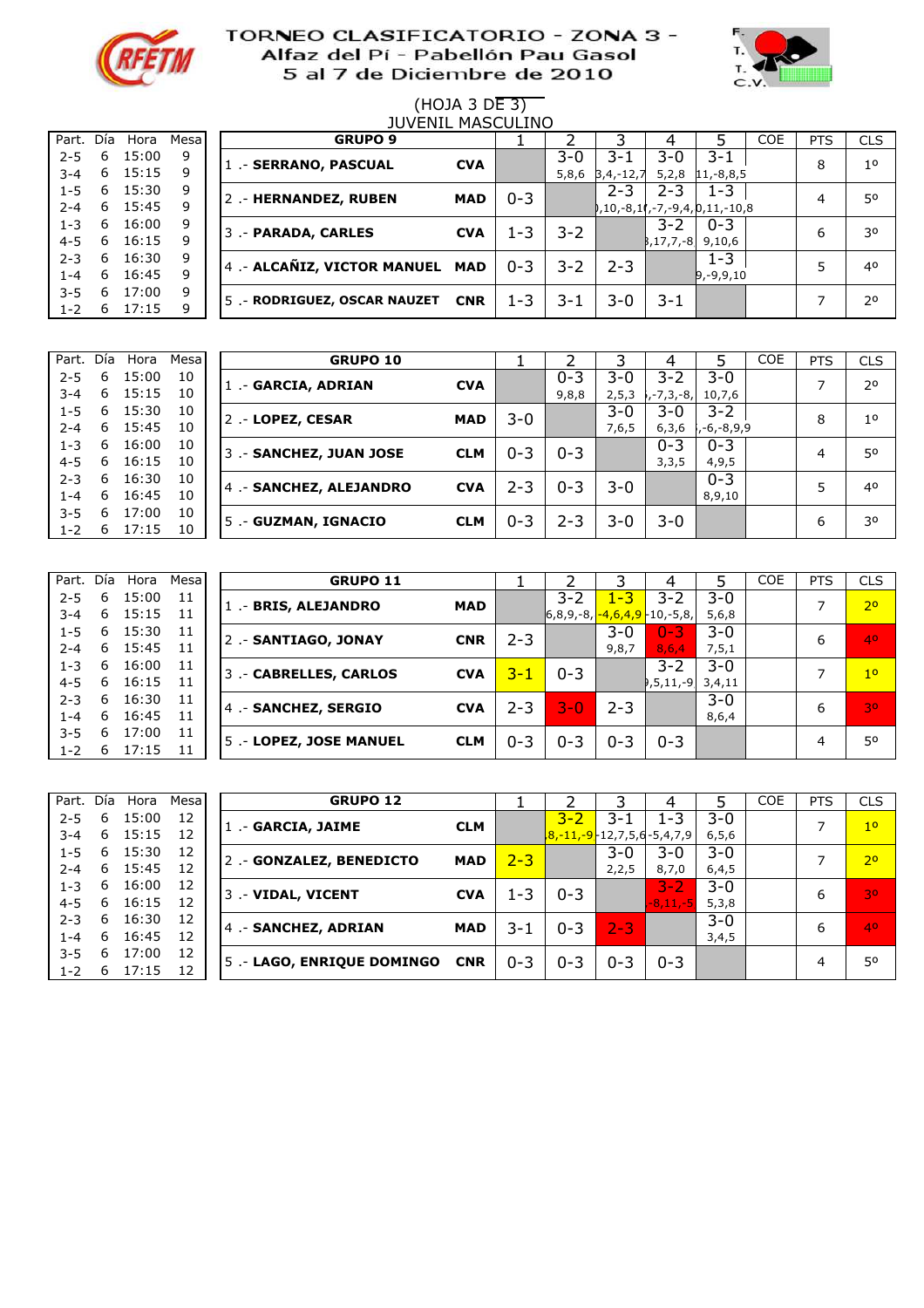



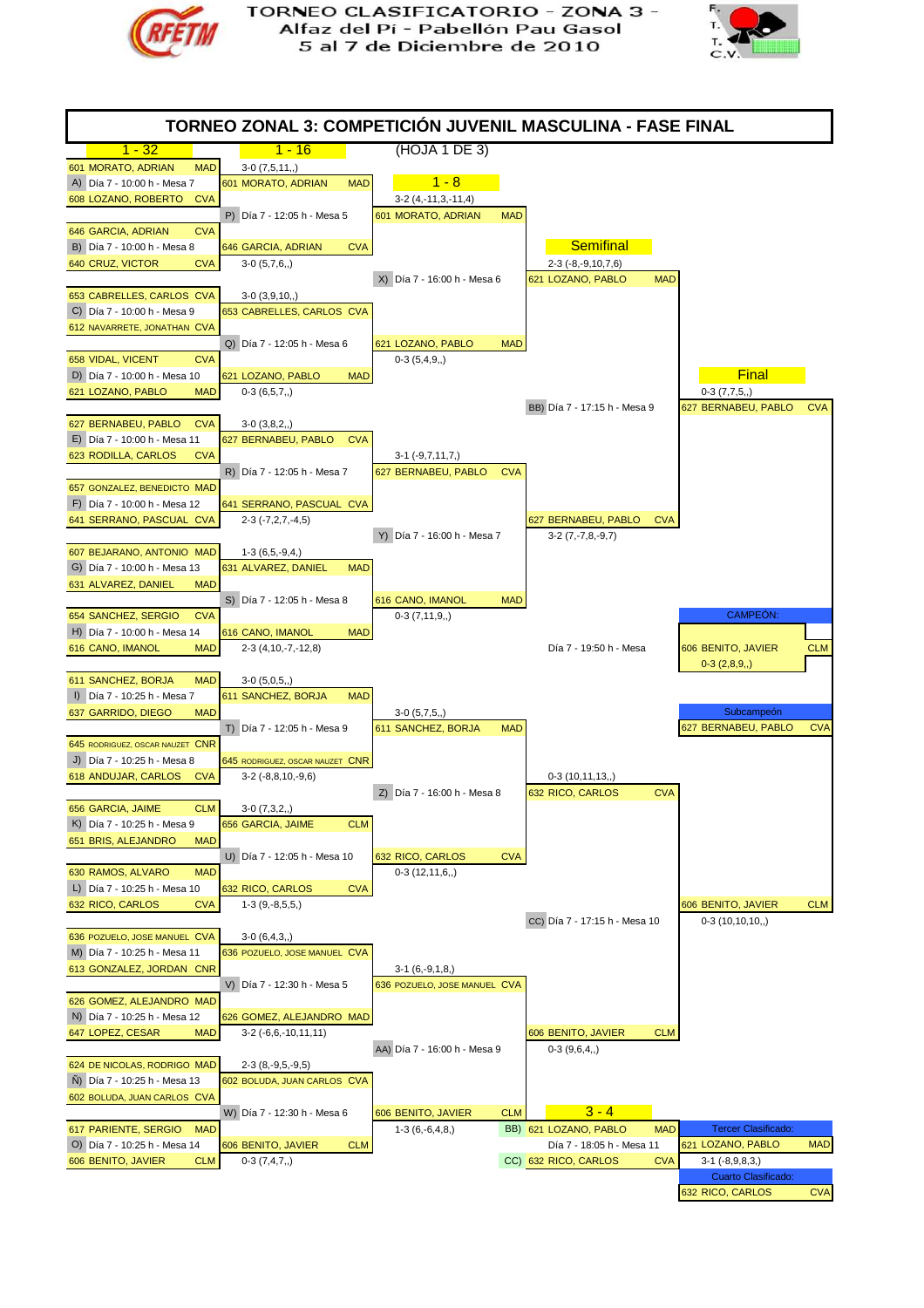



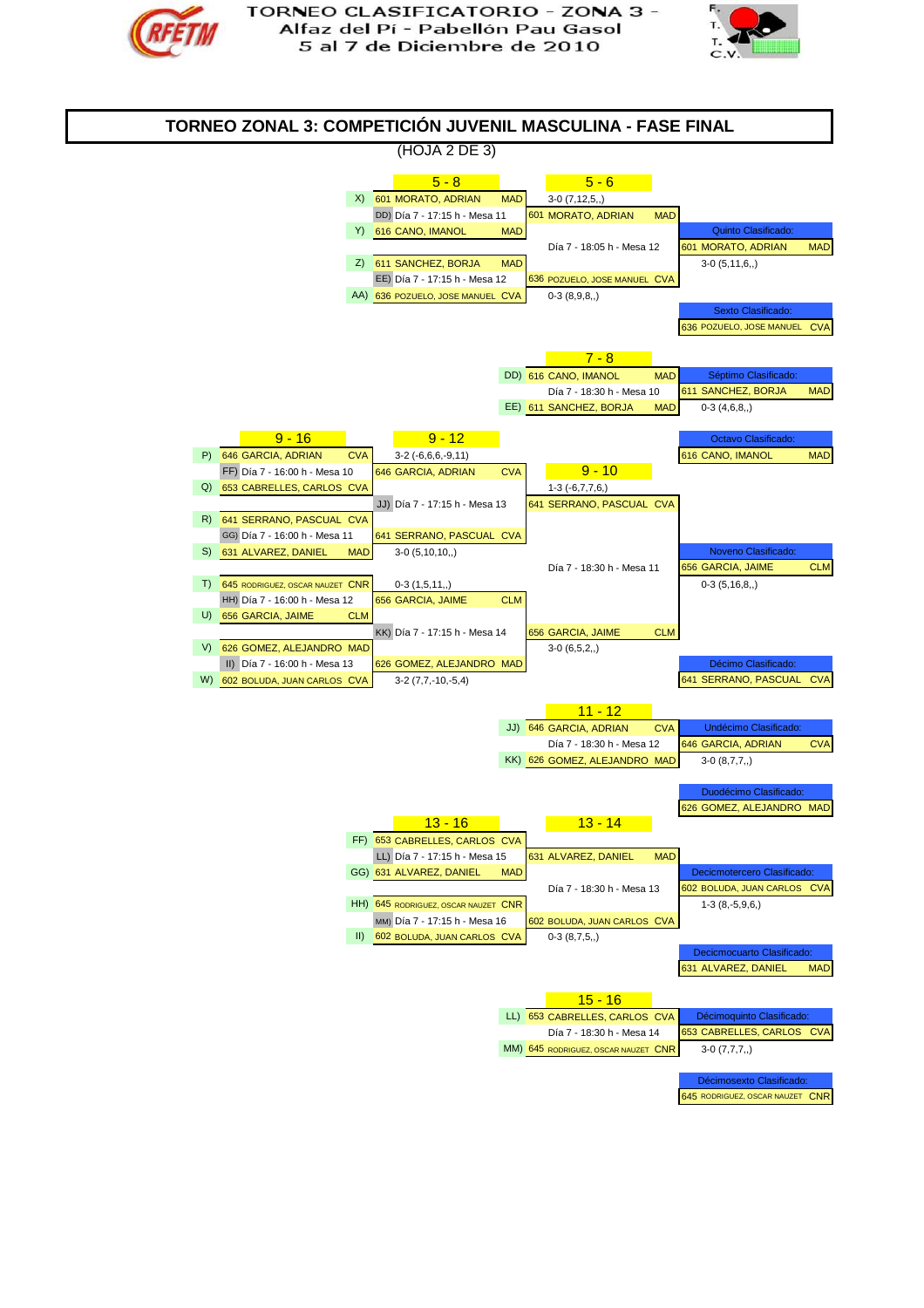



Vigésimo Clasifi 651 BRIS, ALEJANDRO MAD

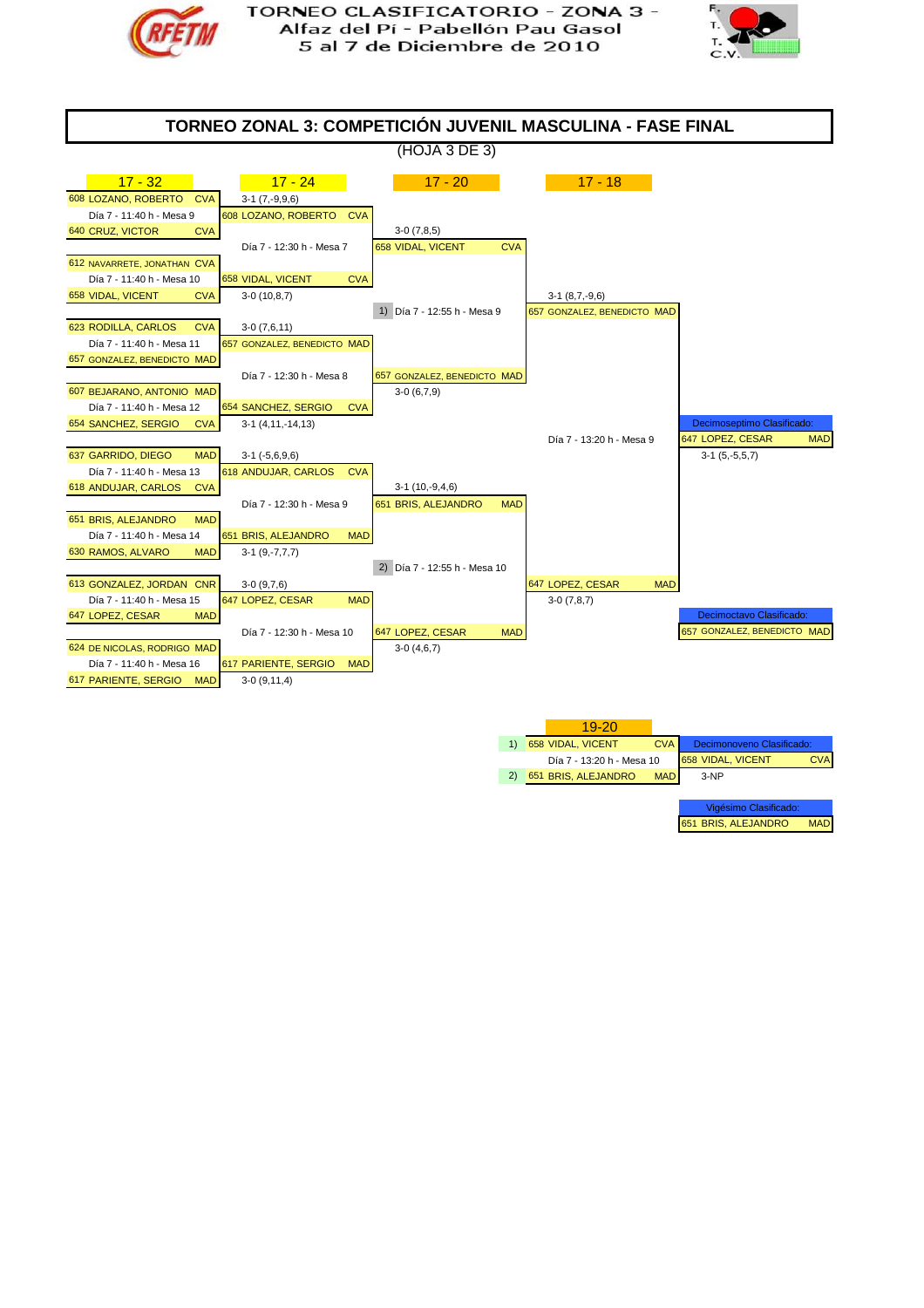



# **TORNEO ZONAL 3: COMPETICIÓN JUVENIL MASCULINA - FASE FINAL PREVIAS**

| 633 FERNANDEZ, ANTONIO CLM        |                     |            | 630 RAMOS, ALVARO        | <b>MAD</b> |
|-----------------------------------|---------------------|------------|--------------------------|------------|
| Día 6 - 19:30 - Mesa 8            | 658 VIDAL, VICENT   | <b>CVA</b> | Día 6 - 20:10 - Mesa 8   |            |
| <b>CVA</b><br>658 VIDAL, VICENT   | $3-0(9,9,10)$       |            | 650 GUZMAN, IGNACIO      | <b>CLM</b> |
|                                   |                     |            |                          |            |
| <b>Previa 2</b>                   |                     |            | <b>Previa 4</b>          |            |
|                                   |                     |            |                          |            |
| 603 RAPISURA, JAN PAULO MAD       |                     |            | 613 GONZALEZ, JORDAN CNR |            |
| Día 6 - 19:50 - Mesa 8            | 623 RODILLA, CARLOS | <b>CVA</b> | Día 6 - 20:30 - Mesa 8   |            |
| 623 RODILLA, CARLOS<br><b>CVA</b> | $3-0(9,3,5)$        |            | 643 PARADA, CARLES       | <b>CVA</b> |
|                                   |                     |            |                          |            |

| <b>Previa 1</b>         |            |                     |            | <b>Previa 3</b>          |            |                          |            |
|-------------------------|------------|---------------------|------------|--------------------------|------------|--------------------------|------------|
|                         |            |                     |            |                          |            |                          |            |
| FERNANDEZ, ANTONIO CLM  |            |                     |            | 630 RAMOS, ALVARO        | <b>MAD</b> |                          |            |
| Día 6 - 19:30 - Mesa 8  |            | 658 VIDAL, VICENT   | <b>CVA</b> | Día 6 - 20:10 - Mesa 8   |            | 630 RAMOS, ALVARO        | <b>MAD</b> |
| <b>VIDAL, VICENT</b>    | <b>CVA</b> | $3-0(9,9,10)$       |            | 650 GUZMAN, IGNACIO      | <b>CLM</b> | $3-0(4,5,8)$             |            |
|                         |            |                     |            |                          |            |                          |            |
| <b>Previa 2</b>         |            |                     |            | <b>Previa 4</b>          |            |                          |            |
|                         |            |                     |            |                          |            |                          |            |
| RAPISURA, JAN PAULO MAD |            |                     |            | 613 GONZALEZ, JORDAN CNR |            |                          |            |
| Día 6 - 19:50 - Mesa 8  |            | 623 RODILLA, CARLOS | <b>CVA</b> | Día 6 - 20:30 - Mesa 8   |            | 613 GONZALEZ, JORDAN CNR |            |
| RODILLA, CARLOS         | <b>CVA</b> | $3-0(9,3,5)$        |            | 643 PARADA, CARLES       | <b>CVA</b> | $3-1$ ( $-10,9,9,7$ )    |            |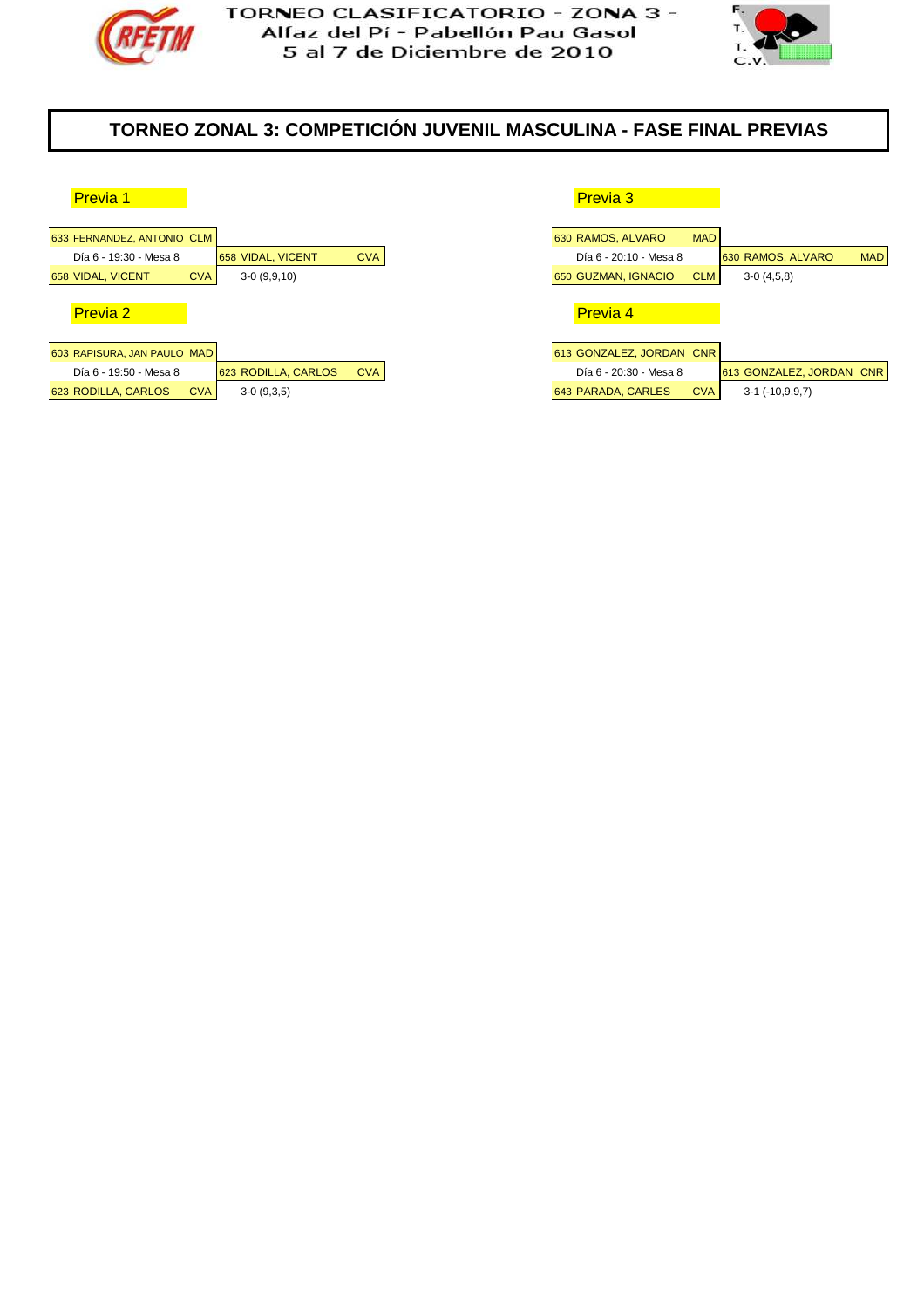



# (HOJA 1 DE 1)

| Part.   | Día | Hora  | Mesa |
|---------|-----|-------|------|
| $2 - 4$ | 7   | 10:00 | 5    |
| $1 - 3$ | 7   | 10:20 | 5    |
| $1 - 4$ | 7   | 10:40 | 5    |
| $2 - 3$ | 7   | 11:00 | 5    |
| $3 - 4$ | 7   | 11:20 | 5    |
| $1 - 2$ |     | 11:40 | 5    |
|         |     |       |      |

|           | <b>IUVENIL FEMENINO</b> |       |             |  |                          |            |         |               |              |         |  |            |            |                |
|-----------|-------------------------|-------|-------------|--|--------------------------|------------|---------|---------------|--------------|---------|--|------------|------------|----------------|
| Part. Día |                         | Hora  | <b>Mesa</b> |  | <b>GRUPO 1</b>           |            |         |               |              |         |  | <b>COE</b> | <b>PTS</b> | <b>CLS</b>     |
| $2 - 4$   |                         | 10:00 |             |  | 1 .- CAMPILLO, CELIA     | <b>MAD</b> |         | 3-1           | $3-0$        | $3 - 0$ |  |            | 6          | 1 <sup>0</sup> |
| $1 - 3$   |                         | 10:20 |             |  |                          |            |         | $5, -9, 7, 6$ | 4,9,6        | 1,11,6  |  |            |            |                |
| $1 - 4$   |                         | 10:40 | 5           |  | 2 .- BENITO, MONICA      | <b>CLM</b> | 1-3     |               | $1 - 3$      | $0 - 3$ |  |            |            | 40             |
| $2 - 3$   |                         | 11:00 |             |  |                          |            |         |               | $-11,8,10,7$ | 9,6,11  |  |            |            |                |
| $3 - 4$   |                         | 11:20 | 5           |  | 3 .- DE LA MORENA, LAURA | <b>MAD</b> | $0 - 3$ | $3 - 1$       |              | $3 - 0$ |  |            |            | 20             |
| $1 - 2$   |                         | 11:40 |             |  |                          |            |         |               |              | 10,7,8  |  |            |            |                |
|           |                         |       |             |  | 4 .- IBAÑEZ, LAURA       | <b>CVA</b> | $0 - 3$ | 3-0           | $0 - 3$      |         |  |            |            | 30             |
|           |                         |       |             |  |                          |            |         |               |              |         |  |            |            |                |

7 0,53 5 5 .- #N/A #N/A 0

| <b>COE</b> | <b>PTS</b> | <b>CLS</b>     |
|------------|------------|----------------|
|            | 6          | 1 <sup>o</sup> |
|            | 3          | 40             |
|            | 5          | 2 <sup>o</sup> |
|            | 4          | 30             |

| Part.   |   | Día Hora | Mesa |
|---------|---|----------|------|
| $2 - 4$ | 7 | 10:00    | 6    |
| $1 - 3$ | 7 | 10:20    | 6    |
| $1 - 4$ | 7 | 10:40    | 6    |
| $2 - 3$ | 7 | 11:00    | 6    |
| $3 - 4$ | 7 | 11:20    | 6    |
| $1 - 2$ |   | 11:40    | հ    |

| Part.   | Día | Hora  | Mesa | <b>GRUPO 2</b>        |            |         |       |                      |         | <b>COE</b> | <b>PTS</b> | <b>CLS</b>     |
|---------|-----|-------|------|-----------------------|------------|---------|-------|----------------------|---------|------------|------------|----------------|
| $2 - 4$ | 7   | 10:00 | 6    | 1 .- BARBA, SOFIA     | <b>CLM</b> |         | $3-0$ | $3 - 0$              | $3 - 0$ |            | 6          | 1 <sup>0</sup> |
| $1 - 3$ | 7   | 10:20 | 6    |                       |            |         | 2,2,5 | 3,9,9                | 5, 3, 3 |            |            |                |
| $1 - 4$ | 7   | 10:40 | 6    | 2.- DE ESPAÑA, NOELIA | <b>CVA</b> | $0 - 3$ |       | 3-1                  | $3 - 1$ |            |            | 2 <sup>0</sup> |
| $2 - 3$ |     | 11:00 | 6    |                       |            |         |       | $9,4,-9,5$ 7,-12,5,5 |         |            |            |                |
| $3 - 4$ |     | 11:20 | 6    | 3 .- DAVILA, SARA     | MAD        | $0 - 3$ | 1-3   |                      | $3 - 0$ |            | 4          | 30             |
| $1 - 2$ |     | 11:40 | 6    |                       |            |         |       |                      | 4,6,3   |            |            |                |
|         |     |       |      | 4 .- GARCIA, MELANIA  | <b>CNR</b> | $0 - 3$ | -3    | $0 - 3$              |         |            | 3          | 40             |
|         |     |       |      |                       |            |         |       |                      |         |            |            |                |

| <b>COE</b> | <b>PTS</b> | <b>CLS</b>     |
|------------|------------|----------------|
|            | 6          | 1 <sup>o</sup> |
|            | 5          | 20             |
|            | 4          | 30             |
|            | 3          | 40             |

| Part.   | Día | Hora  | Mesa |
|---------|-----|-------|------|
| $2 - 5$ | 6   | 17:00 | 1    |
| $3 - 4$ | 6   | 17:15 | 1    |
| $1 - 5$ | 6   | 17:30 | 1    |
| $2 - 4$ | 6   | 17:45 | 1    |
| $1 - 3$ | 6   | 18:00 | 1    |
| $4 - 5$ | 6   | 18:15 | 1    |
| $2 - 3$ | 6   | 18:30 | 1    |
| $1 - 4$ | 6   | 18:45 | 1    |
| $3 - 5$ | 6   | 19:00 | 1    |
| $1 - 2$ | 6   | 19:15 | 1    |
|         |     |       |      |

| Part.   | Día | Hora  | Mesa l |                         | <b>GRUPO 3</b> |            |         |               |         |                     | <b>COE</b> | <b>PTS</b>     | <b>CLS</b>     |
|---------|-----|-------|--------|-------------------------|----------------|------------|---------|---------------|---------|---------------------|------------|----------------|----------------|
| $2 - 5$ | 6   | 17:00 |        | 1 .- ABENOJAR, CRISTINA |                | <b>CLM</b> |         | 1-3           | $3-0$   | $3 - 2$             |            |                | 2 <sup>o</sup> |
| $3 - 4$ | 6   | 17:15 |        |                         |                |            |         | $ 11,-7,3,6 $ | 4,6,7   | $9,6,6,-9,4$        |            |                |                |
| $1 - 5$ | 6   | 17:30 |        | 2 .- ENGUIDANOS, LAURA  |                | <b>CVA</b> | $3 - 1$ |               | 3-1     | 3-1                 |            | 6              | 1 <sup>0</sup> |
| $2 - 4$ | 6   | 17:45 |        |                         |                |            |         |               |         | $5,6,10,10,8,-12,3$ |            |                |                |
| $1 - 3$ | 6   | 18:00 |        | 3 .- REGAÑO, LORENA     |                | <b>MAD</b> | $0 - 3$ | 1-3           |         | $3 - 2$             |            | $\overline{4}$ | 30             |
| $4 - 5$ | 6   | 18:15 |        |                         |                |            |         |               |         | $ 9,5,8,-3,9$       |            |                |                |
| $2 - 3$ | 6   | 18:30 |        | 4.- HERNANDEZ, PATRICIA |                | <b>CNR</b> | $2 - 3$ | 1-3           | $2 - 3$ |                     |            |                | 40             |
| $1 - 4$ | 6   | 18:45 |        |                         |                |            |         |               |         |                     |            |                |                |
| $3 - 5$ | 6   | 19:00 |        | 5 .- SANCHEZ, BEATRIZ   |                | <b>CLM</b> |         |               |         |                     |            | $\Omega$       |                |
| $1 - 2$ | 6   | 19:15 |        |                         |                |            |         |               |         |                     |            |                |                |

| Part.   | Día | Hora  | Mesal          | <b>GRUPO 4</b>         |            |         |         |                    | 4             |               | <b>COE</b> | <b>PTS</b> | <b>CLS</b>     |
|---------|-----|-------|----------------|------------------------|------------|---------|---------|--------------------|---------------|---------------|------------|------------|----------------|
| $2 - 5$ | 6   | 17:00 | 4              | 1. - IRANZO, Mª CARMEN | <b>CVA</b> |         | $3 - 0$ | $3 - 1$            | 3-0           | 3-1           |            | 8          | 1 <sup>0</sup> |
| $3 - 4$ | 6   | 17:15 | 4              |                        |            |         |         | $8,10,9$ 2,-10,6,6 | 6, 9, 5       | $-6,6,3,8$    |            |            |                |
| $1 - 5$ | 6   | 17:30 | 4              | 2. - ZARCERO, CUSTODIA | <b>CLM</b> | $0 - 3$ |         | $3 - 0$            | $3 - 0$       | $3 - 0$       |            | -          | 2 <sup>0</sup> |
| $2 - 4$ | 6   | 17:45 | $\overline{4}$ |                        |            |         |         | 9, 5, 10           | 5,7,4         | 12,4,1        |            |            |                |
| $1 - 3$ | 6   | 18:00 | 4              | 3 .- ALVAREZ, MARIA    | <b>MAD</b> | $1 - 3$ | $0 - 3$ |                    | 1-3           | $3 - 0$       |            | 5          | 4 <sup>0</sup> |
| $4 - 5$ | 6   | 18:15 | 4              |                        |            |         |         |                    | $-6, 5, 7, 9$ | 8,4,8         |            |            |                |
| $2 - 3$ | 6   | 18:30 | 4              | 4 .- PEREZ, MARIA      | <b>CNR</b> | $0 - 3$ | $0 - 3$ | $3 - 1$            |               | 3-1           |            | 6          | 30             |
| $1 - 4$ | 6   | 18:45 | 4              |                        |            |         |         |                    |               | $7, -7, 8, 6$ |            |            |                |
| $3 - 5$ | 6   | 19:00 | 4              | 5 .- AVILA, SARA       | <b>MAD</b> | $1 - 3$ | $0 - 3$ | $0 - 3$            | $1 - 3$       |               |            | 4          | 50             |
| $1 - 2$ | 6   | 19:15 | 4              |                        |            |         |         |                    |               |               |            |            |                |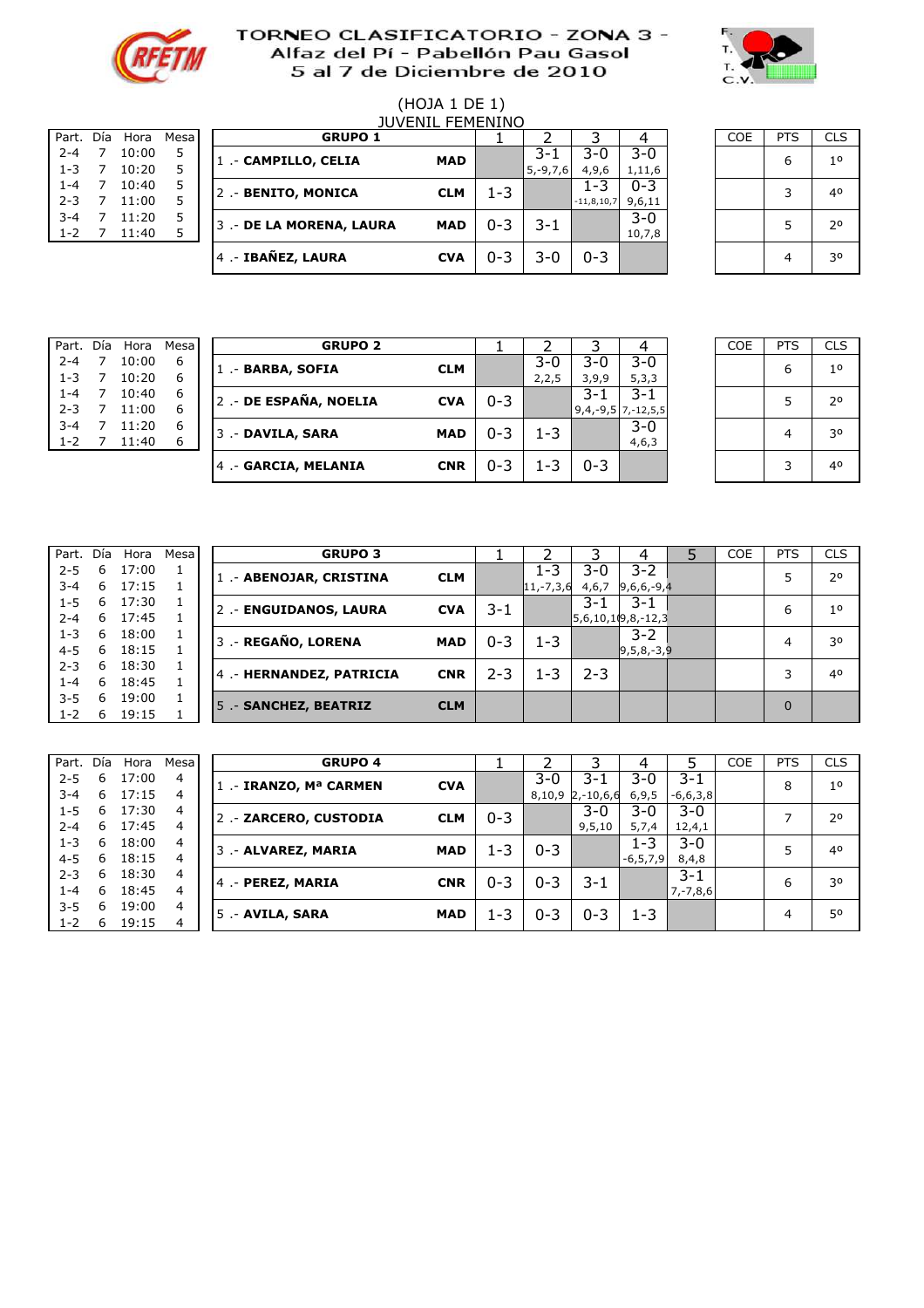



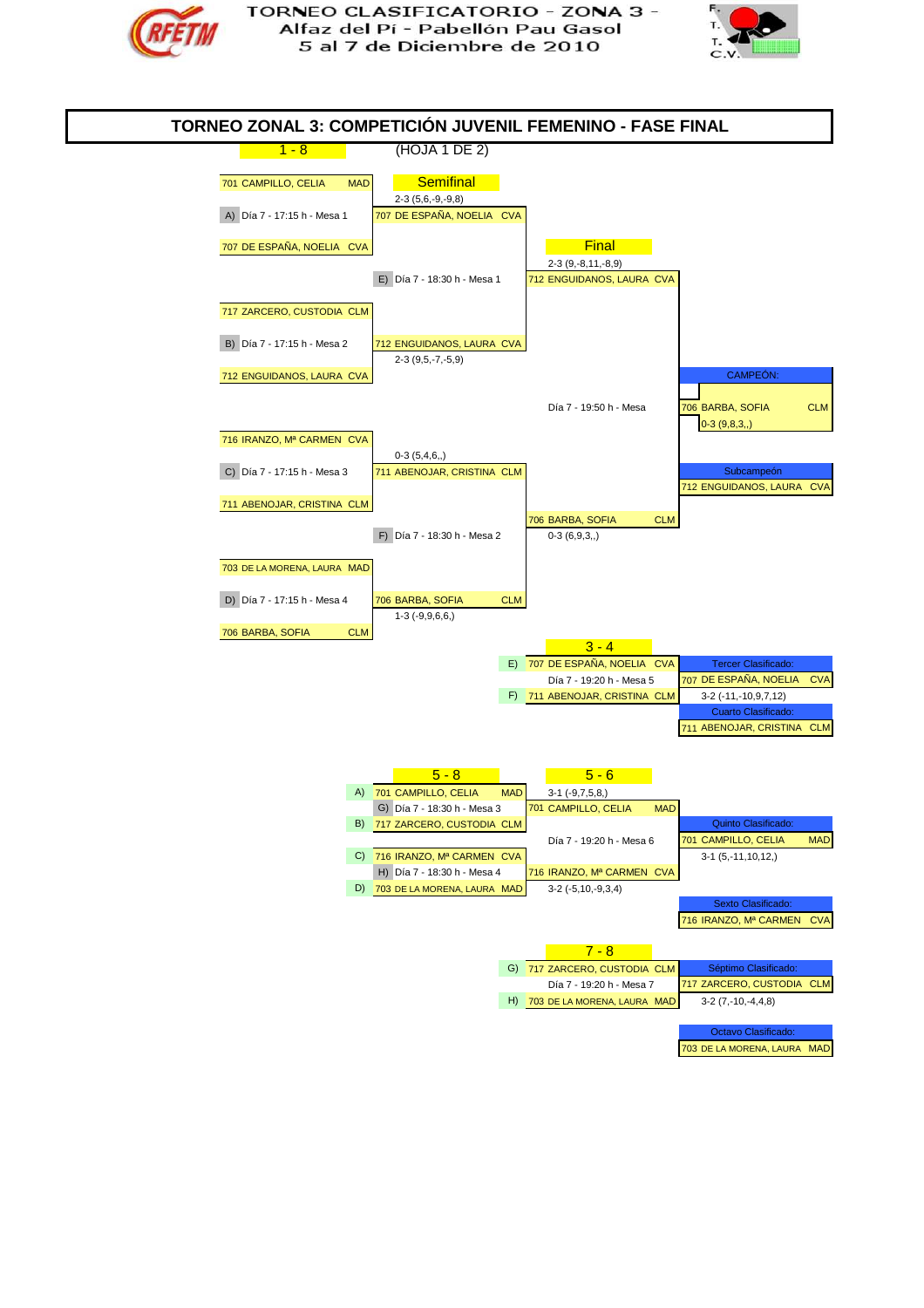





Deciséptimo Clasificado: 702 BENITO, MONICA CLM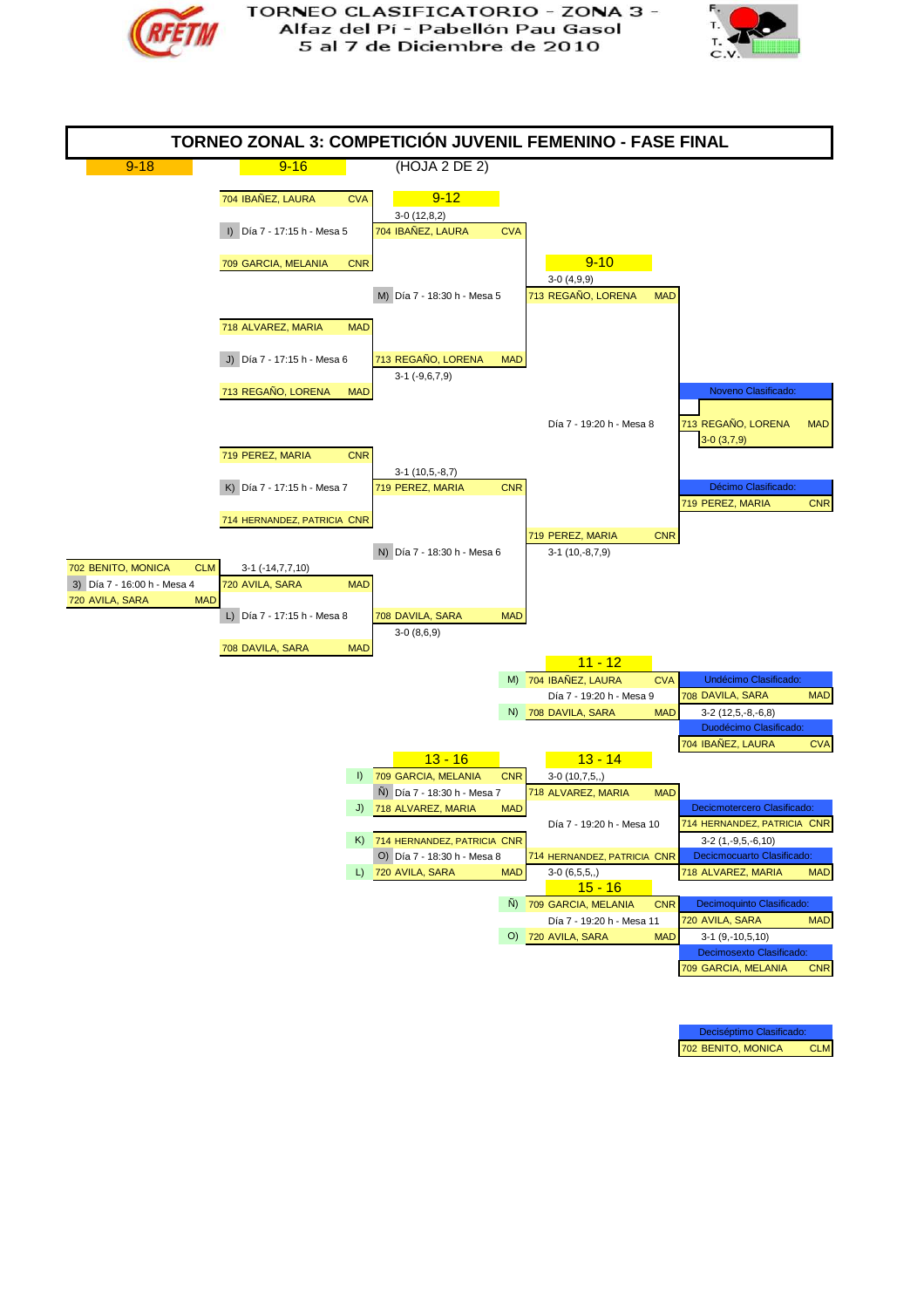



# $(HOJA 1 DE 2)$

| Part.   | Día | Hora  | Mesa |
|---------|-----|-------|------|
| $2 - 4$ | 5   | 12:00 | 5    |
| $1 - 3$ | 5   | 12:15 | 5    |
| $1 - 4$ | 5   | 12:30 | 5    |
| $2 - 3$ | 5   | 12:45 | 5    |
| $3 - 4$ | 5   | 13:00 | 5    |
| $1 - 2$ | 5   | 13:15 | 5    |
|         |     |       |      |

|           | SUB-23 MASCULINO |       |        |  |                           |            |         |       |                      |         |  |            |            |            |
|-----------|------------------|-------|--------|--|---------------------------|------------|---------|-------|----------------------|---------|--|------------|------------|------------|
| Part. Día |                  | Hora  | Mesa I |  | <b>GRUPO 1</b>            |            |         |       |                      |         |  | <b>COE</b> | <b>PTS</b> | <b>CLS</b> |
| $2 - 4$   | 5.               | 12:00 |        |  | 1 .- MARTINEZ, GUILLERMO  | <b>MAD</b> |         | 3-0   | $3-0$                | $3 - 0$ |  |            | 6          | 10         |
| $1 - 3$   | 5.               | 12:15 |        |  |                           |            |         | 7,3,8 | 2, 5, 5              | 4,3,9   |  |            |            |            |
| $1 - 4$   | 5.               | 12:30 |        |  | 2.- MORENO, JOSE MIGUEL   | <b>MAD</b> | $0 - 3$ |       | 1-3                  | $-3$    |  |            | 2          | 40         |
| $2 - 3$   | 5.               | 12:45 |        |  |                           |            |         |       | $4,6,-9,6$ -7,9,6,10 |         |  |            |            |            |
| $3 - 4$   | 5.               | 13:00 |        |  | 3 .- CAMACHO, IVAN MANUEL | <b>CNR</b> | $0 - 3$ | 3-1   |                      | $3-0$   |  |            |            | 20         |
| $1 - 2$   | 5.               | 13:15 |        |  |                           |            |         |       |                      | 9,9,7   |  |            |            |            |
|           |                  |       |        |  | 4 .- CHINCHILLA, ADSO     | <b>CVA</b> | $0 - 3$ | 3-1   | $0 - 3$              |         |  |            |            | 30         |
|           |                  |       |        |  |                           |            |         |       |                      |         |  |            |            |            |

5 0,58 5 5 .- #N/A #N/A 0

| COE | <b>PTS</b> | <b>CLS</b>  |
|-----|------------|-------------|
|     | 6          | $1^{\circ}$ |
|     | 3          | 40          |
|     | 5          | 2°          |
|     |            | 30          |

| Part.   | Día | Hora  | Mesa |
|---------|-----|-------|------|
| $2 - 4$ | 5   | 12:00 | 8    |
| $1 - 3$ | 5   | 12:15 | 8    |
| $1 - 4$ | 5   | 12:30 | 8    |
| $2 - 3$ | 5   | 12:45 | 8    |
| $3 - 4$ | 5   | 13:00 | 8    |
| $1 - 2$ | 5   | 13:15 | 8    |

| Part.   | Día | Hora  | Mesa | <b>GRUPO 2</b>       |            |         |            |         |                    | <b>COE</b> | <b>PTS</b> | <b>CLS</b>     |
|---------|-----|-------|------|----------------------|------------|---------|------------|---------|--------------------|------------|------------|----------------|
| $2 - 4$ | 5.  | 12:00 | 8    | 1 .- LOPEZ, PEDRO    | <b>MAD</b> |         | 3-1        | $3 - 0$ | $3-0$              |            | 6          | 1 <sup>0</sup> |
| $1 - 3$ | 5.  | 12:15 | 8    |                      |            |         | $-9,4,6,6$ | 8,2,4   | 7,9,6              |            |            |                |
| $1 - 4$ | 5.  | 12:30 | 8    | 2.- MOYA, CARLOS     | <b>MAD</b> | 1-3     |            | $3 - 0$ | $3 - 0$            |            |            | 2 <sup>0</sup> |
| $2 - 3$ | 5.  | 12:45 | 8    |                      |            |         |            | 9,10,4  | 5,2,4              |            |            |                |
| $3 - 4$ | 5.  | 13:00 | 8    | 3 .- MARTIN, ALBERTO | <b>CLM</b> | $0 - 3$ | $0 - 3$    |         | $2 - 3$            |            | 3          | 40             |
| $1 - 2$ | 5.  | 13:15 | 8    |                      |            |         |            |         | $-8, 10, -9, 7, 9$ |            |            |                |
|         |     |       |      | 4 .- BONAL, DANIEL   | <b>CVA</b> | $0 - 3$ | $0 - 3$    | $3 - 2$ |                    |            | 4          | 30             |
|         |     |       |      |                      |            |         |            |         |                    |            |            |                |

| COE | <b>PTS</b> | <b>CLS</b>     |
|-----|------------|----------------|
|     | 6          | 1 <sup>0</sup> |
|     | 5          | 2 <sup>o</sup> |
|     | 3          | 40             |
|     | 4          | 30             |

| Part.   | Día | Hora  | Mesa |
|---------|-----|-------|------|
| $2 - 5$ | 5   | 12:00 | 6    |
| $3 - 4$ | 5   | 12:15 | 6    |
| $1 - 5$ | 5   | 12:30 | 6    |
| $2 - 4$ | 5   | 12:45 | 6    |
| $1 - 3$ | 5   | 13:00 | 6    |
| $4 - 5$ | 5   | 13:15 | 6    |
| $2 - 3$ | 5   | 13:30 | 6    |
| $1 - 4$ | 5   | 13:45 | 6    |
| $3 - 5$ | 5   | 14:00 | 6    |
| 1-2     | 5   | 14:15 | 6    |
|         |     |       |      |

| Part.   | Día | Hora  | Mesa | <b>GRUPO 3</b>           |            |         |         |                         |           |            | <b>COE</b> | <b>PTS</b> | <b>CLS</b>     |
|---------|-----|-------|------|--------------------------|------------|---------|---------|-------------------------|-----------|------------|------------|------------|----------------|
| $2 - 5$ |     | 12:00 | 6    | 1 .- MALDONADO, VICTOR   | <b>MAD</b> |         | 3-0     | $3 - 0$                 | $3-0$     | 3-0        |            | 8          | 1 <sup>0</sup> |
| $3 - 4$ | 5.  | 12:15 | 6    |                          |            |         | 6,10,8  | 6,12,9                  | 5,7,9     | 6, 9, 8    |            |            |                |
| $1 - 5$ | 5.  | 12:30 | 6    | 2.- LLOBREGAT, GUILLERMO | <b>CVA</b> | $0 - 3$ |         | 3-1                     | $3 - 2$   | $3 - 0$    |            |            | 20             |
| $2 - 4$ | 5.  | 12:45 | 6    |                          |            |         |         | $ 9,8,-6,3$ , -8, -7,8, |           | 11,4,6     |            |            |                |
| $1 - 3$ | 5.  | 13:00 | 6    | 3 .- JIMENEZ, SAMUEL     | <b>MAD</b> | $0 - 3$ | 1-3     |                         | $2 - 3$   | $3 - 0$    |            |            | 40             |
| $4 - 5$ | 5   | 13:15 | 6    |                          |            |         |         |                         | ,8,-7,-11 | 4,2,6      |            |            |                |
| $2 - 3$ | 5.  | 13:30 | 6    | 4 .- SANCHEZ, JORGE      | <b>MAD</b> | $0 - 3$ | 2-3     | $3 - 2$                 |           | 3-1        |            | 6          | 30             |
| $1 - 4$ | 5.  | 13:45 | 6    |                          |            |         |         |                         |           | $3,7,-9,3$ |            |            |                |
| $3 - 5$ | 5   | 14:00 | 6    | 5 .- SANCHEZ, SANTIAGO   | <b>CVA</b> | $0 - 3$ | $0 - 3$ | $0 - 3$                 | 1-3       |            |            | 4          | 50             |
| $1 - 2$ |     | 14:15 | 6    |                          |            |         |         |                         |           |            |            |            |                |

| Part.   | Día | Hora  | Mesa | <b>GRUPO 4</b>           |            |         |            |              |                |         | <b>COE</b> | <b>PTS</b> | <b>CLS</b>     |
|---------|-----|-------|------|--------------------------|------------|---------|------------|--------------|----------------|---------|------------|------------|----------------|
| $2 - 5$ | 5   | 12:00 |      | 1 .- ESCOBAR, RODRIGO    | <b>MAD</b> |         | $1 - 3$    | $3 - 0$      | 3-1            | $3 - 0$ |            |            | 1 <sup>o</sup> |
| $3 - 4$ | 5.  | 12:15 |      |                          |            |         | $-8,7,9,6$ | 7,5,7        | $-8,9,7,8$     | 6,6,9   |            |            |                |
| $1 - 5$ | 5.  | 12:30 |      | 2.- HIGUERA, JORGE       | <b>MAD</b> | 3-1     |            | $2 - 3$      | $0 - 3$        | $3 - 0$ |            | 6          | 40             |
| $2 - 4$ | 5.  | 12:45 |      |                          |            |         |            | $-6, 10, -6$ | 10, 8, 5       | 5,6,8   |            |            |                |
| $1 - 3$ | 5.  | 13:00 |      | 3 .- NAVARRETE, ANGEL    | <b>CVA</b> | $0 - 3$ | $3 - 2$    |              | 3-1            | $3 - 0$ |            |            | 2 <sup>o</sup> |
| $4 - 5$ | 5.  | 13:15 |      |                          |            |         |            |              | $9, -7, 11, 5$ | 7,5,6   |            |            |                |
| $2 - 3$ | 5.  | 13:30 |      | 4 .- VEDRIEL, JORGE      | <b>MAD</b> | $1 - 3$ | $3-0$      | 1-3          |                | $3 - 0$ |            | 6          | 30             |
| $1 - 4$ | 5.  | 13:45 |      |                          |            |         |            |              |                | 4,8,8   |            |            |                |
| $3 - 5$ | 5.  | 14:00 |      | 5.<br>.- BERENGUER, LUIS | <b>CVA</b> | 0-3     | $0 - 3$    | $0 - 3$      | $0 - 3$        |         |            | 4          | 50             |
| $1 - 2$ | 5.  | 14:15 |      |                          |            |         |            |              |                |         |            |            |                |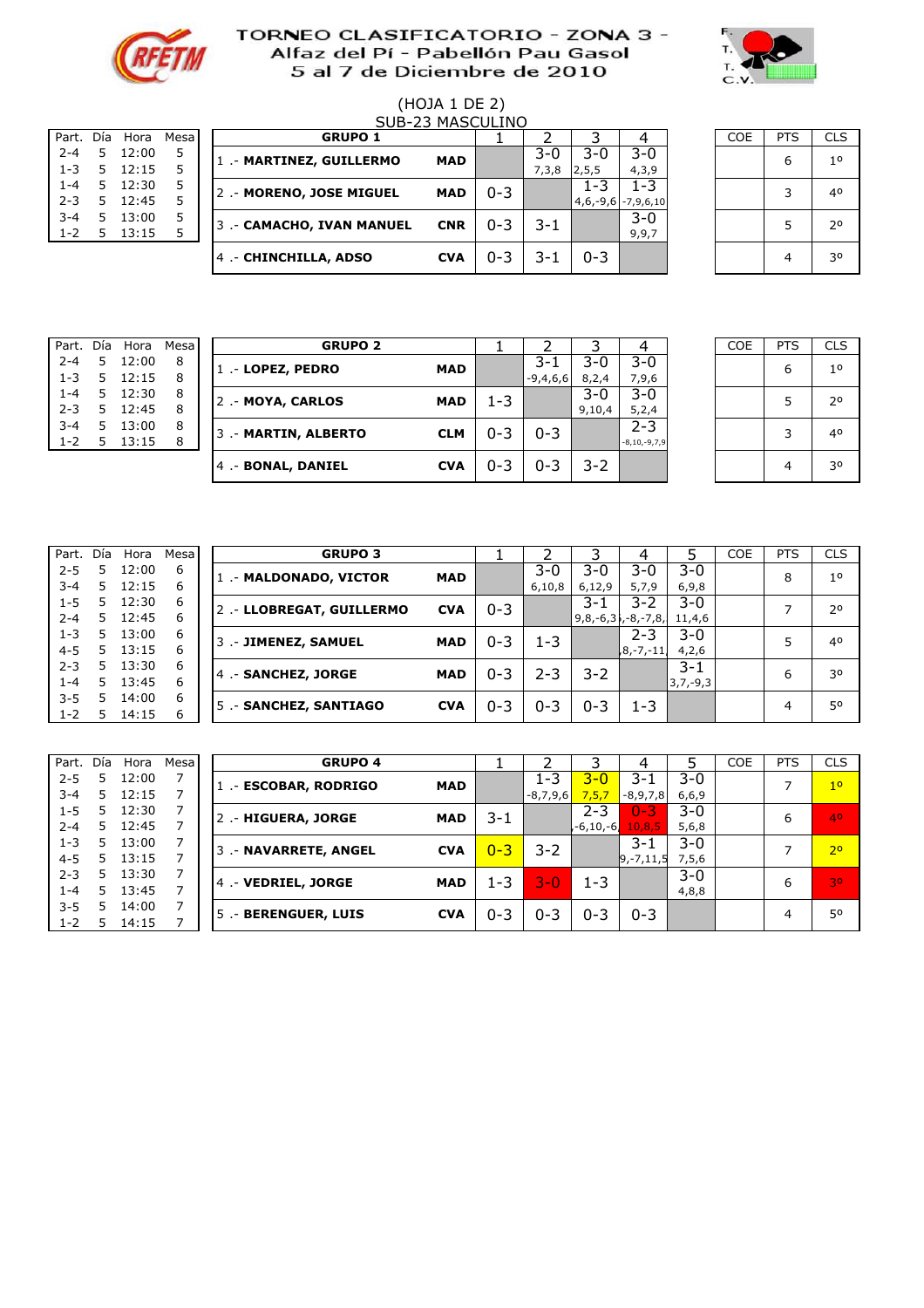



# (HOJA 2 DE 2)

| Part.   | Día | Hora  | Mesa |
|---------|-----|-------|------|
| $2 - 5$ | 5   | 12:00 | ٩    |
| $3 - 4$ | 5   | 12:20 | 9    |
| $1 - 5$ | 5   | 12:40 | 9    |
| $2 - 4$ | 5   | 13:00 | 9    |
| 1-3     | 5   | 13:00 | 10   |
| 4-5     | 5   | 13:20 | 9    |
| $2 - 3$ | 5   | 13:20 | 10   |
| $1 - 4$ | 5   | 13:40 | 9    |
| $3 - 5$ | 5   | 13:40 | 10   |
| 1-2     | 5   | 14:00 | ٩    |
|         |     |       |      |

|         | SUB-23 MASCULINO |       |        |  |                          |            |         |         |                     |         |                    |            |                |                |
|---------|------------------|-------|--------|--|--------------------------|------------|---------|---------|---------------------|---------|--------------------|------------|----------------|----------------|
| Part.   | Día              | Hora  | Mesa l |  | <b>GRUPO 5</b>           |            |         |         |                     |         |                    | <b>COE</b> | <b>PTS</b>     | <b>CLS</b>     |
| $2 - 5$ | 5.               | 12:00 | 9      |  | 1 .- ROPERO, RUBEN       | <b>MAD</b> |         | $1 - 3$ | $3 - 1$             | $3 - 0$ | 3-0                |            |                | 2 <sup>o</sup> |
| $3 - 4$ | 5.               | 12:20 | 9      |  |                          |            |         |         | $7,7,-8,8$ 4,6,-8,8 | 4,6,7   | 4,6,9              |            |                |                |
| $1 - 5$ | 5                | 12:40 | 9      |  | 2.- GISBERT, ALFREDO     | <b>CVA</b> | $3 - 1$ |         | $2 - 3$             | $3-0$   | $3 - 0$            |            |                | 1 <sup>0</sup> |
| $2 - 4$ | 5.               | 13:00 | 9      |  |                          |            |         |         | $9, -9, -8, 9$      | 4, 5, 9 | 8,9,10             |            |                |                |
| $1 - 3$ | 5.               | 13:00 | 10     |  | 3 .- VILLAVERDE, ALBERTO | <b>MAD</b> | $1 - 3$ | $3 - 2$ |                     | 3-0     | 3-1                |            |                | 30             |
| $4 - 5$ | 5.               | 13:20 | q      |  |                          |            |         |         |                     |         | $10,7,8$ 6,5,-7,10 |            |                |                |
| $2 - 3$ | 5.               | 13:20 | 10     |  | 4.- ROCAFULL, CARLES     | <b>CVA</b> | $0 - 3$ | $0 - 3$ | $0 - 3$             |         | $3 - 0$            |            |                | 40             |
| $1 - 4$ | 5.               | 13:40 | 9      |  |                          |            |         |         |                     |         | 8,9,7              |            |                |                |
| $3 - 5$ | 5                | 13:40 | 10     |  | 5 .- DE BLAS, DIEGO      | <b>MAD</b> | $0 - 3$ | $0 - 3$ | $1 - 3$             | $0 - 3$ |                    |            | $\overline{4}$ | 50             |
| $1 - 2$ | 5.               | 14:00 | 9      |  |                          |            |         |         |                     |         |                    |            |                |                |

| Part.   | Día | Hora  | Mesa | <b>GRUPO 6</b>              |            |         |                    |         |                |                 | <b>COE</b> | <b>PTS</b> | <b>CLS</b>     |
|---------|-----|-------|------|-----------------------------|------------|---------|--------------------|---------|----------------|-----------------|------------|------------|----------------|
| $2 - 5$ |     | 12:00 | 10   | 1 - ARIAS, DAVID            | <b>MAD</b> |         | 1-3                | 3-1     | $3-0$          | 3-1             |            |            | 20             |
| $3 - 4$ | 5   | 12:00 | 11   |                             |            |         | 7,6,-9,814,10,-9,8 |         | 6, 5, 6        | $7,8,-9,1$      |            |            |                |
| $1 - 5$ | 5   | 12:20 | 10   | 2 .- EDO, ANGEL             | <b>CVA</b> | $3 - 1$ |                    | $3-0$   | 3-1            | $3-0$           |            | 8          | 1 <sup>0</sup> |
| $2 - 4$ | 5   | 12:20 | 11   |                             |            |         |                    | 3,6,7   | $7, 9, -10, 5$ | 6,6,8           |            |            |                |
| $1 - 3$ | 5   | 12:40 | 10   | 3.- GOMEZ, ALBERTO          | <b>MAD</b> | $1 - 3$ | $0 - 3$            |         | $0 - 3$        | $2 - 3$         |            | 4          | 50             |
| $4 - 5$ | 5   | 12:40 | 11   |                             |            |         |                    |         | 7,6,4          | $7, -10, -8, 8$ |            |            |                |
| $2 - 3$ | 5   | 13:00 | 11   | 4 .- HERRERO, MANUEL JULIAN | <b>MAD</b> | $0 - 3$ | $1 - 3$            | $3 - 0$ |                | $1 - 3$         |            |            | 40             |
| $1 - 4$ | 5   | 13:20 | 11   |                             |            |         |                    |         |                | $5, -10, 5, 6$  |            |            |                |
| $3 - 5$ |     | 13:40 | 11   |                             | <b>CVA</b> | $1 - 3$ | $0 - 3$            | $3 - 2$ | $3 - 1$        |                 |            | 6          | 30             |
| $1 - 2$ |     | 14:00 | 11   | 5 .- AMOROS, JOSE MARIA     |            |         |                    |         |                |                 |            |            |                |

| Part.   | Día | Hora  | Mesa | <b>GRUPO 7</b>             |            |         |               |                          |         |                                        | <b>COE</b> | <b>PTS</b> | <b>CLS</b>     |
|---------|-----|-------|------|----------------------------|------------|---------|---------------|--------------------------|---------|----------------------------------------|------------|------------|----------------|
| $2 - 5$ | 5.  | 11:00 | 12   | 1.- REDONDO, JULIO ALBERTO | <b>CLM</b> |         | $1 - 3$       | $3 - 0$                  | $3 - 2$ | $1 - 3$                                |            | 6          | 3 <sup>o</sup> |
| $3 - 4$ | 5.  | 11:!5 | 12   |                            |            |         | $-6, 5, 5, 6$ |                          |         | 5,13,4 $\sqrt{8, -9, -5, 1}$ 10,11,8,8 |            |            |                |
| $1 - 5$ | 5.  | 11:30 | 12   | 2 .- HIGUERA, ALEJANDRO    | <b>MAD</b> | 3-1     |               | $2 - 3$                  | $0 - 3$ | 3-1                                    |            | 6          | 40             |
| $2 - 4$ | 5.  | 11:45 | 12   |                            |            |         |               | ,-8,5,-5, <mark>1</mark> |         | $6,4,10$ 5,7,-4,8                      |            |            |                |
| $1 - 3$ | 5.  | 12:00 | 12   | 3 .- PARRA, VICTOR         | <b>CVA</b> | $0 - 3$ | $3 - 2$       |                          | $2 - 3$ | $2 - 3$                                |            |            | 50             |
| $4 - 5$ | 5.  | 12:15 | 12   |                            |            |         |               |                          |         | ,,-9,12,-6,-14,11,9,7                  |            |            |                |
| $2 - 3$ | 5.  | 12:30 | 12   |                            | <b>CVA</b> | $2 - 3$ | $3 - 0$       | $3 - 2$                  |         | $2 - 3$                                |            | 6          | 70             |
| $1 - 4$ | 5.  | 12:45 | 12   | 4 .- AVILA, DANIEL         |            |         |               |                          |         | , -6, 9, -8, 4                         |            |            |                |
| $3 - 5$ | 5.  | 13:00 | 12   |                            | <b>MAD</b> | 3-1     | $1 - 3$       | $3 - 2$                  | $3 - 2$ |                                        |            |            | 10             |
| $1 - 2$ | 5   | 13:15 | 12   | 5.- APELLANIZ, DIEGO       |            |         |               |                          |         |                                        |            |            |                |
|         |     |       |      |                            |            |         |               |                          |         |                                        |            |            |                |

| Part.   | Día | Hora  | Mesa | <b>GRUPO 8</b>           |            |         |              |               | 4 |         | <b>COE</b> | <b>PTS</b> | <b>CLS</b>     |
|---------|-----|-------|------|--------------------------|------------|---------|--------------|---------------|---|---------|------------|------------|----------------|
| $2 - 5$ | 5.  | 12:00 | 13   | 1 .- ELENA, RUBEN        | <b>MAD</b> |         | $3 - 1$      | $3 - 0$       |   | $3 - 0$ |            | 6          | 1 <sup>0</sup> |
| $3 - 4$ | 5   | 12:20 | 13   |                          |            |         | $2,9,-12,10$ | 9,3,8         |   | 5,7,8   |            |            |                |
| $1 - 5$ | 5.  | 12:40 | 13   | 2.- DE MANUEL, ALEJANDRO | <b>CVA</b> | 1-3     |              | $3 - 2$       |   | $3 - 0$ |            | 5          | 2 <sup>o</sup> |
| $2 - 4$ | 5   | 13:00 | 13   |                          |            |         |              | $ 5,7,7,-9,7$ |   | 7,7,9   |            |            |                |
| 1-3     | 5   | 13:00 | 14   | 3.- NAVARRO, ALVARO      | <b>CVA</b> | $0 - 3$ | $2 - 3$      |               |   | $3 - 0$ |            | 4          | 30             |
| $4 - 5$ | 5.  | 13:20 | 13   |                          |            |         |              |               |   | 8,9,7   |            |            |                |
| $2 - 3$ | 5.  | 13:20 | 14   | 4 - SANTANA, ADEXE       | <b>CNR</b> |         |              |               |   |         |            | $\Omega$   |                |
| 1-4     | 5.  | 13:40 | 13   |                          |            |         |              |               |   |         |            |            |                |
| $3 - 5$ |     | 13:40 | 14   | 5. - CONDE, JONATHAN     | <b>MAD</b> | $0 - 3$ | $0 - 3$      | $0 - 3$       |   |         |            | 3          | 4 <sup>0</sup> |
| $1 - 2$ | 5.  | 14:00 | 13   |                          |            |         |              |               |   |         |            |            |                |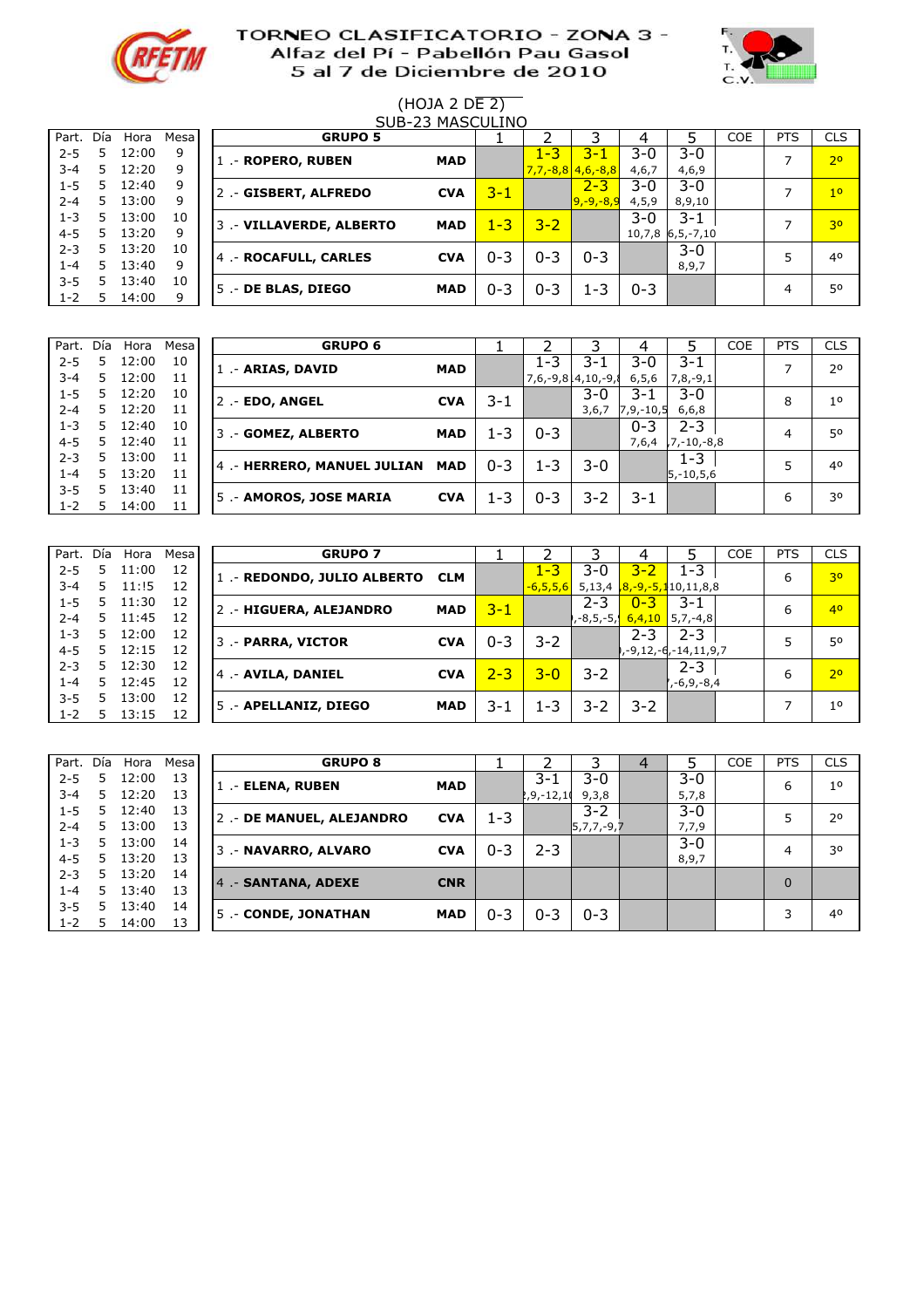



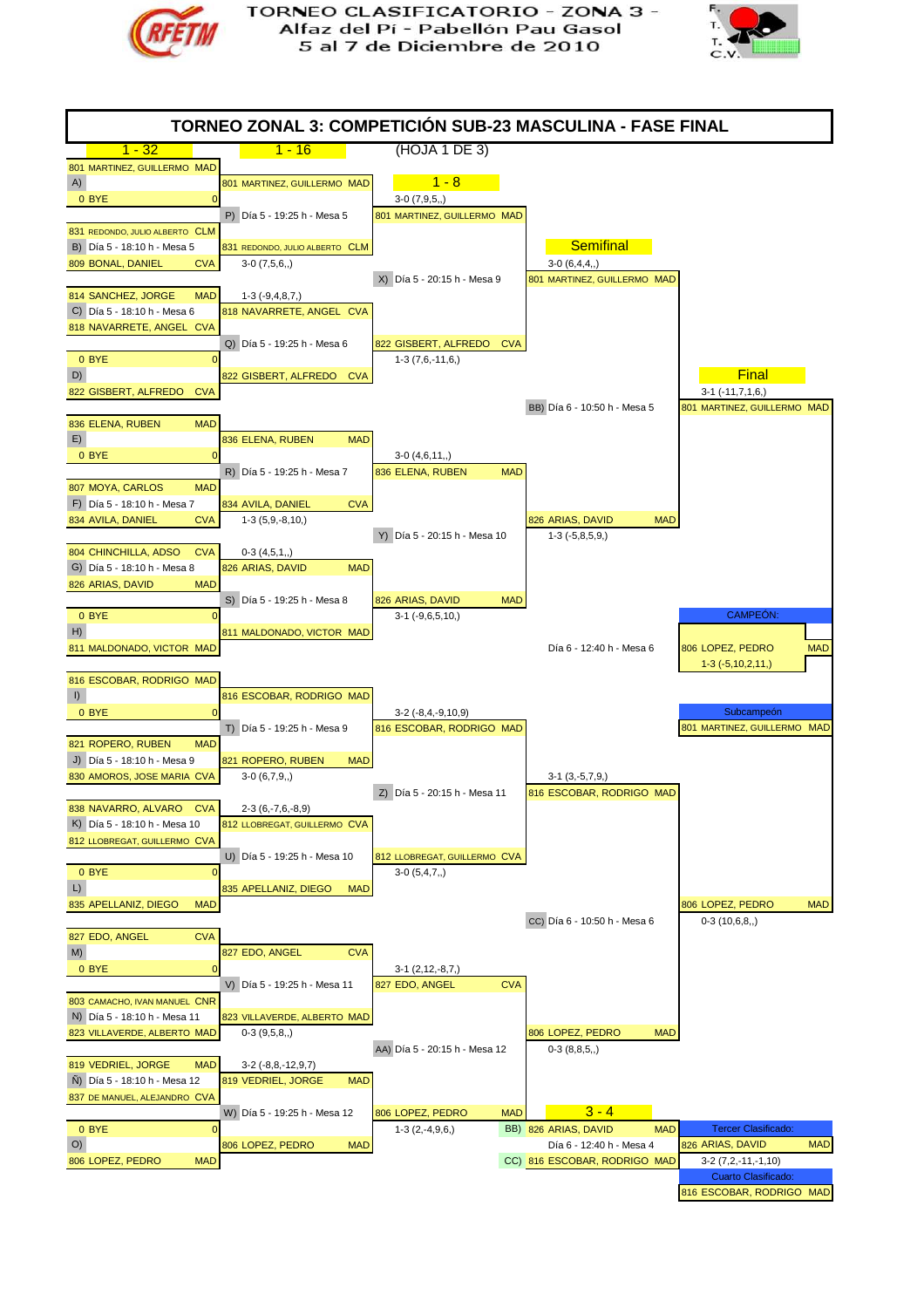



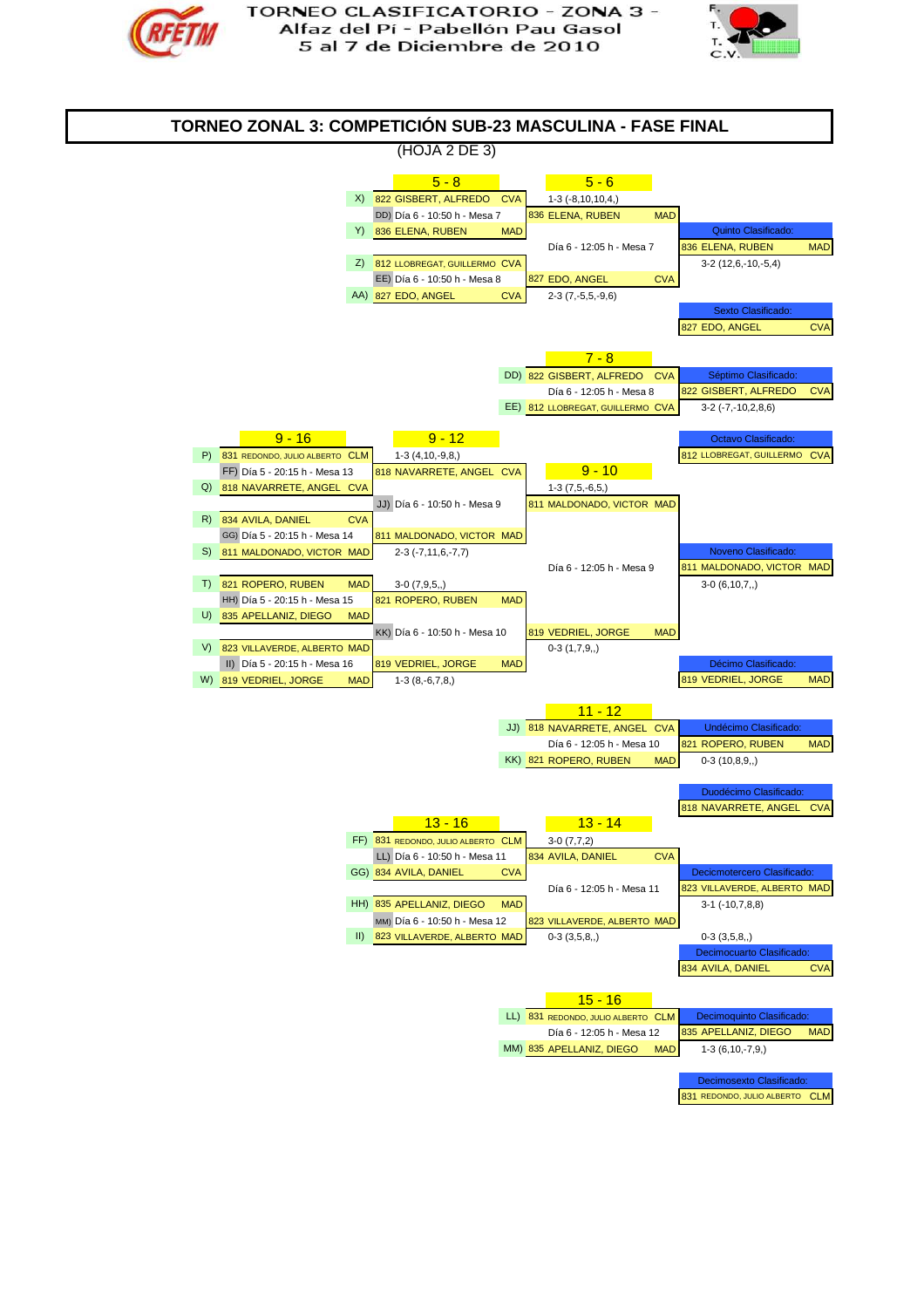



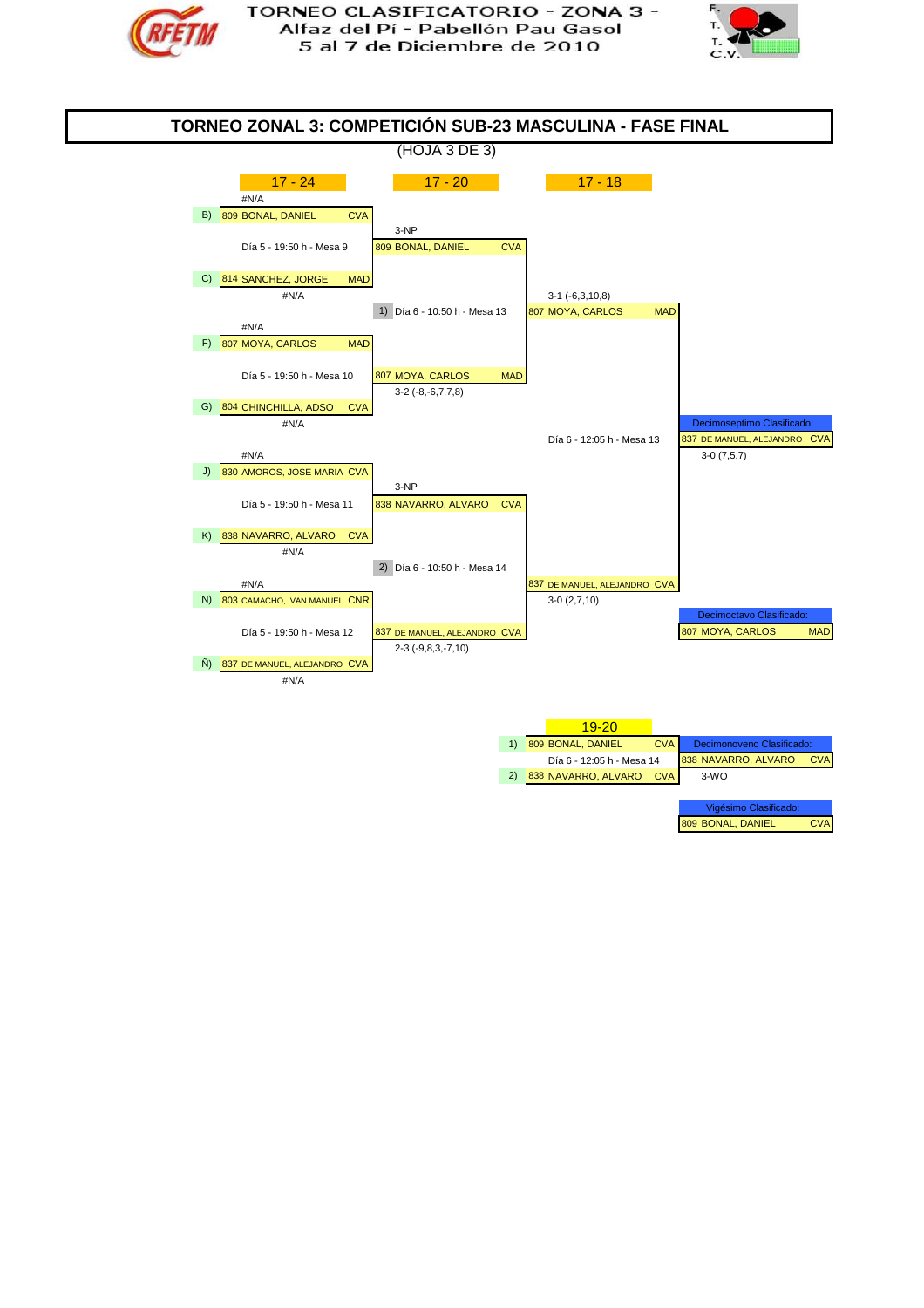



#### (HOJA 1 DE 1) SUB23 FEMENINO

| Part.   | Día | Hora  | Mesa           |                |
|---------|-----|-------|----------------|----------------|
| $2 - 7$ | 5   | 16:55 | 3              | $\overline{1}$ |
| $3-6$   | 5   | 16:55 | 4              |                |
| 4-5     | 5   | 17:20 | 3              | $\overline{2}$ |
| $1 - 7$ | 5   | 17:20 | 4              |                |
| $2 - 5$ | 5   | 17:45 | 3              | 3              |
| $3 - 4$ | 5   | 17:45 | 4              |                |
| $1 - 5$ | 5   | 18:10 | 3              | 4              |
| $6 - 4$ | 5   | 18:10 | 4              |                |
| $7 - 3$ | 5   | 18:35 | 3              | 5              |
| $1 - 4$ | 5   | 18:35 | $\overline{4}$ |                |
| $5 - 3$ | 5   | 19:00 | 3              | 6              |
| $6 - 2$ | 5   | 19:00 | $\overline{4}$ |                |
| 1-6     | 6   | 10:00 | 3              | $\overline{7}$ |
| 7-5     | 6   | 10:00 | 4              |                |
| $2 - 3$ | 6   | 10:25 | 3              |                |
| $6 - 7$ | 6   | 10:25 | $\overline{4}$ |                |
| $4 - 2$ | 6   | 10:50 | 3              |                |
| $1 - 3$ | 6   | 10:50 | 4              |                |
| 5-6     | 6   | 11:15 | 3              |                |
| $4 - 7$ | 6   | 11:15 | 4              |                |
| $1 - 2$ | 6   | 11:40 | 3              |                |
|         |     |       |                |                |

| Part.   | Día | Hora   | Mesa           | <b>GRUPO 1</b>         |            |         |         |         | 4       |                                                      | 6             |            | <b>CLS</b>     |
|---------|-----|--------|----------------|------------------------|------------|---------|---------|---------|---------|------------------------------------------------------|---------------|------------|----------------|
| $2 - 7$ | 5.  | 16:55  | 3              | 1 .- TOJAL, VEGA       | <b>MAD</b> |         | $0 - 3$ | $0 - 3$ | 1-3     | 3-1                                                  | $1 - 3$       | $3 - 2$    | 50             |
| 3-6     | 5.  | 16:55  | 4              |                        |            |         | 5,3,5   | 7,10,6  |         | $9, -2, 9, 6$ 6, -7, 8, 8 4, -8, 7, 2 5, -4, 5, 6, 1 |               |            |                |
| $4 - 5$ | 5.  | 17:20  | 3              | 2 .- HUERTA, ROCIO     | <b>MAD</b> | $3 - 0$ |         | $3-0$   | $3-0$   | $3-0$                                                | $3 - 2$       | $3-0$      | 1 <sup>0</sup> |
| $1 - 7$ | 5.  | 17:20  | $\overline{4}$ |                        |            |         |         | 7,5,4   | 5, 5, 6 | 11,6,4                                               | , -8, -10, 5, | 8,7,7      |                |
| $2 - 5$ | 5.  | 17:45  | 3              | 3 .- MAINAR, VIRGINIA  | <b>CVA</b> | 3-0     | $0 - 3$ |         | $3-0$   | $3-0$                                                | 3-0           | $3 - 0$    | 20             |
| $3 - 4$ | 5.  | 17:45  | $\overline{4}$ |                        |            |         |         |         | 9,7,8   | 7,1,8                                                | 3,9,5         | 10,8,7     |                |
| $1 - 5$ | 5   | 18:10  | 3              | 4 .- ESCALANTE, SILVIA | <b>MAD</b> | $3 - 1$ | $0 - 3$ | $0 - 3$ |         | 3-1                                                  | $0 - 3$       | $1 - 3$    | 40             |
| $6 - 4$ | 5.  | 18:10  | 4              |                        |            |         |         |         |         | $-11,7,8,5$                                          | 9,6,7         | $-8,8,4,8$ |                |
| $7 - 3$ | 5.  | 18:35  | 3              | 5 .- RODRIGUEZ, GLORIA | <b>MAD</b> | $1 - 3$ | $0 - 3$ | $0 - 3$ | $1 - 3$ |                                                      | $2 - 3$       | $3 - 0$    | 60             |
| $1 - 4$ | 5.  | 18:35  | $\overline{4}$ |                        |            |         |         |         |         |                                                      | $[0,7,-9,-4]$ | 7,6,3      |                |
| $5 - 3$ | 5.  | 19:00  | 3              | 6.- CARDONA, PAULA     | <b>CVA</b> | $3 - 1$ | $2 - 3$ | $0 - 3$ | $3-0$   | $3 - 2$                                              |               | 3-1        | 30             |
| $6 - 2$ | 5.  | 19:00. | $\overline{4}$ |                        |            |         |         |         |         |                                                      |               | $-7,8,3,9$ |                |
| 1-6     | 6   | 10:00  | 3              | 7 .- PIZARRO, SARA     | <b>MAD</b> | $2 - 3$ | $0 - 3$ | $0 - 3$ | $3 - 1$ | $0 - 3$                                              | $1 - 3$       |            | 70             |
| $7 - 5$ | 6   | 10:00  | 4              |                        |            |         |         |         |         |                                                      |               |            |                |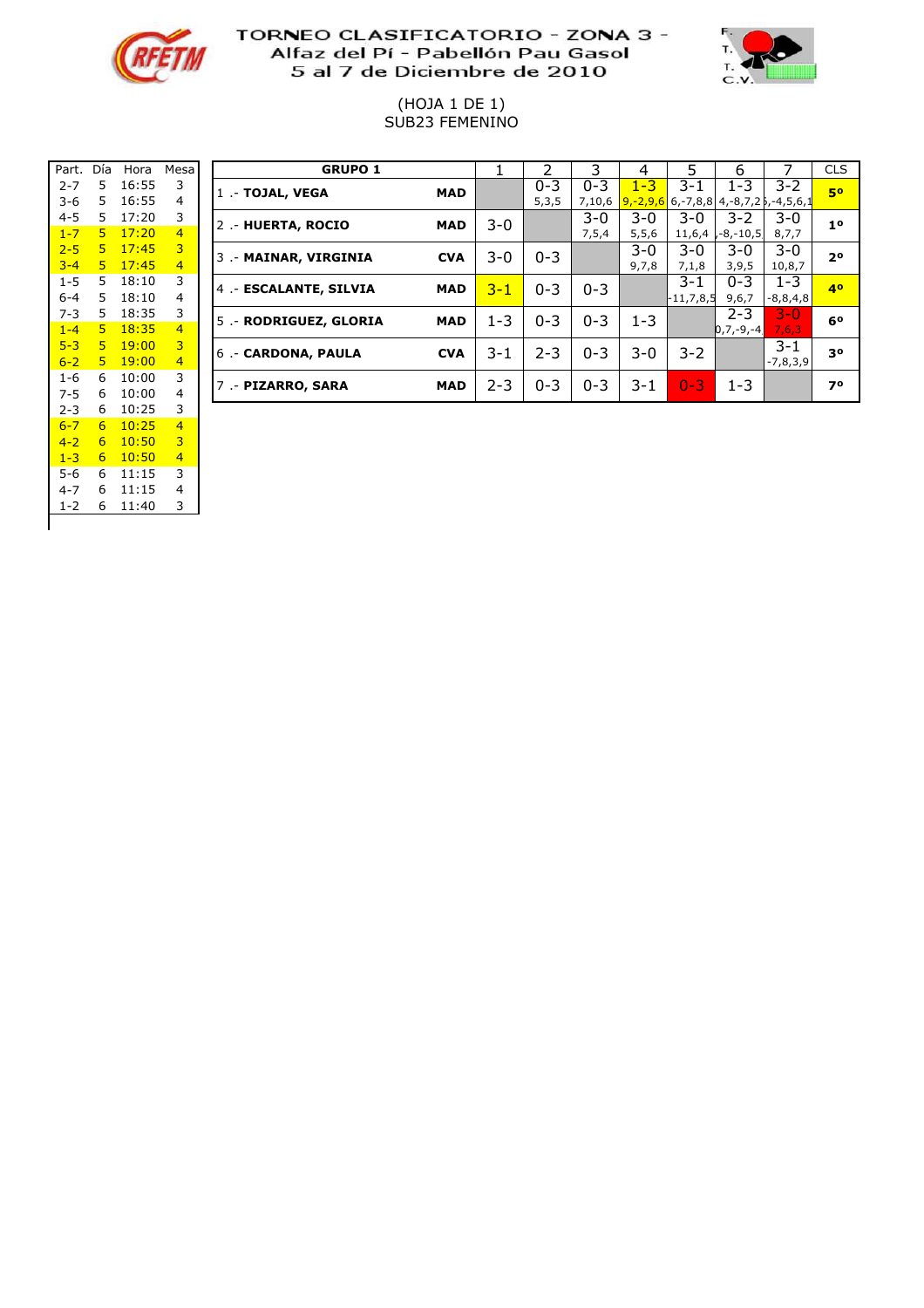



# (HOJA 1 DE 1)

|         | <b>SENIOR MASCULINO</b> |       |       |                     |            |         |         |         |         |         |     |            |                |  |
|---------|-------------------------|-------|-------|---------------------|------------|---------|---------|---------|---------|---------|-----|------------|----------------|--|
| Part.   | Día                     | Hora  | Mesal | <b>GRUPO 1</b>      |            |         |         |         | 4       |         | COE | <b>PTS</b> | <b>CLS</b>     |  |
| $2 - 5$ | 6                       | 18:00 | 5     | 1 .- ROMAN, JAVIER  | <b>MAD</b> |         | $3 - 0$ | 3-0     | 3-0     | $3 - 0$ |     | 8          | 1 <sup>0</sup> |  |
| $3 - 4$ | 6                       | 18:15 | 5     |                     |            |         | 4, 5, 8 | 3,7,4   | 4,4,3   | 8,6,6   |     |            |                |  |
| $1 - 5$ | 6                       | 18:30 | 5     |                     | <b>CVA</b> | $0 - 3$ |         | $3 - 0$ | 3-0     | $3 - 0$ |     |            | 20             |  |
| $2 - 4$ | 6                       | 18:45 | 5     | 2 .- ALCARAZ, DAVID |            |         |         | 9,4,6   | 6, 5, 7 | 9, 5, 5 |     |            |                |  |
| $1 - 3$ | 6.                      | 19:00 | 5     | 3 .- HIDALGO, LUIS  | <b>CVA</b> | $0 - 3$ |         |         | $0 - 3$ | $0 - 3$ |     | 4          | 50             |  |
| $4 - 5$ | 6.                      | 19:15 | 5     |                     |            |         | $0 - 3$ |         | 5,6,4   | 9,7,8   |     |            |                |  |
| $2 - 3$ | 6.                      | 19:30 | 5     | 4 .- VIDAL, VICENT  | <b>CVA</b> | $0 - 3$ | $0 - 3$ | $3 - 0$ |         | $0 - 3$ |     | 5          | 40             |  |
| $1 - 4$ | 6.                      | 19:45 | 5     |                     |            |         |         |         |         | 7,6,10  |     |            |                |  |
| $3 - 5$ | 6                       | 20:00 | 5     | 5 - ESTEBAN, SERGIO | <b>MAD</b> | $0 - 3$ | $0 - 3$ | 3-0     | 3-0     |         |     | 6          | 30             |  |
| $1 - 2$ | 6                       | 20:15 | 5     |                     |            |         |         |         |         |         |     |            |                |  |

| Part.   | Día | Hora  | Mesa | <b>GRUPO 2</b>           |            |         |            |         |         |                              | <b>COE</b> | <b>PTS</b> | <b>CLS</b>     |
|---------|-----|-------|------|--------------------------|------------|---------|------------|---------|---------|------------------------------|------------|------------|----------------|
| $2 - 5$ | 6   | 18:00 | 6    | 1 - GONZALEZ, MARIO      | <b>CLM</b> |         | 3-1        | $3 - 0$ | 3-0     | 3-1                          |            | 8          | 1 <sup>0</sup> |
| $3 - 4$ | 6   | 18:15 | 6    |                          |            |         | $-9,9,9,9$ | 5,8,5   | 7,4,9   | $-5,6,4,13$                  |            |            |                |
| $1 - 5$ | 6   | 18:30 | 6    | 2 .- MARTINEZ, ALVARO    | <b>CVA</b> | 1-3     |            | $0 - 3$ | 3-0     | $3 - 1$                      |            | 6          | 30             |
| $2 - 4$ | 6   | 18:45 | 6    |                          |            |         |            | 10,8,7  | 5,8,4   | ,10,-10,6                    |            |            |                |
| $1 - 3$ | 6   | 19:00 | 6    | 3 .- PARRAS, RAFAEL      | <b>MAD</b> | $0 - 3$ | $3 - 0$    |         | $3 - 2$ | $3 - 2$                      |            |            | 20             |
| $4 - 5$ | 6   | 19:15 | 6    |                          |            |         |            |         |         | , -7, -8, 9, 5, -8, 7, 13, 8 |            |            |                |
| $2 - 3$ | 6   | 19:30 | 6    | 4 - GONZALEZ, PEDRO JOSE | <b>CVA</b> | $0 - 3$ |            | $2 - 3$ |         | $3 - 2$                      |            |            | 40             |
| 1-4     | 6   | 19:45 | 6    |                          |            |         | $0 - 3$    |         |         | , -2, -8, 8, 6               |            |            |                |
| $3 - 5$ | 6   | 20:00 | 6    |                          | <b>CVA</b> | $1 - 3$ | $1 - 3$    | $2 - 3$ | $2 - 3$ |                              |            |            | 50             |
| $1 - 2$ | 6   | 20:15 | 6    | 5 .- FERNANDEZ, JAVIER   |            |         |            |         |         |                              |            | 4          |                |

|         |   | Part. Día Hora | Mesal | <b>GRUPO 3</b>                 |            |         |         |                    |               |           | <b>COE</b> | <b>PTS</b> | <b>CLS</b>     |
|---------|---|----------------|-------|--------------------------------|------------|---------|---------|--------------------|---------------|-----------|------------|------------|----------------|
| $2 - 5$ | 6 | 18:00          |       | 1 - REQUENA, JUAN PEDRO        | <b>MAD</b> |         | $2 - 3$ | 3-1                | 3-0           | $3 - 0$   |            | ⇁          | 2 <sup>o</sup> |
| $3 - 4$ | 6 | 18:15          |       |                                |            |         |         | ,-7,-7,7, 9,9,-9,9 | <b>NP</b>     | 6, 5, 2   |            |            |                |
| $1 - 5$ | 6 | 18:30          |       | 2 - SALES, JOSE FRANCISCO      | <b>CVA</b> | $3 - 2$ |         | $3-0$              | 3-1           | $3 - 0$   |            | 8          | 1 <sup>0</sup> |
| $2 - 4$ | 6 | 18:45          |       |                                |            |         |         | <b>NP</b>          | $8, -5, 6, 5$ | 4,7,7     |            |            |                |
| $1 - 3$ | 6 | 19:00          |       | 3 - SAEZ-BRAVO, JOSE MARIA CLM |            | 1-3     |         |                    | $3-0$         | $0 - 3$   |            | 3          | 40             |
| $4 - 5$ | 6 | 19:15          |       |                                |            |         | $0 - 3$ |                    | 5, 5, 7       | <b>NP</b> |            |            |                |
| $2 - 3$ | 6 | 19:30          |       | 4 - RODRIGUEZ, RAUL DAMIAN CNR |            | $0 - 3$ | $1 - 3$ | $0 - 3$            |               | $0 - 3$   |            | 2          | 50             |
| 1-4     | 6 | 19:45          |       |                                |            |         |         |                    |               | <b>NP</b> |            |            |                |
| $3 - 5$ | 6 | 20:00          |       | 5 .- VAÑO, RAUL                |            |         |         |                    |               |           |            |            |                |
| $1 - 2$ | 6 | 20:15          |       |                                | <b>CVA</b> | $0 - 3$ | $0 - 3$ | 3-0                | 3-0           |           |            | 6          | 30             |

|         |     |       |      | 4 |
|---------|-----|-------|------|---|
| Part.   | Día | Hora  | Mesa |   |
| $1 - 6$ | 6   | 17:00 | 3    | 1 |
| $2 - 5$ | 6   | 17:15 | 3    |   |
| $3 - 4$ | 6   | 17:30 | 3    | 2 |
| $5 - 3$ | 6   | 17:45 | 3    |   |
| $1 - 4$ | 6   | 18:00 | 3    |   |
| $6 - 2$ | 6   | 18:15 | 3    | 3 |
| $1 - 5$ | 6   | 18:30 | 3    | 4 |
| $6 - 4$ | 6   | 18:45 | 3    |   |
| $2 - 3$ | 6   | 19:00 | 3    | 5 |
| $5 - 6$ | 6   | 19:15 | 3    |   |
| $4 - 2$ | 6   | 19:30 | 3    | 6 |
| $1 - 3$ | 6   | 19:45 | 3    |   |
| 4-5     | 6   | 20:00 | 3    |   |
| 3-6     | 6   | 20:15 | 3    |   |
| 1-2     | 6   | 20:30 | 3    |   |

|                    |     |         |       |         | 4                            |            |         |         |          |         |                     |               |            |            |
|--------------------|-----|---------|-------|---------|------------------------------|------------|---------|---------|----------|---------|---------------------|---------------|------------|------------|
| Part.              | Día | Hora    | Mesal |         | <b>GRUPO 4</b>               |            |         |         |          |         |                     |               | <b>PTS</b> | <b>CLS</b> |
| $1 - 6$            | 6   | 17:00   | 3     |         | <b>NAVARRO, JOSE LUIS</b>    | <b>MAD</b> |         | $0 - 3$ | $0 - 3$  | 3-0     | $3 - 0$             | $3 - 1$       | 8          | 30         |
| $2 - 5$            | 6   | 17:15   |       | $1 - -$ |                              |            |         | 8,15,7  | 5, 3, 12 | 2,6,8   | 6, 9, 3             | $1, -9, 7, 3$ |            |            |
| $3 - 4$            | 6   | 17:30   | 3     |         |                              |            | $3-0$   |         | $0 - 3$  | $3-0$   | $3-0$               | $3 - 1$       | 9          | 70         |
| $5-3$              | 6   | 17:45   |       |         | 2 - RUANO, JOSE ALEJANDRO    | <b>CNR</b> |         |         | 6, 8, 5  | 7,5,6   | 4,4,9               | $3,-10,8,8$   |            |            |
| $1 - 4$            | 6   | 18:00   | 3     |         | 3 .- BROTONS, JOSE ANGEL     | <b>CVA</b> | $3-0$   | $3 - 0$ |          | 3-0     | $3 - 0$             | $3 - 0$       | 10         | 10         |
| $6 - 2$            | 6   | 18:15   |       |         |                              |            |         |         |          | 1,7,3   | 3,7,10              | 3,6,7         |            |            |
| $1 - 5$            | 6   | 18:30   |       |         | 4. - QUINTANAR, MIGUEL ANGEL | <b>CLM</b> | $0 - 3$ | $0 - 3$ | $0 - 3$  |         | 3-1                 | $1 - 3$       | 6          | 50         |
| $6 - 4$            | 6   | 18:45   |       |         |                              |            |         |         |          |         | $4,9,-6,5 6,-9,8,8$ |               |            |            |
| $2 - 3$            | 6   | 19:00   |       |         |                              | <b>CLM</b> | $0 - 3$ | $0 - 3$ | $0 - 3$  | $1 - 3$ |                     | $1 - 3$       | 5          | 60         |
| $5 - 6$            | 6   | 19:15   |       |         | 5 .- RABADAN, RUBEN          |            |         |         |          |         |                     | $ 4,-10,4,4$  |            |            |
| $4 - 2$            | 6   | 19:30   | 3     |         |                              | <b>CVA</b> | $1 - 3$ | $1 - 3$ | $0 - 3$  | $3 - 1$ | $3 - 1$             |               | ⇁          | 40         |
| $1 - 3$            | 6   | 19:45   |       |         | $6 - \text{COLL}$ , SERGIO   |            |         |         |          |         |                     |               |            |            |
| $\Lambda$ $\Gamma$ |     | a poinn |       |         |                              |            |         |         |          |         |                     |               |            |            |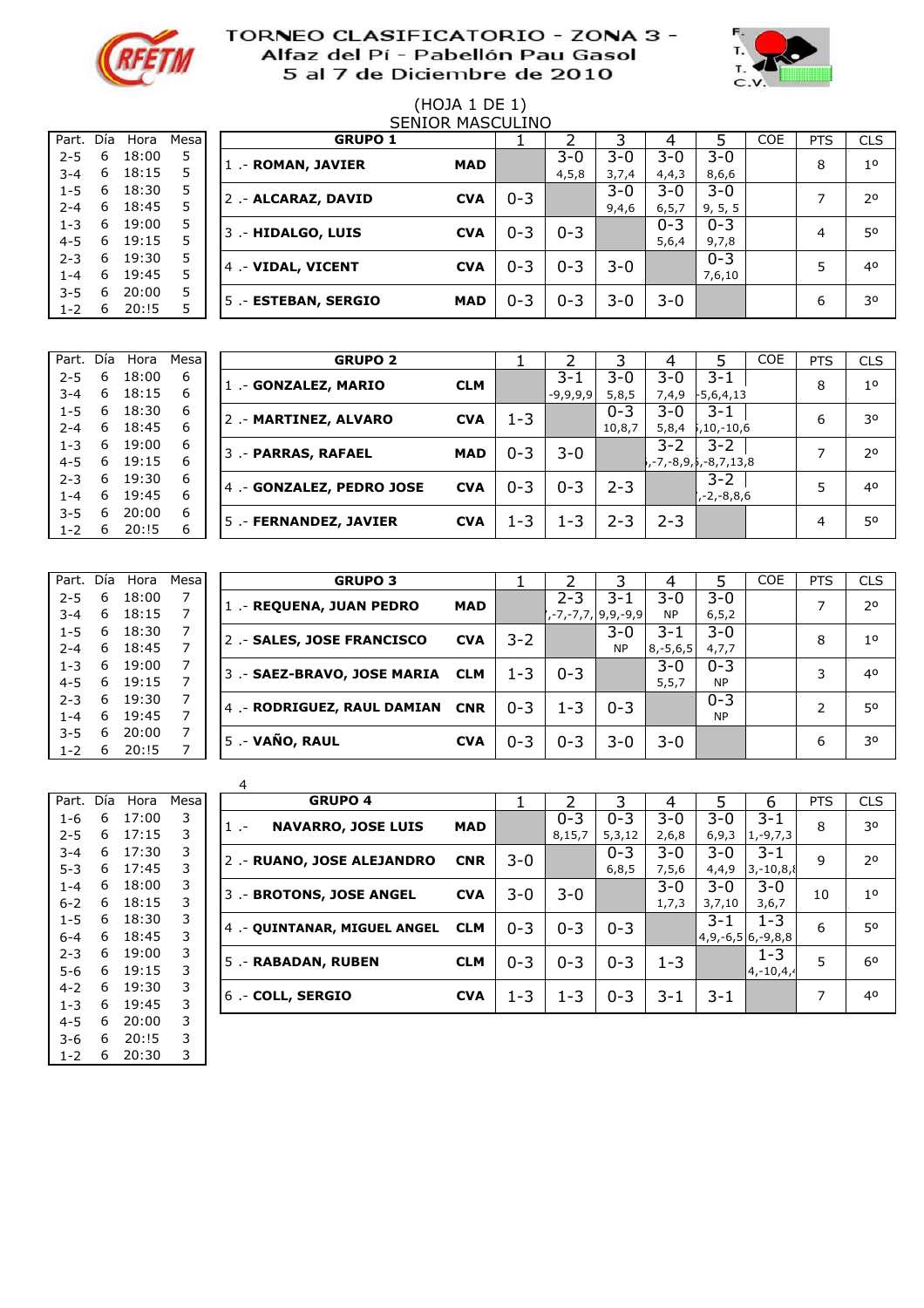

# **TORNEO CLASIFICATORIO ZONA 3**

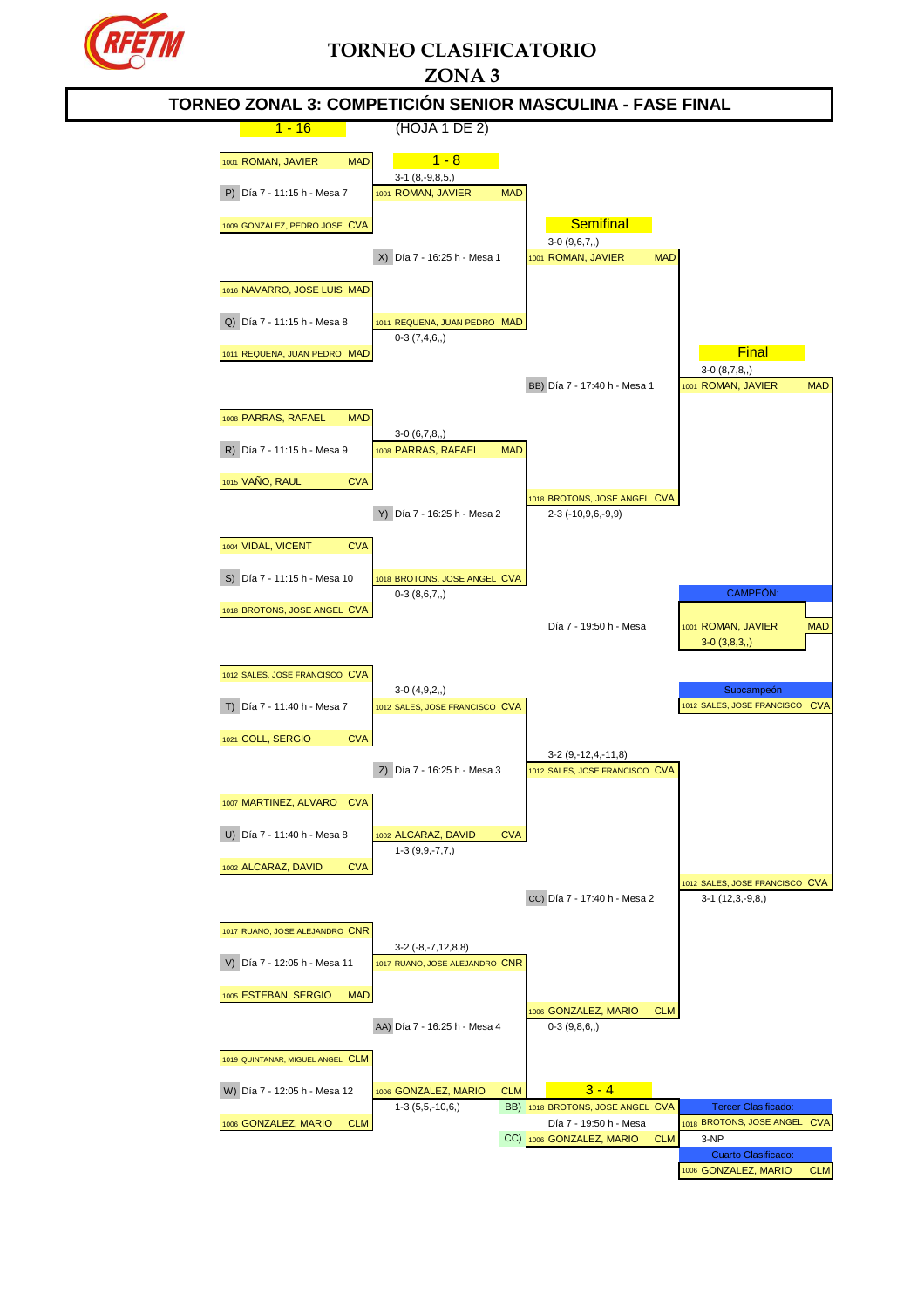

# **TORNEO CLASIFICATORIO**



1015 VAÑO, RAUL CVA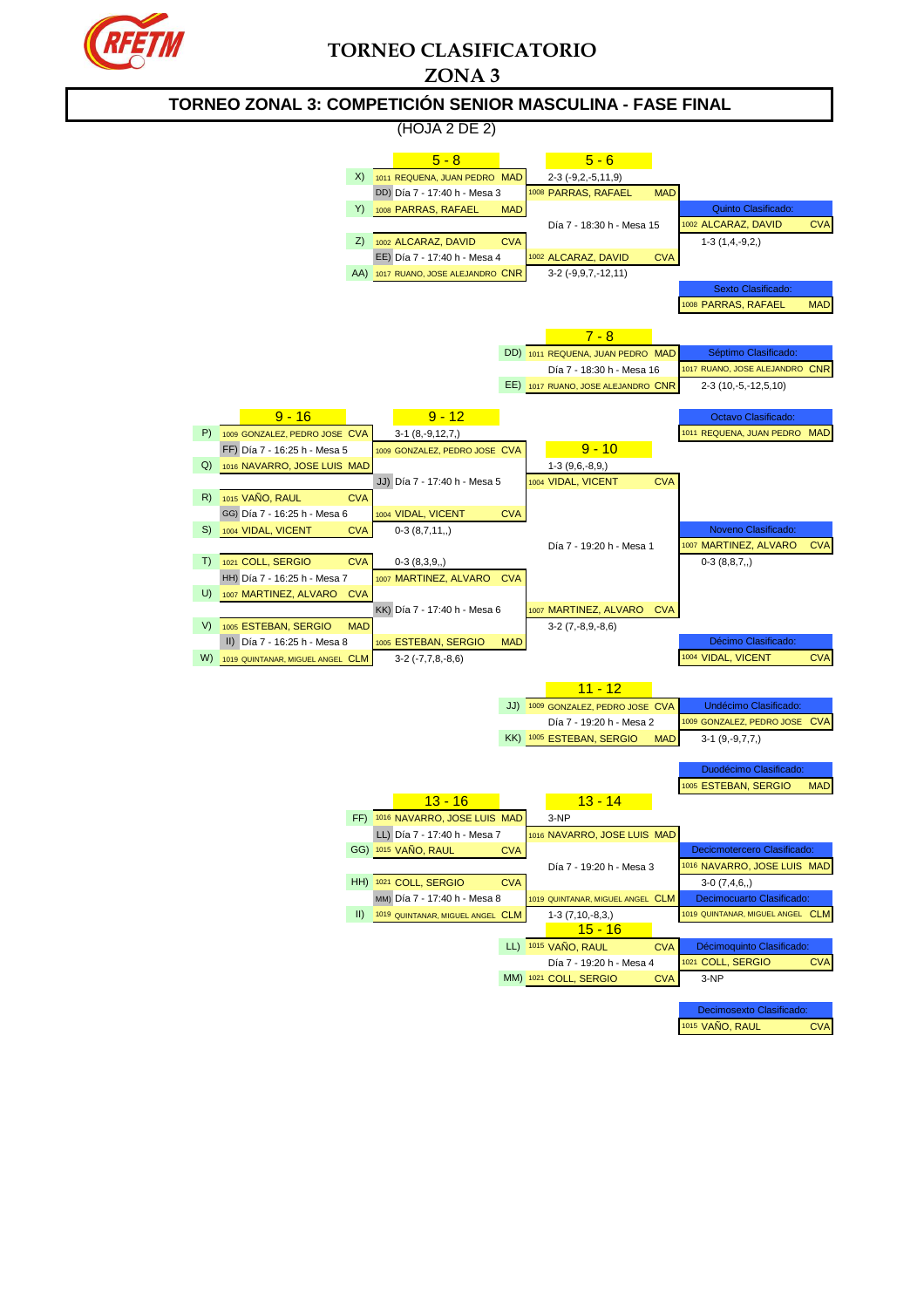



# (HOJA 1 DE 1)

| Part.   | Día | Hora  | Mesa |
|---------|-----|-------|------|
| $2 - 4$ | 5   | 9:00  | 16   |
| $1 - 3$ | 5   | 9:20  | 16   |
| $1 - 4$ | 5   | 9:40  | 16   |
| $2 - 3$ | 5   | 10:00 | 16   |
| $3 - 4$ | 5   | 10:20 | 16   |
| $1 - 2$ | 5   | 10:40 | 16   |
|         |     |       |      |

|         | VFTFRANO 40 MASCUI INO |       |      |  |                       |            |         |         |             |         |  |            |            |                |
|---------|------------------------|-------|------|--|-----------------------|------------|---------|---------|-------------|---------|--|------------|------------|----------------|
| Part.   | Día                    | Hora  | Mesa |  | <b>GRUPO 1</b>        |            |         |         |             |         |  | <b>COE</b> | <b>PTS</b> | <b>CLS</b>     |
| $2 - 4$ | 5                      | 9:00  | 16   |  | 1 .- ROLDAN, ALBERTO  | <b>MAD</b> |         | $3-0$   | 3-0         | $3 - 0$ |  |            | 6          | 1 <sup>0</sup> |
| $1 - 3$ | 5.                     | 9:20  | 16   |  |                       |            |         | 8,4,9   | 9,9,7       | 3, 5, 7 |  |            |            |                |
| $1 - 4$ | 5.                     | 9:40  | 16   |  | 2 .- SANCHEZ, JOAQUIN | <b>CLM</b> | $0 - 3$ |         | $1 - 3$     | 3-0     |  |            |            | 30             |
| $2 - 3$ | 5                      | 10:00 | 16   |  |                       |            |         |         | $-12,5,9,5$ | 9,7,5   |  |            |            |                |
| $3 - 4$ |                        | 10:20 | 16   |  | 3 .- GARCIA, FEDERICO | <b>CVA</b> | $0 - 3$ | 3-1     |             | $3 - 0$ |  |            |            | 20             |
| $1 - 2$ | 5                      | 10:40 | 16   |  |                       |            |         |         |             | 1,10,6  |  |            |            |                |
|         |                        |       |      |  | 4 .- MACIA, CARMELO   | <b>CVA</b> | $0 - 3$ | $0 - 3$ | $0 - 3$     |         |  |            |            | 40             |
|         |                        |       |      |  |                       |            |         |         |             |         |  |            |            |                |

5 0,49 16 5 .- #N/A #N/A 0

| <b>COE</b> | <b>PTS</b> | <b>CLS</b>     |
|------------|------------|----------------|
|            | 6          | 1 <sup>o</sup> |
|            | 4          | 30             |
|            | 5          | 2°             |
|            | ٦          | 40             |

| Part. Día |    | Hora  | Mesa | <b>GRUPO 2</b>               |            |         |               |         |                                               |               | <b>COE</b> | <b>PTS</b>     | <b>CLS</b> |
|-----------|----|-------|------|------------------------------|------------|---------|---------------|---------|-----------------------------------------------|---------------|------------|----------------|------------|
| $2 - 5$   |    | 9:00  | 15   | 1 .- MIRALLES, OSCAR         | <b>CVA</b> |         | $1 - 3$       | $0 - 3$ | $2 - 3$                                       | $0 - 3$       |            | $\overline{4}$ | 50         |
| $3 - 4$   |    | 9:15  | 15   |                              |            |         | $3, -4, 6, 6$ | 4,8,4   | -8,-3,10                                      | 3,1,4         |            |                |            |
| $1 - 5$   | 5  | 9:30  | 15   | 2 .- FERNANDEZ, MIGUEL ANGEL | <b>MAD</b> | 3-1     |               | 1-3     | 3-1                                           | $2 - 3$       |            | 6              | 30         |
| $2 - 4$   | 5. | 9:45  | 15   |                              |            |         |               |         | $3, -6, 7, 9 \mid 12, -9, 7, 9, 8, -9, -8, 4$ |               |            |                |            |
| $1 - 3$   | 5  | 10:00 | 15   | 3 .- MARTIN, CRISTOBAL       | <b>CLM</b> | $3-0$   | 3-1           |         | $3-0$                                         | $1 - 3$       |            |                | 20         |
| $4 - 5$   | 5  | 10:15 | 15   |                              |            |         |               |         | 9,4,7                                         | $4, -8, 7, 7$ |            |                |            |
| $2 - 3$   | 5. | 10:30 | 15   | 4 .- LOPEZ, MIGUEL           | <b>MAD</b> | $3 - 2$ | 1-3           | $0 - 3$ |                                               | $0 - 3$       |            |                | 40         |
| 1-4       | 5. | 10:45 | 15   |                              |            |         |               |         |                                               | 3,6,5         |            |                |            |
| $3 - 5$   |    | 11:00 | 15   |                              | <b>CVA</b> | $3 - 0$ | $3 - 2$       | 3-1     | $3-0$                                         |               |            | 8              | 10         |
| 1-2       |    | 11:15 | 15   | 5.- BOSCA, JORGE             |            |         |               |         |                                               |               |            |                |            |

| Part.   | Día | Hora  | Mesa |
|---------|-----|-------|------|
| $3 - 4$ | 5   | 11:00 | 16   |
| $1 - 5$ | 5   | 11:15 | 16   |
| $1 - 3$ | 5   | 11:30 | 16   |
| $4 - 5$ | 5   | 11:45 | 16   |
| $1 - 4$ | 5   | 12:00 | 16   |
| $3 - 5$ | 5   | 12:15 | 16   |
| $2 - 5$ | 5   |       |      |
| $2 - 4$ | 5   |       |      |
| $2 - 3$ | 5   |       |      |
| $1 - 2$ | 5   |       |      |
|         |     |       |      |

| Part.   | Día | Hora  | Mesa | <b>GRUPO 3</b>         |            |         |         |            |               | <b>COE</b> | <b>PTS</b>     | <b>CLS</b>     |
|---------|-----|-------|------|------------------------|------------|---------|---------|------------|---------------|------------|----------------|----------------|
| $3 - 4$ | 5.  | 11:00 | 16   | 1 .- LOZANO, JOSE      | <b>CLM</b> |         | $3 - 0$ | $3 - 0$    | 1-3           |            | 5              | 2 <sup>o</sup> |
| $1 - 5$ | 5   | 11:15 | 16   |                        |            |         | 6, 5, 3 | 4,6,9      | $4,5,-8,8$    |            |                |                |
| $1 - 3$ | 5.  | 11:30 | 16   | 2 .- GARCIA, TOMAS     | <b>CNR</b> |         |         |            |               |            | 0              |                |
| $4 - 5$ | 5.  | 11:45 | 16   |                        |            |         |         |            |               |            |                |                |
| $1 - 4$ | 5   | 12:00 | 16   | 3 .- SASTRE, JOSE LUIS | <b>MAD</b> | $0 - 3$ |         | 1-3        | $0 - 3$       |            | 3              | 40             |
| $3 - 5$ | 5.  | 12:15 | 16   |                        |            |         |         | $-9,7,8,7$ | 2,9,4         |            |                |                |
| $2 - 5$ |     |       |      | 4.- FONS, MIGUEL ANGEL | <b>CVA</b> | $0 - 3$ | 3-1     |            | $2 - 3$       |            | $\overline{4}$ | 30             |
| $2 - 4$ |     |       |      |                        |            |         |         |            | $ 8,8,-8,3,7$ |            |                |                |
| $2 - 3$ |     |       |      | 5 .- MARTINEZ, IGNACIO | <b>MAD</b> | $3 - 1$ | $3-0$   | $3 - 2$    |               |            | 6              | 1 <sup>0</sup> |
| $1 - 2$ |     |       |      |                        |            |         |         |            |               |            |                |                |

| Part.   | Día | Hora  | Mesa |                  | <b>GRUPO 4</b>           |            |       |         | 3             | 4       |               | COE | <b>PTS</b> | <b>CLS</b>     |
|---------|-----|-------|------|------------------|--------------------------|------------|-------|---------|---------------|---------|---------------|-----|------------|----------------|
| $2 - 5$ | 5.  | 12:00 | 14   |                  | 1 .- FIGUERAS, FERNANDO  | <b>MAD</b> |       | $0 - 3$ | $0 - 3$       | $0 - 3$ | $0 - 3$       |     | 4          | 50             |
| $3 - 4$ | 5.  | 12:00 | 15   |                  |                          |            |       | 4,5,8   | 9,3,9         | 6, 3, 7 | 2,4,2         |     |            |                |
| $1 - 5$ | 5.  | 12:20 | 14   |                  | 2 .- ROMERO, JOSE MANUEL | <b>MAD</b> | $3-0$ |         | $1 - 3$       | 3-0     | $0 - 3$       |     | 6          | 30             |
| $2 - 4$ | 5.  | 12:20 | 15   |                  |                          |            |       |         | $9, -5, 9, 5$ | 5,8,6   | 2,3,7         |     |            |                |
| $1 - 3$ | 5.  | 12:40 | 14   | 3 .- RAMIS, JOSE |                          | <b>CVA</b> | $3-0$ | 3-1     |               | 3-0     | $2 - 3$       |     |            | 2 <sup>o</sup> |
| $4 - 5$ | 5.  | 12:40 | 15   |                  |                          |            |       |         |               | 12,4,7  | $-3,10,-10,7$ |     |            |                |
| $2 - 3$ | 5.  | 13:00 | 15   |                  | 4.- MIER, ENRIQUE PELAYO | <b>CVA</b> | $3-0$ | $0 - 3$ | $0 - 3$       |         | $0 - 3$       |     | 5          | 40             |
| 1-4     | 5.  | 13:20 | 15   |                  |                          |            |       |         |               |         | 5,6,9         |     |            |                |
| $3 - 5$ | 5.  | 13:40 | 15   |                  | 5. - TARDIO, CARLOS M.   | <b>CLM</b> | 3-0   | 3-0     | $3 - 2$       | $3-0$   |               |     | 8          | $1^{\circ}$    |
| $1 - 2$ | 5.  | 14:00 | 15   |                  |                          |            |       |         |               |         |               |     |            |                |
|         |     |       |      |                  |                          |            |       |         |               |         |               |     |            |                |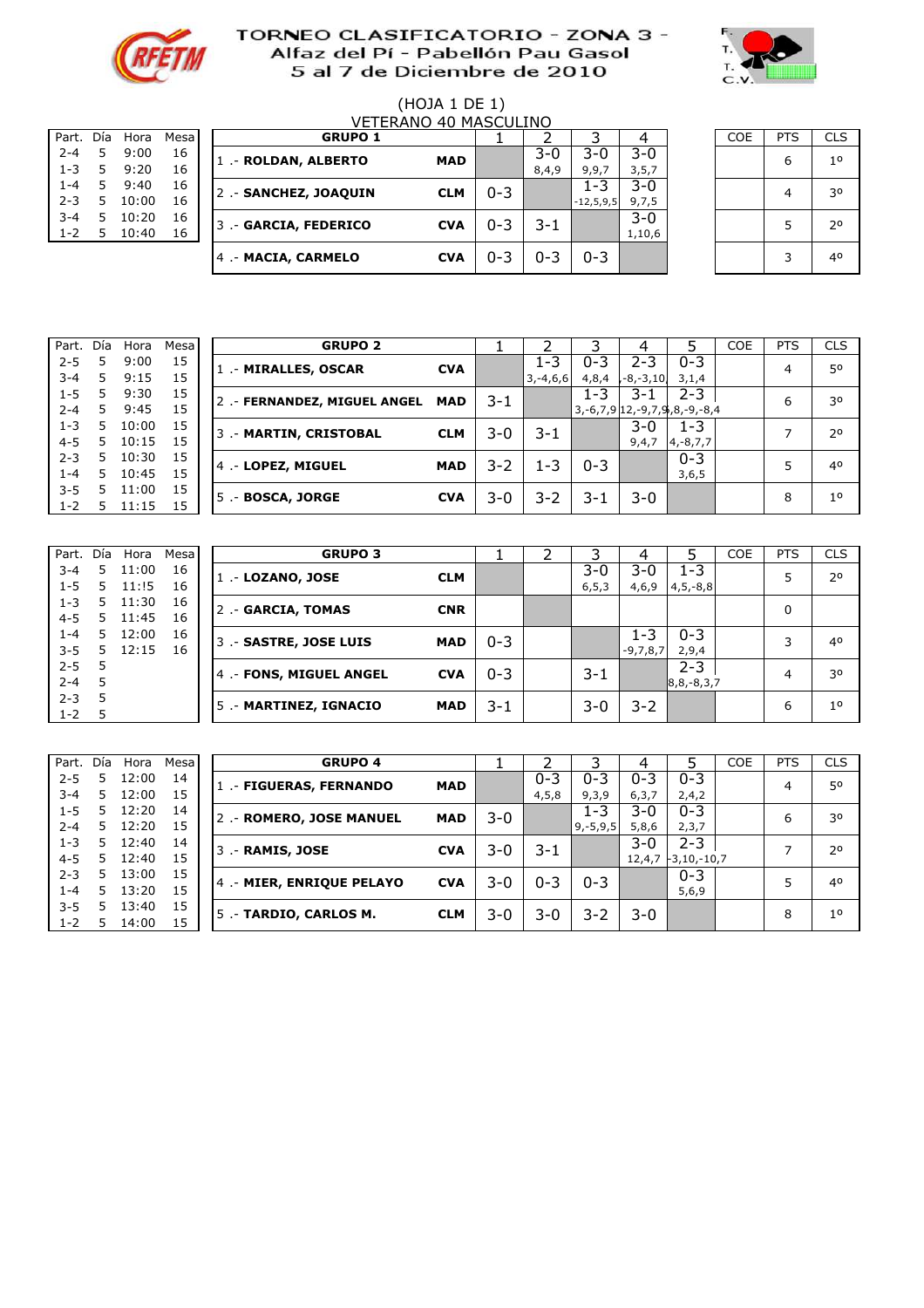



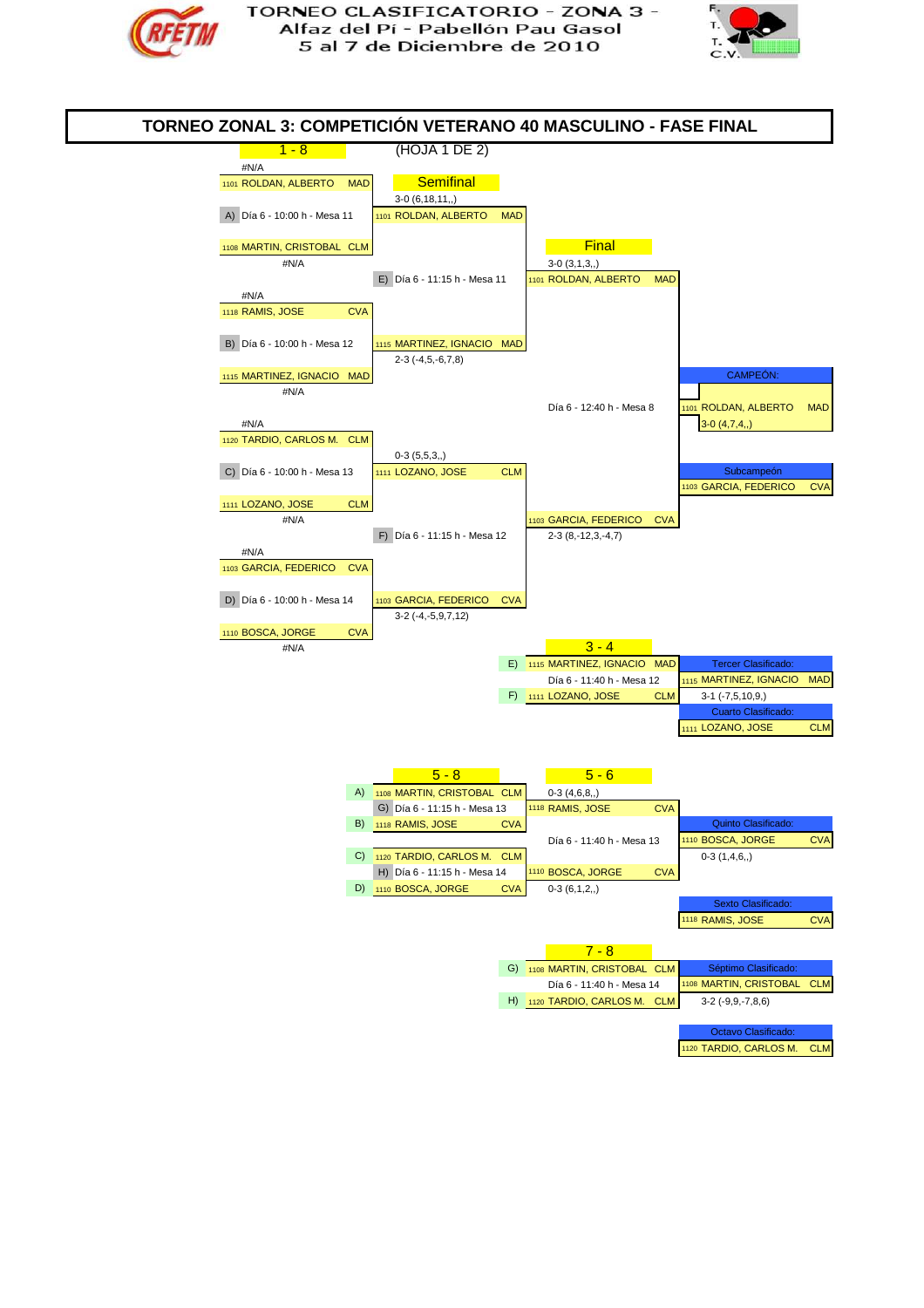



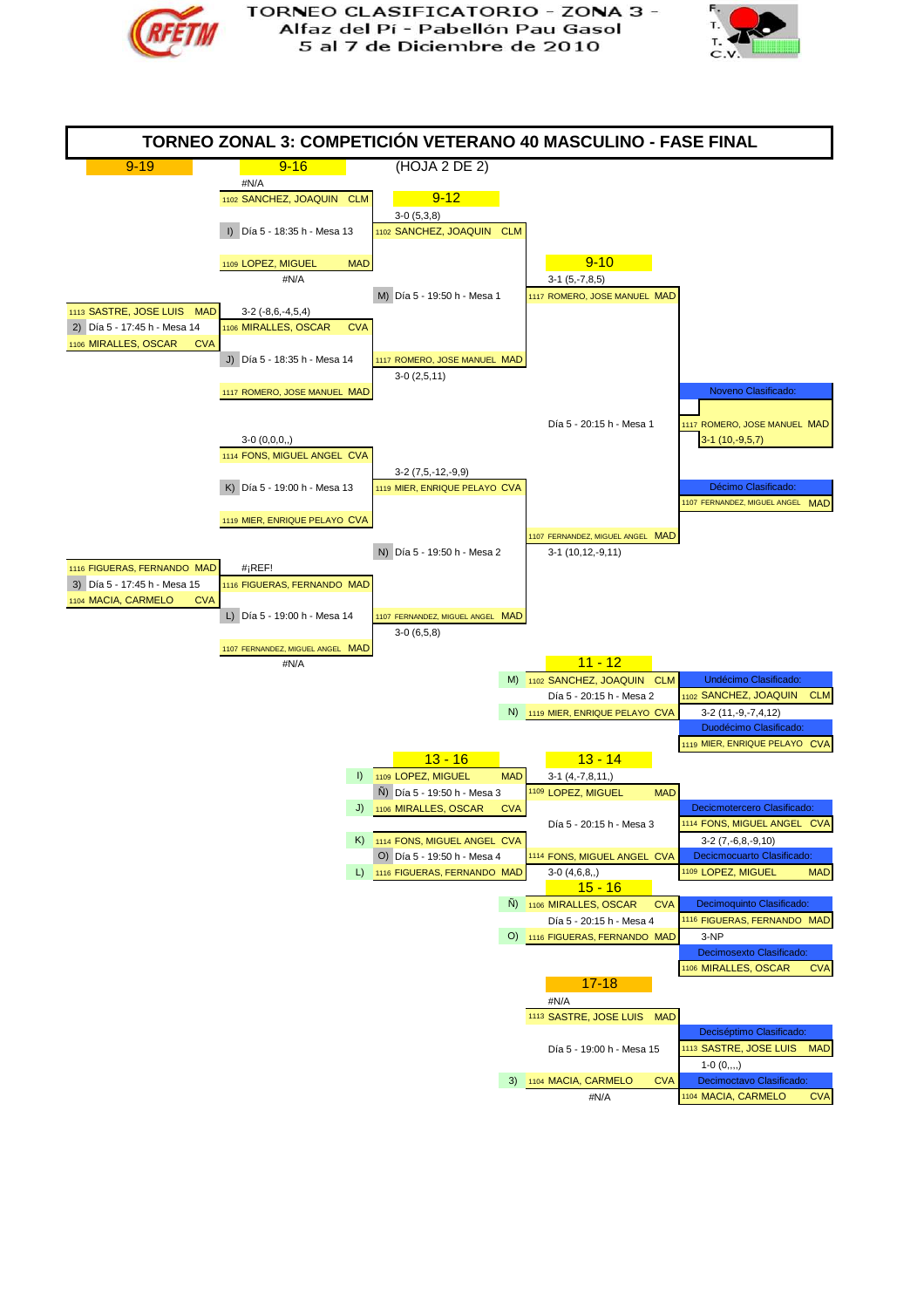

1-3 6 19:45 2 4-5 6 20:00 2 3-6 6 20:!5 2 20:30

## TORNEO CLASIFICATORIO - ZONA 3 -Alfaz del Pí - Pabellón Pau Gasol 5 al 7 de Diciembre de 2010



#### (HOJA 1 DE 1) VETERANO 50 MASCULINO

| Part.              | Día    | Hora           | Mesa                             | <b>GRUPO 1</b>                    |            | 1       | 2                   | 3                                     | 4                   | 5                                       | <b>COE</b>                                   | <b>PTS</b>     | <b>CLS</b>     |
|--------------------|--------|----------------|----------------------------------|-----------------------------------|------------|---------|---------------------|---------------------------------------|---------------------|-----------------------------------------|----------------------------------------------|----------------|----------------|
| $2 - 5$<br>$3 - 4$ | 6<br>6 | 17:00<br>17:15 | 13<br>13                         | 1 .- MORENO, JOSE IGNACIO         | <b>MAD</b> |         | $3 - 0$<br>9,12,4   | $3 - 0$<br>3,12,4                     | $3 - 0$             | $3 - 1$<br>$3,10,4$ 6,5,-8,10           |                                              | 8              | 1 <sup>0</sup> |
| $1 - 5$<br>$2 - 4$ | 6<br>6 | 17:30<br>17:45 | 13<br>13                         | 2 .- ESCALANTE, MANUEL            | <b>MAD</b> | $0 - 3$ |                     | $3 - 0$<br>6, 4, 3                    | $3 - 0$<br>7,3,5    | $3 - 1$<br>$7, -6, 1, 4$                |                                              | $\overline{7}$ | 2 <sup>0</sup> |
| $1 - 3$<br>$4 - 5$ | 6<br>6 | 18:00<br>18:15 | 13<br>13                         | 3 .- BOU, JOSEP                   | <b>CVA</b> | $0 - 3$ | $0 - 3$             |                                       | $0 - 3$<br>6, 5, 7  | $1 - 3$<br>$8, -6, 4, 4$                |                                              | $\overline{4}$ | 50             |
| $2 - 3$<br>$1 - 4$ | 6<br>6 | 18:30<br>18:45 | 13<br>13                         | 4 .- CALZA, ANTONIO               | <b>CVA</b> | $0 - 3$ | $0 - 3$             | $3 - 0$                               |                     | $0 - 3$<br>5,8,3                        |                                              | 5              | 40             |
| $3 - 5$<br>$1 - 2$ | 6<br>6 | 19:00<br>19:15 | 13<br>13                         | 5 .- PEREZ, ANTONIO               | <b>MAD</b> | $1 - 3$ | $1 - 3$             | $3 - 1$                               | $3 - 0$             |                                         |                                              | 6              | 30             |
| Part.              | Día    | <b>Hora</b>    | Mesa                             | <b>GRUPO 2</b>                    |            | 1       | 2                   | 3                                     | 4                   | 5                                       | <b>COE</b>                                   | <b>PTS</b>     | <b>CLS</b>     |
| $2 - 5$<br>$3 - 4$ | 6<br>6 | 17:00<br>17:15 | 14<br>14                         | 1 .- GISBERT, ALFREDO             | <b>CVA</b> |         | $3 - 0$<br>10, 4, 8 | $3 - 0$<br>7,3,6                      | $3 - 0$<br>4, 5, 7  | $3 - 0$<br>2,4,4                        |                                              | 8              | 1 <sup>0</sup> |
| $1 - 5$<br>$2 - 4$ | 6<br>6 | 17:30<br>17:45 | 14<br>14                         | 2 .- CANDELA, JOSE MIGUEL         | <b>MAD</b> | $0 - 3$ |                     | $0 - 3$<br>12,9,9                     | $3 - 0$<br>11,4,8   | $3 - 0$<br>7,10,1                       |                                              | 6              | 30             |
| $1 - 3$<br>$4 - 5$ | 6<br>6 | 18:00<br>18:15 | 14<br>14                         | 3 .- GONZALEZ, JOSE JAVIER        | <b>MAD</b> | $0 - 3$ | $3 - 0$             |                                       | $3 - 0$<br>10, 4, 8 | $3 - 0$<br>5,7,12                       |                                              | $\overline{7}$ | 2 <sup>o</sup> |
| $2 - 3$<br>$1 - 4$ | 6<br>6 | 18:30<br>18:45 | 14<br>14                         | 4 .- MONCHO, JAIME                | <b>MAD</b> | $0 - 3$ | $0 - 3$             | $0 - 3$                               |                     | $3 - 0$<br>1,6,6                        |                                              | 5              | 40             |
| $3 - 5$<br>$1 - 2$ | 6<br>6 | 19:00<br>19:15 | 14<br>14                         | 5 .- GARCIA, FRANCISCO VICENTE    | <b>CVA</b> | $0 - 3$ | $0 - 3$             | $0 - 3$                               | $0 - 3$             |                                         |                                              | 4              | 50             |
| Part.              | Día    | Hora           | Mesa                             | <b>GRUPO 3</b>                    |            | 1       | 2                   | 3                                     | 4                   | 5                                       | COE                                          | <b>PTS</b>     | <b>CLS</b>     |
| $2 - 5$<br>$3 - 4$ | 6<br>6 | 17:00<br>17:15 | 15<br>15                         | 1 .- DIAZ, ANGEL                  | <b>MAD</b> |         | $3 - 0$<br>8,4,6    | $3 - 1$<br>$7, -11, 7, 6$             | $3 - 0$<br>3,4,9    | $3 - 0$<br>4,8,4                        |                                              | 8              | $10$           |
| $1 - 5$<br>$2 - 4$ | 6<br>6 | 17:30<br>17:45 | 15<br>15                         | 2 .- GIL, MAURICIO                | <b>CVA</b> | $0 - 3$ |                     | $0 - 3$<br>8,9,8                      | $3 - 0$<br>6, 5, 5  | $3 - 0$<br>11,9,8                       |                                              | 6              | 30             |
| $1 - 3$<br>$4 - 5$ | 6<br>6 | 18:00<br>18:15 | 15<br>15                         | 3 .- GUITART, PEDRO               | <b>CVA</b> | $1 - 3$ | $3 - 0$             |                                       | $3 - 0$             | $3 - 1$<br>$5,5,5$ 8,-9,12,6            |                                              | $\overline{7}$ | 20             |
| $2 - 3$<br>$1 - 4$ | 6<br>6 | 18:30<br>18:45 | 15<br>15                         | 4 .- TRANG, TE ANH                | <b>CLM</b> | $0 - 3$ | $0 - 3$             | $0 - 3$                               |                     | $0 - 3$<br>5,7,3                        |                                              | 4              | 50             |
| $3 - 5$<br>$1 - 2$ | 6<br>6 | 19:00<br>19:15 | 15<br>15                         | 5 .- DIEZ, JOSE LUIS              | <b>MAD</b> | $0 - 3$ | $0 - 3$             | $1 - 3$                               | $3 - 0$             |                                         |                                              | 5              | 40             |
| Part.              | Día    | Hora           | Mesa                             | <b>GRUPO 4</b>                    |            | 1       | 2                   | 3                                     | 4                   | 5                                       | 6                                            | <b>PTS</b>     | <b>CLS</b>     |
| $1 - 6$<br>$2 - 5$ | 6<br>6 | 17:00<br>17:15 | 16<br>16                         | <b>MALDONADO, MIGUEL</b><br>$1 -$ | <b>MAD</b> |         | $3 - 0$<br>4,3,5    | $3 - 1$<br>$-9,8,8,2$                 | $3 - 0$<br>3,7,6    | $3 - 0$<br>2,4,7                        | $3 - 0$<br>3,6,6                             | 10             | $10$           |
| $3 - 4$<br>$5 - 3$ | 6<br>6 | 17:30<br>17:45 | 16<br>16                         | 2 .- GIL, JOSE LUIS               | <b>CVA</b> | $0 - 3$ |                     | $1 - 3$<br>$5,7,-12,4$                | $3 - 0$             | $1 - 3$<br>$4,2,4$ $7,11,-12,6,-9,6,-1$ | 3-2                                          | $\overline{7}$ | 40             |
| $1 - 4$<br>$6 - 2$ | 6<br>6 | 18:00<br>18:15 | 16<br>16                         | 3 .- MARTIN, LUIS                 | <b>MAD</b> | $1 - 3$ | $3 - 1$             |                                       | $3 - 0$<br>7,8,2    | $3 - 2$                                 | $1 - 3$<br><mark>5,3,-9,9,1</mark> 9,12,-8,6 | 8              | 2 <sup>o</sup> |
| $1 - 5$<br>$6 - 4$ | 6<br>6 | 18:30<br>18:45 | 16<br>16                         | 4 .- MAZARIO, JESUS               | <b>CVA</b> | $0 - 3$ | $0 - 3$             | $0 - 3$                               |                     | $0 - 3$<br>2,6,3                        | $0 - 3$<br>6, 1, 7                           | 5              | 60             |
| $2 - 3$<br>$5 - 6$ | 6<br>6 | 19:00<br>19:15 | 16<br>16                         | 5 .- GARCIA, SANTIAGO             | <b>CVA</b> | $0 - 3$ | $3 - 1$             | $2 - 3$                               | $3 - 0$             |                                         | $3 - 2$<br>۰,4,−4,−9,                        | 8              | 3 <sup>o</sup> |
| $4 - 2$<br>$1 - 3$ | 6<br>6 | 19:30<br>19:45 | 16<br>16                         | 6 - VICIANO, JUAN JOSE            | <b>CVA</b> | $0 - 3$ | $2 - 3$             | $3 - 1$                               | $3 - 0$             | $2 - 3$                                 |                                              | $\overline{7}$ | 50             |
| $4 - 5$<br>$3 - 6$ | 6<br>6 | 20:00<br>20:!5 | 16<br>16                         |                                   |            |         |                     |                                       |                     |                                         |                                              |                |                |
| $1 - 2$            | 6      | 20:30          | 16                               |                                   |            |         |                     |                                       |                     |                                         |                                              |                |                |
| Part.              | Día    | Hora           | Mesa                             | <b>GRUPO 5</b>                    |            | 1       | 2                   | 3                                     | 4                   | 5                                       | 6                                            | <b>PTS</b>     | CLS            |
| $1 - 6$<br>$2 - 5$ | 6<br>6 | 17:00<br>17:15 | 2<br>2                           | <b>MORENO, FRANCISCO</b><br>$1 -$ | <b>CLM</b> |         | $3 - 1$             | $2 - 3$<br>$6, -5, 6, 8 -1, 1, 1, -7$ | $3 - 0$<br>9,1,9    | $3 - 2$<br>$-8, 10, -9$                 | $3 - 0$<br>3, 5, 10                          | 9              | 1 <sup>0</sup> |
| $3 - 4$<br>$5 - 3$ | 6<br>6 | 17:30<br>17:45 | 2<br>2                           | 2 .- BLANCO, CARLOS               | <b>MAD</b> | $1 - 3$ |                     | $3 - 2$<br>$2,-6,-7,5$ 5,6,-8,9       | $3 - 1$             | $3 - 0$<br>5,3,9                        | $3 - 0$<br>5,9,4                             | 9              | 3 <sup>o</sup> |
| $1 - 4$<br>$6 - 2$ | 6<br>6 | 18:00<br>18:15 | 2<br>2                           | 3 .- COLL, ANTONIO                | <b>CVA</b> | $3 - 2$ | $2 - 3$             |                                       | $3 - 0$             | $3 - 1$<br>$1,7,8$ 4,-10,8,6            | $3 - 0$<br>6, 2, 5                           | 9              | 2 <sup>o</sup> |
| $1 - 5$<br>$6 - 4$ | 6<br>6 | 18:30<br>18:45 | 2<br>2                           | 4 .- BORONDO, MIGUEL ANGEL        | <b>MAD</b> | $0 - 3$ | $1 - 3$             | $0 - 3$                               |                     | $2 - 3$<br>$6, 8, -8, 4,$               | $3 - 0$<br>8,8,9                             | 6              | 50             |
| $2 - 3$<br>$5 - 6$ | 6<br>6 | 19:00<br>19:15 | $\overline{2}$<br>2              | 5 .- DE ESPAÑA, JOSE MARÍA        | <b>CVA</b> | $2 - 3$ | $0 - 3$             | $1 - 3$                               | $3 - 2$             |                                         | $3 - 1$<br>$7,6,-7,6$                        | 7              | 30             |
| $4 - 2$<br>$1 - 3$ | 6<br>6 | 19:30<br>19:45 | $\overline{2}$<br>$\overline{2}$ | 6 .- COMPANY, FRANCESC            | <b>CVA</b> | $0 - 3$ | $0 - 3$             | $0 - 3$                               | $0 - 3$             | $1 - 3$                                 |                                              | 5              | 6 <sup>o</sup> |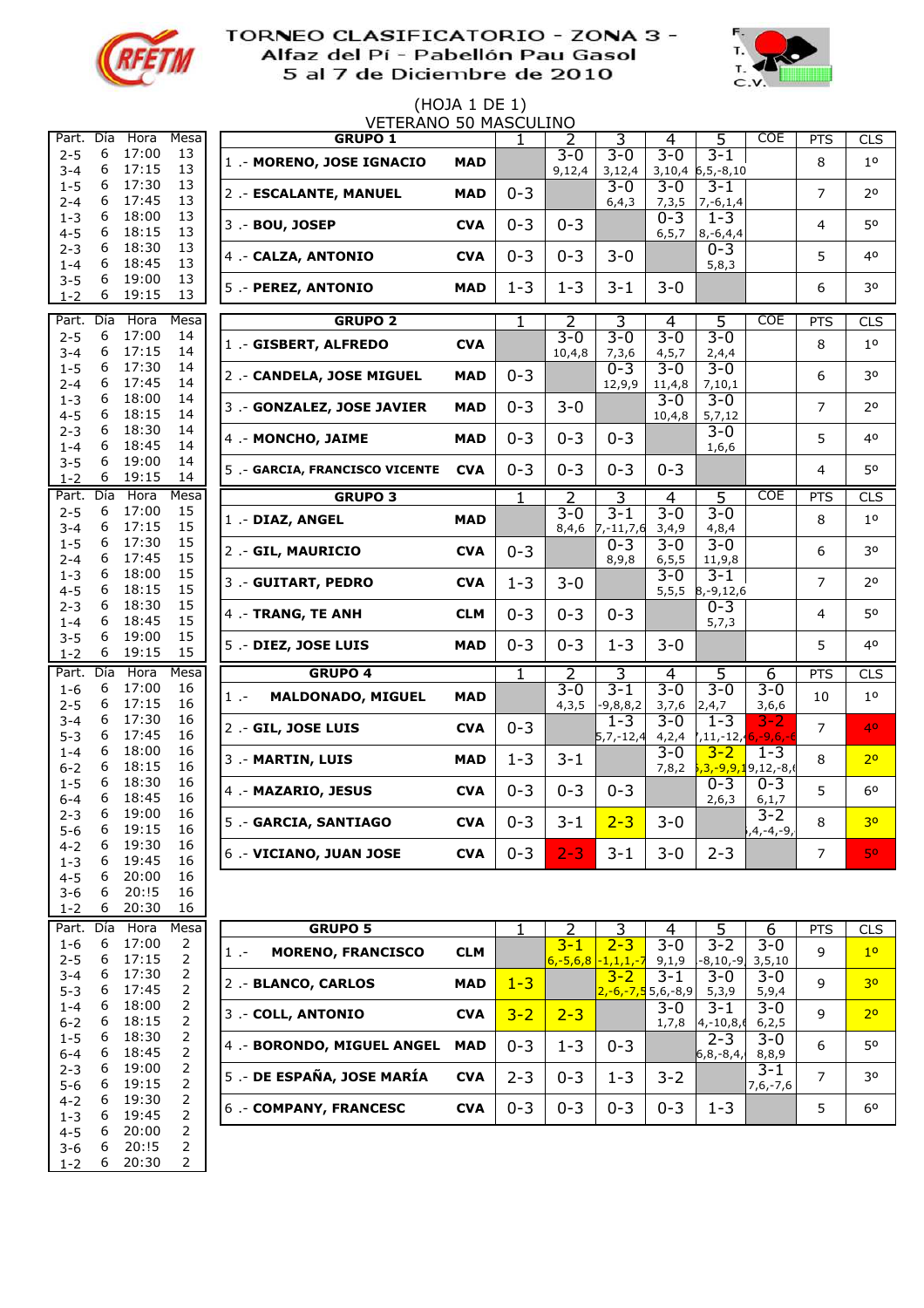

# **TORNEO CLASIFICATORIO ZONA 3**

### 1 - 16 (HOJA 1 DE 2) 1201 MORENO, JOSE IGNACIO MAD  $1 - 8$ 3-2 (-7,-8,8,4,5) P) Día 7 - 13:20 h - Mesa 1 1201 MORENO, JOSE IGNACIO MAD 1209 MONCHO, JAIME MAD SAND SEMITING MAD 3-1 (10,9,-14,7,) X) Día 7 - 16:50 h - Mesa 1 1201 MORENO, JOSE IGNACIO MAD 1222 BLANCO, CARLOS MAD Q) Día 7 - 13:20 h - Mesa 2 1222 BLANCO, CARLOS MAD  $3-0$   $(0,5,4,)$ 1213 GUITART, PEDRO CVA FINAL EXPLORER CONTRACTED AND THE RESEARCH OF THE RESEARCH OF THE RESEARCH OF THE RESEARCH OF THE RESEARCH OF THE RESEARCH OF THE RESEARCH OF THE RESEARCH OF THE RESEARCH OF THE RESEARCH OF THE RESE 0-3 (9,7,10,,) BB) Día 7 - 18:05 h - Mesa 1 1216 MALDONADO, MIGUEL MAD 1223 COLL, ANTONIO CVA 0-3 (6,6,6,,) R) Día 7 - 13:20 h - Mesa 3 1208 GONZALEZ, JOSE JAVIER MAD 1208 GONZALEZ, JOSE JAVIER MAD 1216 MALDONADO, MIGUEL MAD Y) Día 7 - 16:50 h - Mesa 2 1-3 (-13,8,6,6,) 1215 DIEZ, JOSE LUIS MAD S) Día 7 - 13:20 h - Mesa 4 1216 MALDONADO, MIGUEL MAD 1-3 (-8,5,4,6,) CAMPEÓN: 1216 MALDONADO, MIGUEL MAD Día 7 - 19:50 h - Mesa 1206 GISBERT, ALFREDO CVA  $0-3(796)$ 1211 DIAZ, ANGEL MAD  $3-0$  (8,7,5,) T) Día 7 - 13:20 h - Mesa 5 1211 DIAZ, ANGEL MAD 1216 MALDONADO, MIGUEL MAD 1216 MALDONADO, MIGUEL MAD 1207 CANDELA, JOSE MIGUEL MAD 3-0 (4,9,6,,) Z) Día 7 - 16:50 h - Mesa 3 1211 DIAZ, ANGEL MAD 1220 GARCIA, SANTIAGO CVA U) Día 7 - 13:20 h - Mesa 6 1221 MORENO, FRANCISCO CLM 3-NP 1221 MORENO, FRANCISCO CLM 1206 GISBERT, ALFREDO CVA CC) Día 7 - 18:05 h - Mesa 2 2-3 (9,12,-8,-8,8) 1202 ESCALANTE, MANUEL MAD 3-0 (7,12,6,,) V) Día 7 - 13:20 h - Mesa 7 1202 ESCALANTE, MANUEL MAD 1218 MARTIN, LUIS MAD GISBERT, ALFREDO CVA AA) Día 7 - 16:50 h - Mesa 4 0-3 (5,4,6,,) 1225 DE ESPAÑA, JOSE MARÍA CVA W) Día 7 - 13:20 h - Mesa 8 1206 GISBERT, ALFREDO CVA 3 - 4 1-3 (-6,3,4,5,) BB) 1201 MORENO, JOSE IGNACIO MAD Tercer Clasi <sup>1206</sup> GISBERT, ALFREDO CVA Día 7 - 19:50 h - Mesa <sup>1211</sup> DIAZ, ANGEL MAD CC) 1211 DIAZ, ANGEL MAD 0-3 (4,10,11,,) Cuarto Clasifica 1201 MORENO, JOSE IGNACIO MAD **TORNEO ZONAL 3: COMPETICIÓN VETERANO 50 MASCULINA - FASE FINAL**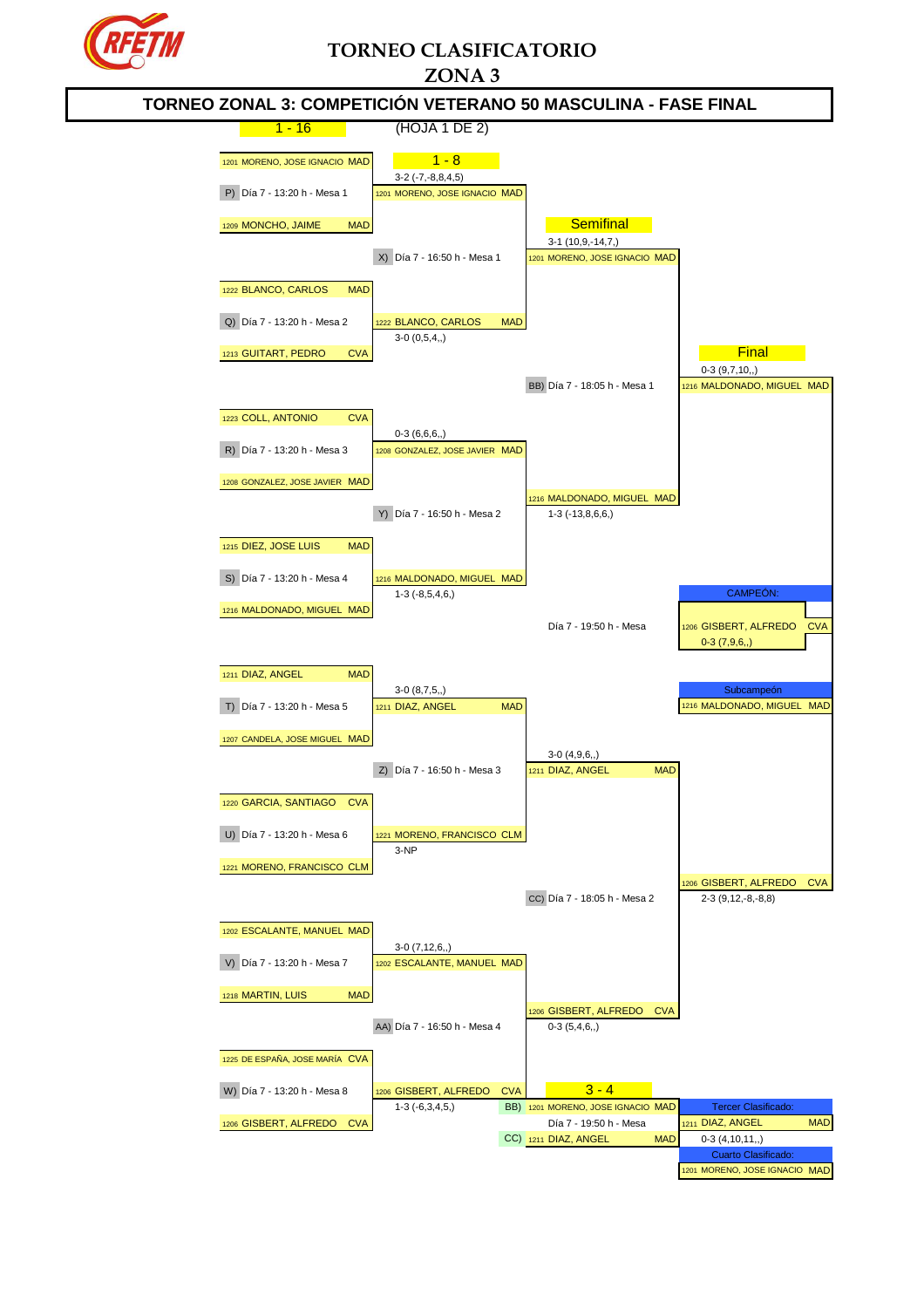

## **TORNEO CLASIFICATORIO ZONA 3**